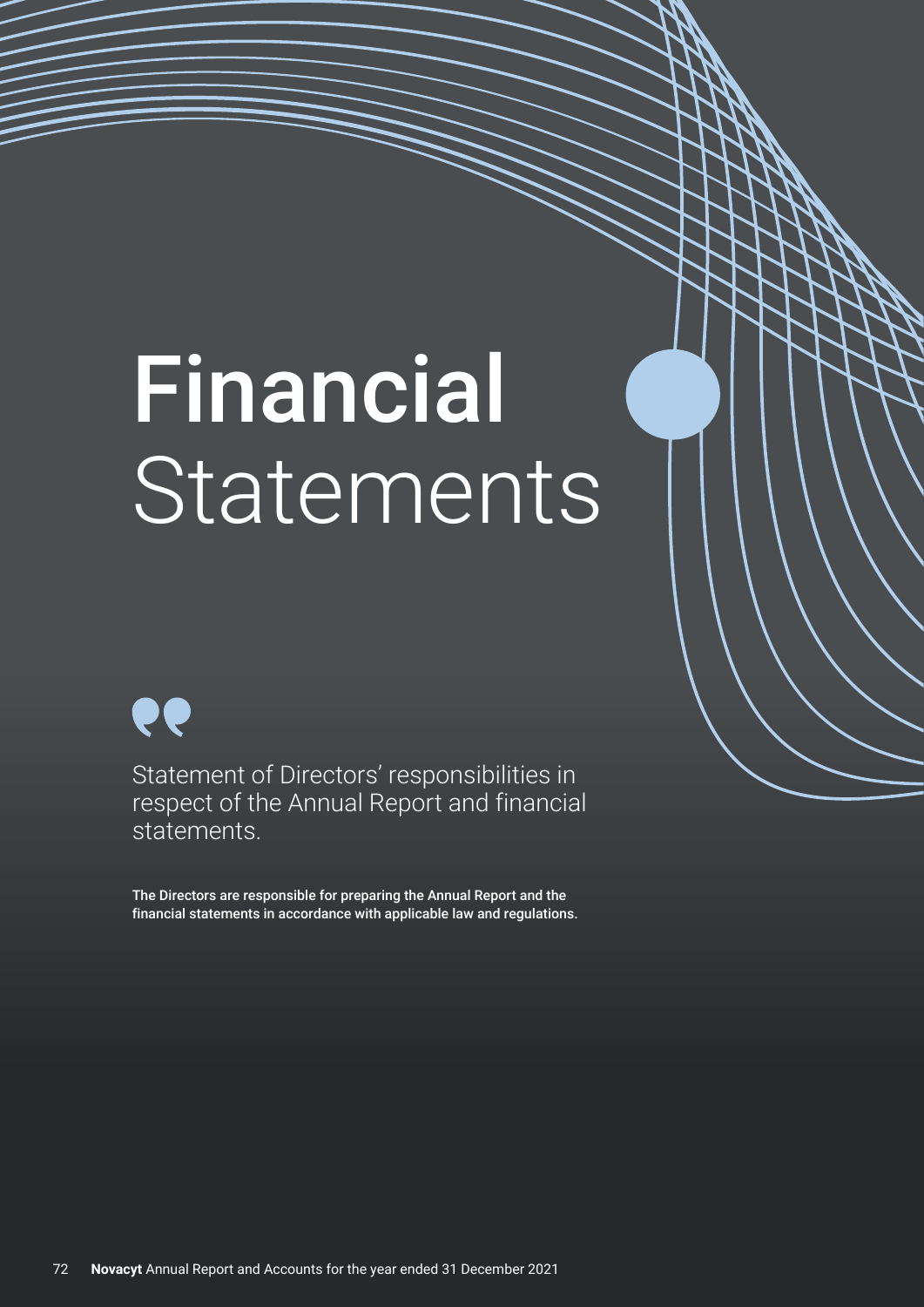

Company law requires the Directors to prepare Group and parent company financial statements for each financial year. Under that law, they are required to prepare the Group financial statements in accordance with International Financial Reporting Standards, as adopted by the EU, and applicable law, and have elected to prepare the parent company financial statements under French GAAP.

Under company law the Directors must not approve the financial statements unless they are satisfied that they give a true and fair view of the state of affairs of the Group and parent company and of their profit or loss for that period.

In preparing each of the Group and parent company financial statements, the Directors are required to:

- Select suitable accounting policies and then apply them consistently;
- Make judgements and accounting estimates that are reasonable and prudent;
- State whether they have been prepared in accordance with IFRSs as adopted by the EU; and
- Prepare the financial statement on the going concern basis unless it is inappropriate to presume that the group and the parent company will continue in business.

The Directors are responsible for keeping adequate accounting records that are sufficient to show and explain the parent company's transactions and disclose with reasonable accuracy at any time the financial position of the parent company and enable them to ensure that the Group's financial statements comply with the Companies Act 2006. They have general responsibility for taking such steps as are reasonably open to them to safeguard the assets of the group and to prevent and detect fraud and other irregularities.

Under applicable law and regulations, the Directors are also responsible for preparing a Strategic Report, Directors' Report, Directors' Remuneration Report and Corporate Governance Statement that complies with that law and those regulations.

# Responsibility statement of the Directors in respect of the annual financial report We confirm that to the best of our knowledge:

- The financial statements, prepared in accordance with the applicable set of accounting standards, give a true and fair view of the assets, liabilities, financial position and profit or loss of the Company and the undertakings included in the consolidation taken as a whole; and
- The Strategic report includes a fair review of the development and performance of the business and the position of the Company and the undertakings included in the consolidation taken as a whole, together with a description of the principal risks and uncertainties that they face.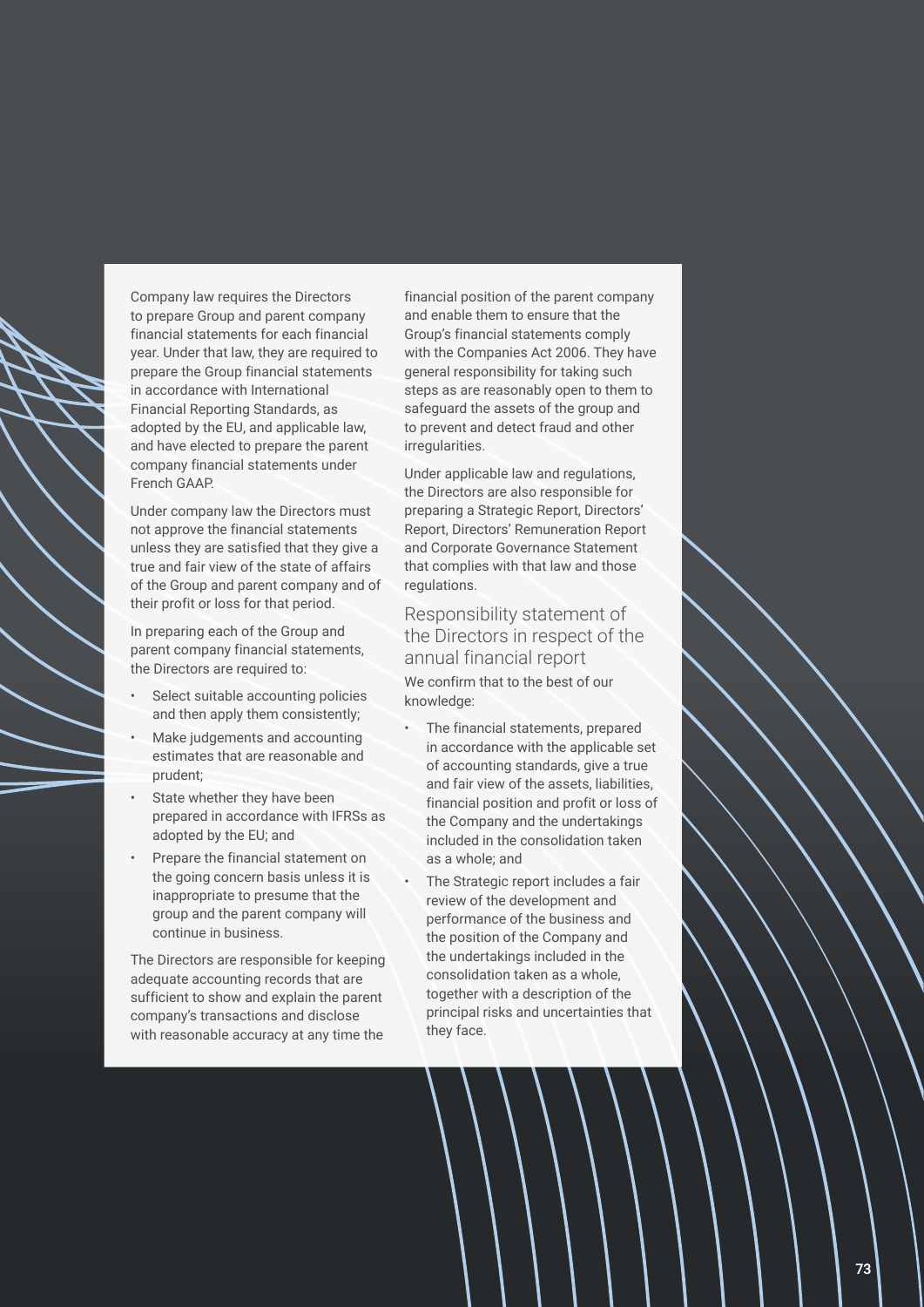# Statutory Auditor's report on the consolidated financial statements

for the year ended 31 December 2021

This is a translation into English of the statutory auditor's report on the consolidated financial statements of the Company issued in French and it is provided solely for the convenience of English speaking users.

This statutory auditor's report includes information required by European regulation and French law, such as information about the appointment of the statutory auditors or verification of the management report and other documents provided to Shareholders.

This report should be read in conjunction with, and construed in accordance with, French law and professional auditing standards applicable in France.

# To the NOVACYT Shareholders' Meeting

# Opinion

In compliance with the engagement entrusted to us by your annual general meeting, we have audited the accompanying consolidated financial statements of NOVACYT for the year ended 31 December 2021.

In our opinion, the consolidated financial statements give a true and fair view of the assets and liabilities and of the financial position of the Group as at 31 December 2021 and of the results of its operations for the year then ended in accordance with International Financial Reporting Standards as adopted by the European Union.

# Basis for Opinion

#### Audit Framework

We conducted our audit in accordance with professional standards applicable in France. We believe that the audit evidence we have obtained is sufficient and appropriate to provide a basis for our opinion.

Our responsibilities under those standards are further described in the "Statutory Auditors' Responsibilities for the Audit of the Consolidated Financial Statements" section of our report.

#### Independence

We conducted our audit engagement in compliance with independence requirements of the French Commercial Code (code de commerce) and the French Code of Ethics (code de déontologie) for statutory auditors, for the period from 1 January 2021 to the date of our report.

#### Emphasis of Matter

We draw attention to the following matter:

• Notes 49. Contingent Liabilities and 50. Subsequent Events, identifying an ongoing commercial dispute and disclosing the underlying assumptions and the potential impacts in the consolidated financial statements.

Our opinion is not modified in respect of this matter.

#### Justification of Assessments

Due to the global crisis related to the COVID-19 pandemic, the consolidated financial statements of this period have been prepared and audited under specific conditions. Indeed, this crisis and the exceptional measures taken in the context of the state of sanitary emergency have had numerous consequences for companies, particularly on their operations and their financing, and have led to greater uncertainties on their future prospects. Those measures, such as travel restrictions and remote working, have also had an impact on the companies' internal organisation and the performance of the audits.

It is in this complex and evolving context that, in accordance with the requirements of Articles L. 823-9 and R. 823-7 of the French Commercial Code relating to the justification of our assessments, we inform you of the following assessments that, in our professional judgment, were of

most significance in our audit of the consolidated financial statements of the current period.

These matters were addressed in the context of our audit of the consolidated financial statements as a whole, and in forming our opinion thereon, and we do not provide a separate opinion on specific items of the consolidated financial statements.

#### Goodwill

Goodwill was subject to impairment tests according to the procedures describes in the "Impairment testing" note to the consolidated financial statements. We reviewed the procedures used to implement these tests as well as the cash flow forecasts and assumptions used for this purpose, and we verified that the "Impairment testing" and "Goodwill" notes provided appropriate disclosures.

#### Specific Verifications

We have also performed, in accordance with professional standards applicable in France, the specific verifications required by law and regulations of the information pertaining to the Group presented in the Board of Directors' management report.

We have no matters to report as to its fair presentation and its consistency with the consolidated financial statements.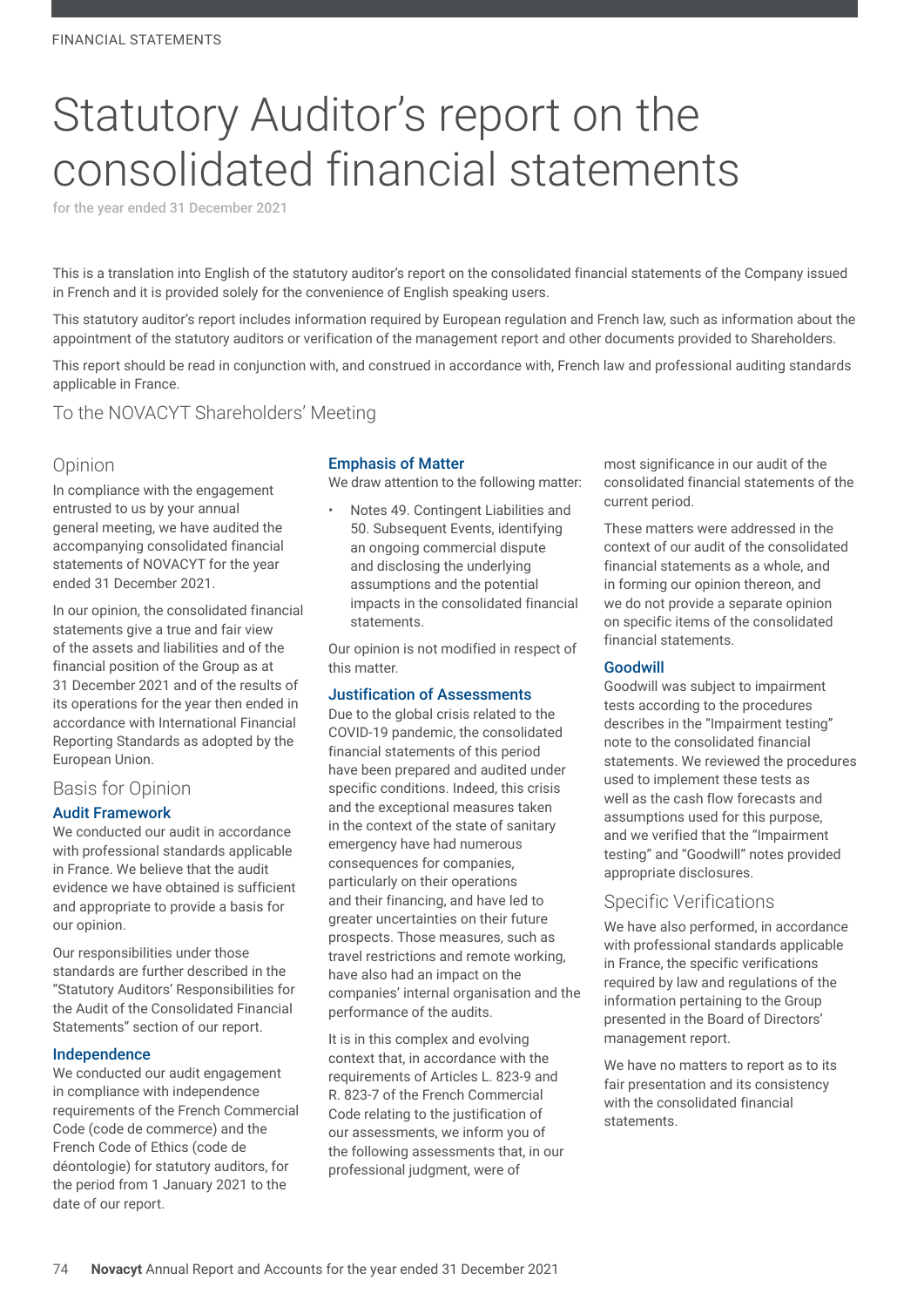# Responsibilities of Management and Those Charged with Governance for the Consolidated Financial **Statements**

Management is responsible for the preparation and fair presentation of the consolidated financial statements in accordance with International Financial Reporting Standards as adopted by the European Union, and for such internal control as management determines is necessary to enable the preparation of consolidated financial statements that are free from material misstatement whether due to fraud or error.

In preparing the consolidated financial statements, management is responsible for assessing the Company's ability to continue as a going concern, disclosing, as applicable, matters related to going concern and using the going concern basis of accounting unless it is expected to liquidate the Company or to cease operations.

The consolidated financial statements were approved by the Board of Directors.

# Statutory Auditor's Responsibilities for the Audit of the Consolidated Financial **Statements**

Our role is to issue a report on the consolidated financial statements. Our objective is to obtain reasonable assurance about whether the consolidated financial statements as a whole are free from material misstatement. Reasonable assurance is a high level of assurance but is not a guarantee that an audit conducted in accordance with professional standards will always detect a material misstatement when it exists. Misstatements can arise from fraud or error and are considered material if, individually or in the aggregate. they could reasonably be expected

to influence the economic decisions of users taken on the basis of these financial statements.

As specified in Article L. 823-10-1 of the French Commercial Code, our statutory audit does not include assurance on the viability of the Company or the quality of management of the affairs of the Company.

As part of an audit conducted in accordance with professional standards applicable in France, the statutory auditor exercises professional judgment throughout the audit and furthermore:

- Identifies and assesses the risks of material misstatement of the consolidated financial statements, whether due to fraud or error, designs and performs audit procedures responsive to those risks, and obtains audit evidence considered to be sufficient and appropriate to provide a basis for his opinion. The risk of not detecting a material misstatement resulting from fraud is higher than for one resulting from error, as fraud may involve collusion, forgery, intentional omissions, misrepresentations, or the override of internal control.
- Obtains an understanding of internal control relevant to the audit in order to design audit procedures that are appropriate in the circumstances, but not for the purpose of expressing an opinion on the effectiveness of the internal control.
- Evaluates the appropriateness of accounting policies used and the reasonableness of accounting estimates and related disclosures made by management in the consolidated financial statements.
- Assesses the appropriateness of management's use of the going concern basis of accounting and, based on the audit evidence obtained, whether a material uncertainty exists related to

events or conditions that may cast significant doubt on the Company's ability to continue as a going concern. This assessment is based on the audit evidence obtained up to the date of his audit report. However, future events or conditions may cause the Company to cease to continue as a going concern. If the statutory auditor concludes that a material uncertainty exists, there is a requirement to draw attention in the audit report to the related disclosures in the consolidated financial statements or, if such disclosures are not provided or inadequate, to modify the opinion expressed therein.

- Evaluates the overall presentation of the consolidated financial statements and assesses whether these statements represent the underlying transactions and events in a manner that achieves fair presentation.
- Obtains sufficient appropriate audit evidence regarding the financial information of the entities or business activities within the Group to express an opinion on the consolidated financial statements. The statutory auditor is responsible for the direction, supervision and performance of the audit of the consolidated financial statements and for the opinion expressed on these consolidated financial statements.

#### **Cergy and Paris-La Défense,**  27 April 2022

The Statutory Auditors French original signed by Alberis Audit Deloitte & Associés Guillaume TURCHI Benoit PIMONT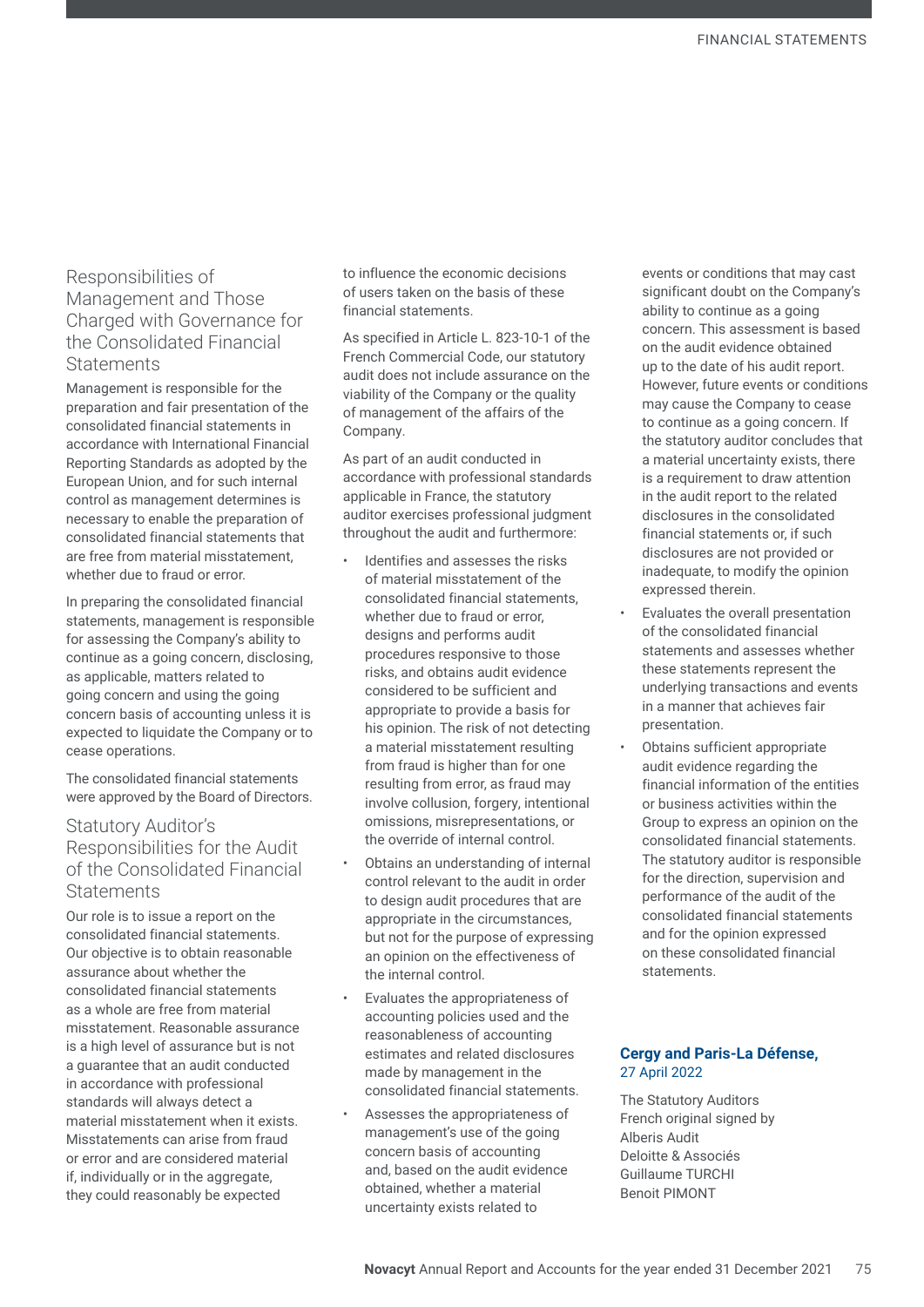# Consolidated income statement

for the years ended 31 December 2021 and 31 December 2020

|                                                                   |              | <b>Year ended</b> | Year ended  |
|-------------------------------------------------------------------|--------------|-------------------|-------------|
|                                                                   |              | 31 December       | 31 December |
| Amounts in £'000                                                  | <b>Notes</b> | 2021              | 2020        |
| <b>Continuing Operations</b>                                      |              |                   |             |
| Revenue                                                           | 5            | 95,780            | 277,204     |
| Cost of sales                                                     | 7            | (30, 332)         | (65, 704)   |
| Cost of sales - exceptional                                       | 8            | (35,770)          |             |
| <b>Gross profit</b>                                               | 9            | 29,678            | 211,500     |
| Sales, marketing and distribution expenses                        | 10           | (7,025)           | (4, 492)    |
| Research and development expenses                                 | 11           | (4,815)           | (1,630)     |
| General and administrative expenses                               | 12           | (18, 833)         | (30, 532)   |
| Governmental subsidies                                            |              | 308               | (3)         |
| Operating (loss)/profit before exceptional items                  |              | (687)             | 174,843     |
| Other operating income                                            | 13           | 65                |             |
| Other operating expenses                                          | 13           | (7, 173)          | (7, 402)    |
| Operating (loss)/profit after exceptional items                   |              | (7, 795)          | 167,441     |
| Financial income                                                  | 14           | 466               | 83          |
| Financial expense                                                 | 14           | (2,500)           | (2, 353)    |
| (Loss)/profit before tax                                          |              | (9,829)           | 165,171     |
| Tax income/(expense)                                              | 15           | 101               | (32, 748)   |
| (Loss)/profit after tax attributable to owners of the Company (*) |              | (9,728)           | 132,423     |
| $(Loss)/profit$ per share $(E)$                                   | 16           | (0.14)            | 1.94        |
| Diluted (loss)/profit per share $(E)$                             | 16           | (0.14)            | 1.94        |

(\*) There are no non-controlling interests.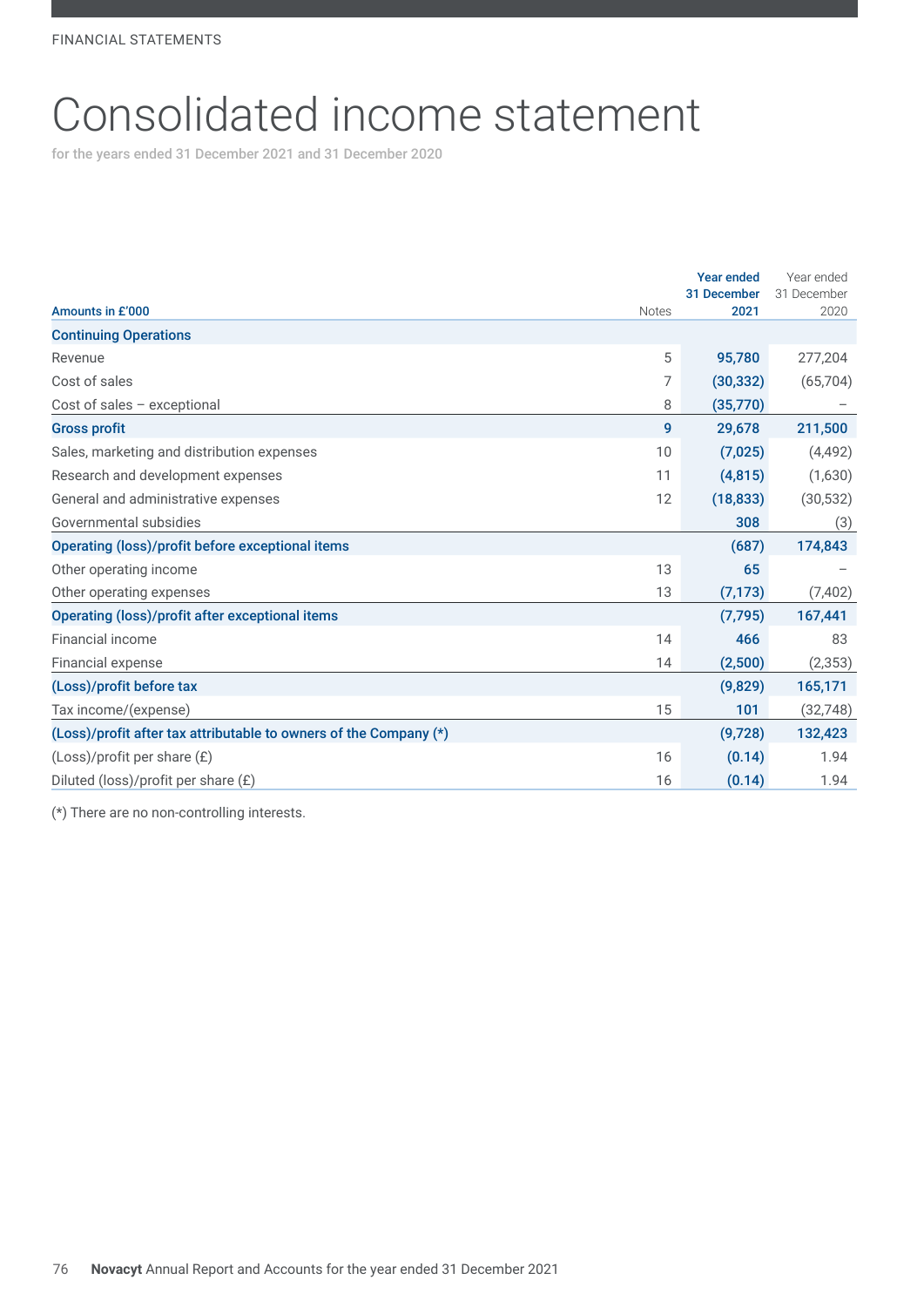# Consolidated statement of comprehensive income

for the years ended 31 December 2021 and 31 December 2020

|                                                                 | Year ended  | Year ended  |
|-----------------------------------------------------------------|-------------|-------------|
|                                                                 | 31 December | 31 December |
| Amounts in £'000                                                | 2021        | 2020        |
| (Loss)/profit for the period recognised in the income statement | (9,728)     | 132,423     |
| Items that may be subsequently reclassified to profit or loss:  |             |             |
| <b>Translation reserves</b>                                     | 862         | 290         |
| Total comprehensive (loss)/income                               | (8,866)     | 132,713     |
| Comprehensive (loss)/income attributable to:                    |             |             |
| Owners of the Company (*)                                       | (8,866)     | 132,713     |
| (*) There are no non-controlling interests.                     |             |             |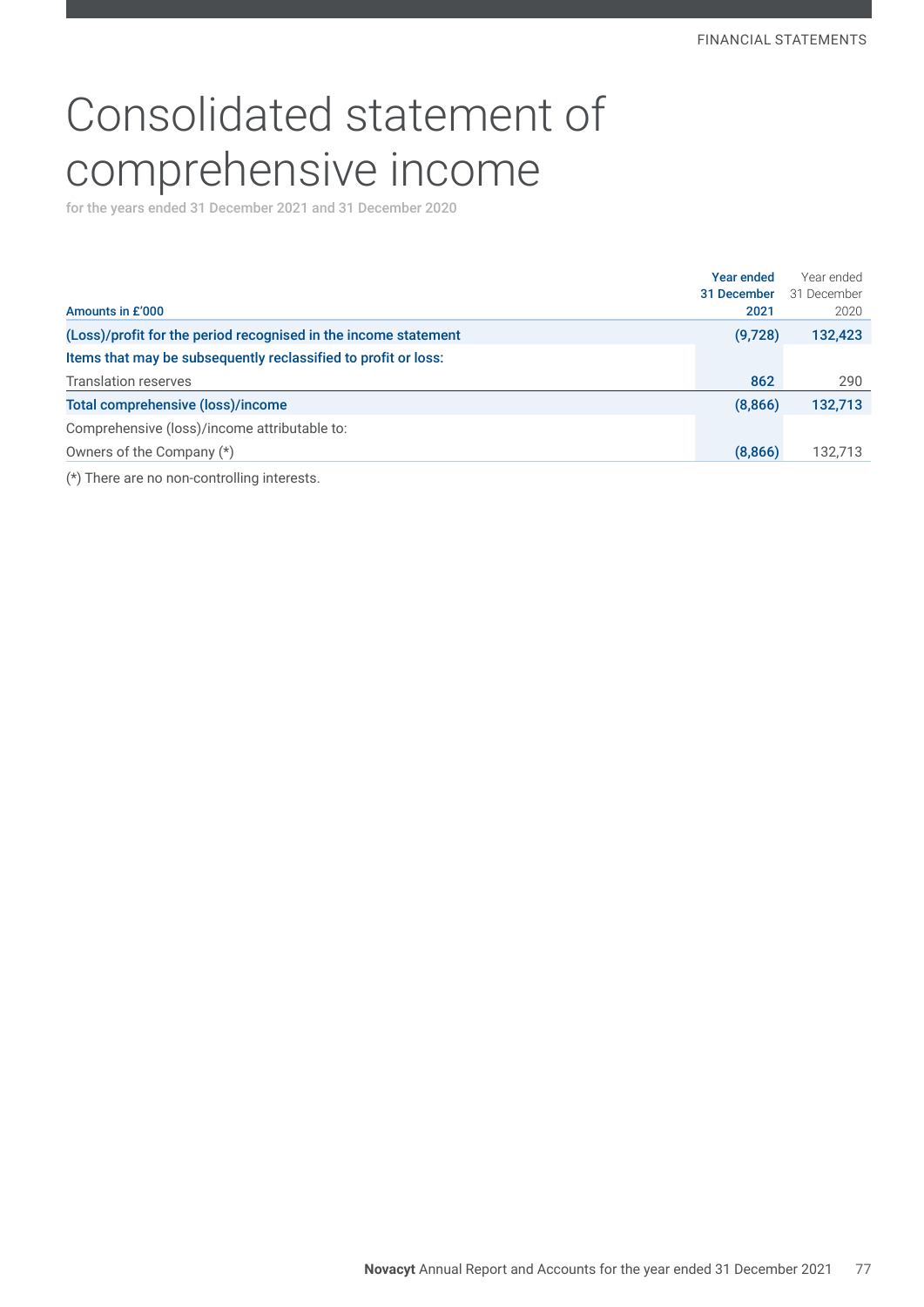# Statement of financial position

for the years ended 31 December 2021 and 31 December 2020

|                                      |              | <b>Year ended</b>   | Year ended          |
|--------------------------------------|--------------|---------------------|---------------------|
| Amounts in £'000                     | <b>Notes</b> | 31 December<br>2021 | 31 December<br>2020 |
| Goodwill                             | 17           | 11,471              | 17,877              |
| Other intangible assets              | 18           | 3,710               | 4,255               |
| Property, plant and equipment        | 19           | 4,594               | 1,643               |
| Right-of-use assets                  | 20           |                     |                     |
| Non-current financial assets         |              | 1,788<br>144        | 2,259<br>138        |
| Deferred tax assets                  |              |                     |                     |
| Other long-term assets               | 21           | 3,143<br>64         | 3,023<br>96         |
| <b>Total non-current assets</b>      |              | 24,914              |                     |
|                                      | 22           |                     | 29,291              |
| Inventories and work in progress     |              | 11,461              | 29,888              |
| Trade and other receivables          | 23           | 38,499              | 79,592              |
| Tax receivables                      | 30           | 5,034               |                     |
| Prepayments and short-term deposits  | 24           | 2,034               | 3,731               |
| Investments short-term               |              | 9                   | 9                   |
| Cash and cash equivalents            | 25           | 101,746             | 91,765              |
| <b>Total current assets</b>          |              | 158,783             | 204,985             |
| Total assets                         |              | 183,697             | 234,276             |
| Lease liabilities short-term         | 27           | 424                 | 414                 |
| Contingent consideration short-term  | 29           | 836                 | 1,022               |
| Provisions short-term                | 31           | 19,956              | 19,856              |
| Trade and other liabilities          | 32           | 17,190              | 36,784              |
| <b>Tax liabilities</b>               | 33           |                     | 15,116              |
| Other current liabilities            | 34           | 498                 | 950                 |
| <b>Total current liabilities</b>     |              | 38,904              | 74,142              |
| <b>Net current assets</b>            |              | 119,879             | 130,843             |
| Lease liabilities long-term          | 27           | 1,446               | 1,964               |
| Contingent consideration long-term   | 29           |                     | 812                 |
| Provisions long-term                 | 31           | 308                 | 242                 |
| Deferred tax liabilities             | 21           | 1,224               | 800                 |
| Other liabilities long-term          | 35           |                     | 5,606               |
| <b>Total non-current liabilities</b> |              | 2,978               | 9,424               |
| <b>Total liabilities</b>             |              | 41,882              | 83,566              |
| <b>Net assets</b>                    |              | 141,815             | 150,710             |
| Share capital                        | 36           | 4,053               | 4,053               |
| Share premium account                | 37           | 50,671              | 50,671              |
| Own shares                           |              | (78)                | (49)                |
| Other reserves                       | 38           | (1, 174)            | (2,036)             |
| Equity reserve                       | 39           | 1,155               | 1,155               |
| Retained earnings                    | 40           | 87,188              | 96,916              |
| Total equity - owners of the Company |              | 141,815             | 150,710             |
| <b>Total equity</b>                  |              | 141,815             | 150,710             |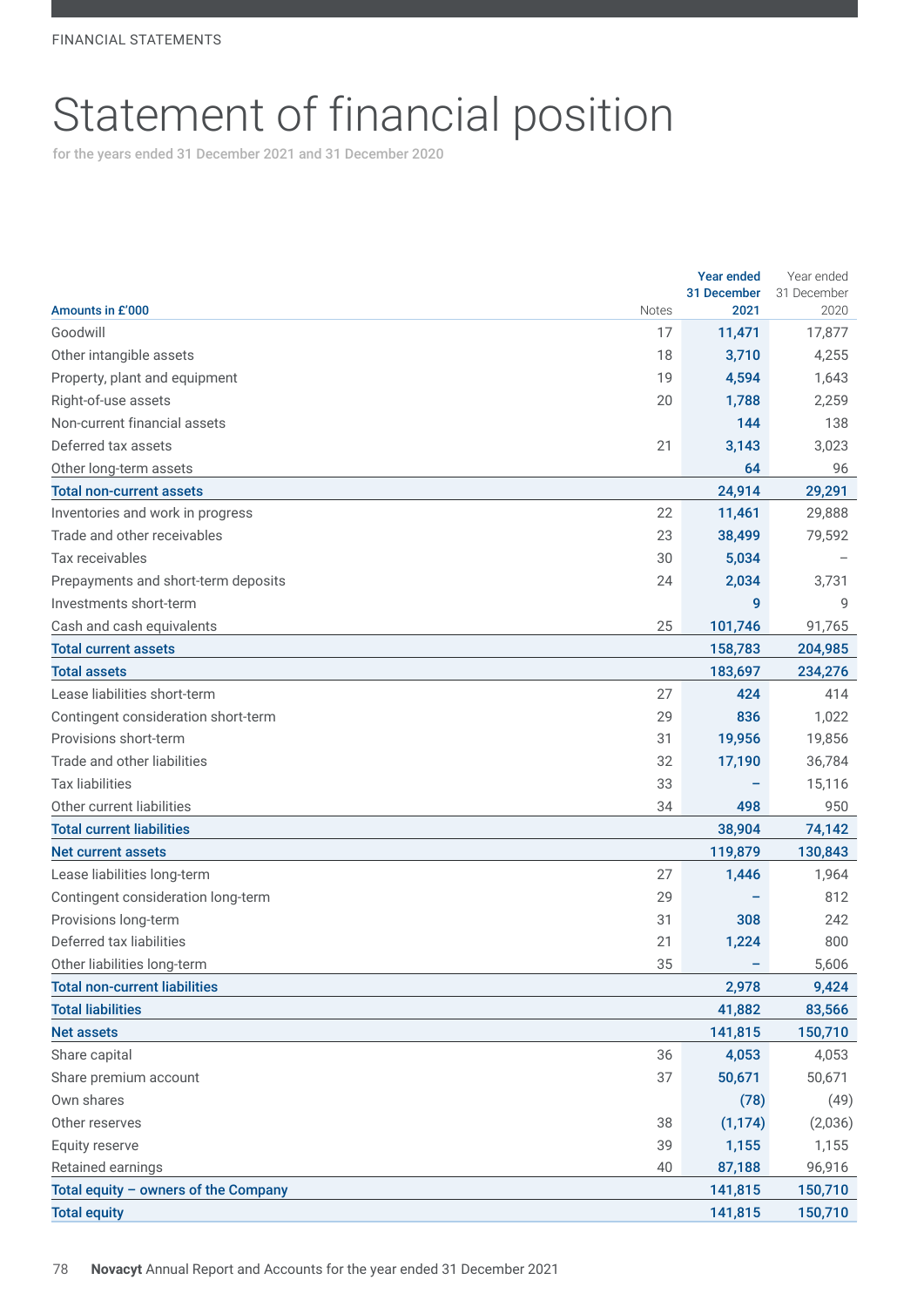# Statement of changes in equity

for the years ended 31 December 2021 and 31 December 2020

|                                                               |              |         |         |                          |       | Other Group reserves                        |         |                   |              |                                   |                |
|---------------------------------------------------------------|--------------|---------|---------|--------------------------|-------|---------------------------------------------|---------|-------------------|--------------|-----------------------------------|----------------|
|                                                               |              |         |         |                          |       | Acquisition of                              |         | OCI on            |              |                                   |                |
|                                                               |              | Share   | Share   | Own                      |       | Equity the shares of Translation retirement |         |                   |              | Retained                          | <b>Total</b>   |
| Amounts in £'000                                              | <b>Notes</b> | capital | premium | shares                   |       | reserves Primerdesign                       | reserve | benefits          | <b>Total</b> | earnings                          | equity         |
| <b>Balance at</b><br>1 January 2020                           |              | 3,311   | 46,999  | (141)                    | 336   | (2,407)                                     | 491     | (8)               |              | $(1,924)$ $(36,119)$              | 12,462         |
| <b>Translation differences</b>                                |              |         |         |                          |       | $\qquad \qquad$                             | (112)   | $\qquad \qquad -$ | (112)        | $\qquad \qquad -$                 | (112)          |
| Profit for the period                                         |              |         |         |                          |       |                                             |         |                   |              | $-132,423$ 132,423                |                |
| <b>Total comprehensive</b><br>income/(loss) for the<br>period |              |         |         |                          |       |                                             | (112)   | -                 |              | (112) 132,423 132,311             |                |
| Issue of share capital                                        | 36, 37       | 567     | 2,011   |                          |       |                                             |         |                   |              |                                   | 2,578          |
| Own shares acquired/<br>sold in the period                    |              |         |         | 92                       |       |                                             |         |                   |              | $\overbrace{\phantom{123221111}}$ | 92             |
| <b>Conversion of warrants</b><br>and debts                    | 36, 37       | 175     | 1,661   | $\overline{\phantom{m}}$ | 819   |                                             |         |                   |              | 612                               | 3,267          |
| <b>Balance at</b><br>31 December 2020                         |              | 4,053   | 50,671  | (49)                     | 1,155 | (2,407)                                     | 379     | (8)               | (2,036)      |                                   | 96,916 150,710 |
| <b>Translation differences</b>                                |              |         |         |                          |       |                                             | 862     | $\qquad \qquad -$ | 862          |                                   | 862            |
| Loss for the period                                           |              |         |         |                          |       |                                             |         |                   | -            | (9,728)                           | (9,728)        |
| <b>Total comprehensive</b><br>(loss)/income for the<br>period |              |         |         |                          |       |                                             | 862     | -                 | 862          | (9,728)                           | (8,866)        |
| Own shares acquired/<br>sold in the period                    |              |         |         | (29)                     |       |                                             |         |                   |              |                                   | (29)           |
| <b>Balance at</b><br>31 December 2021                         |              | 4,053   | 50,671  | (78)                     | 1,155 | (2, 407)                                    | 1,241   |                   |              | (8) (1,174) 87,188 141,815        |                |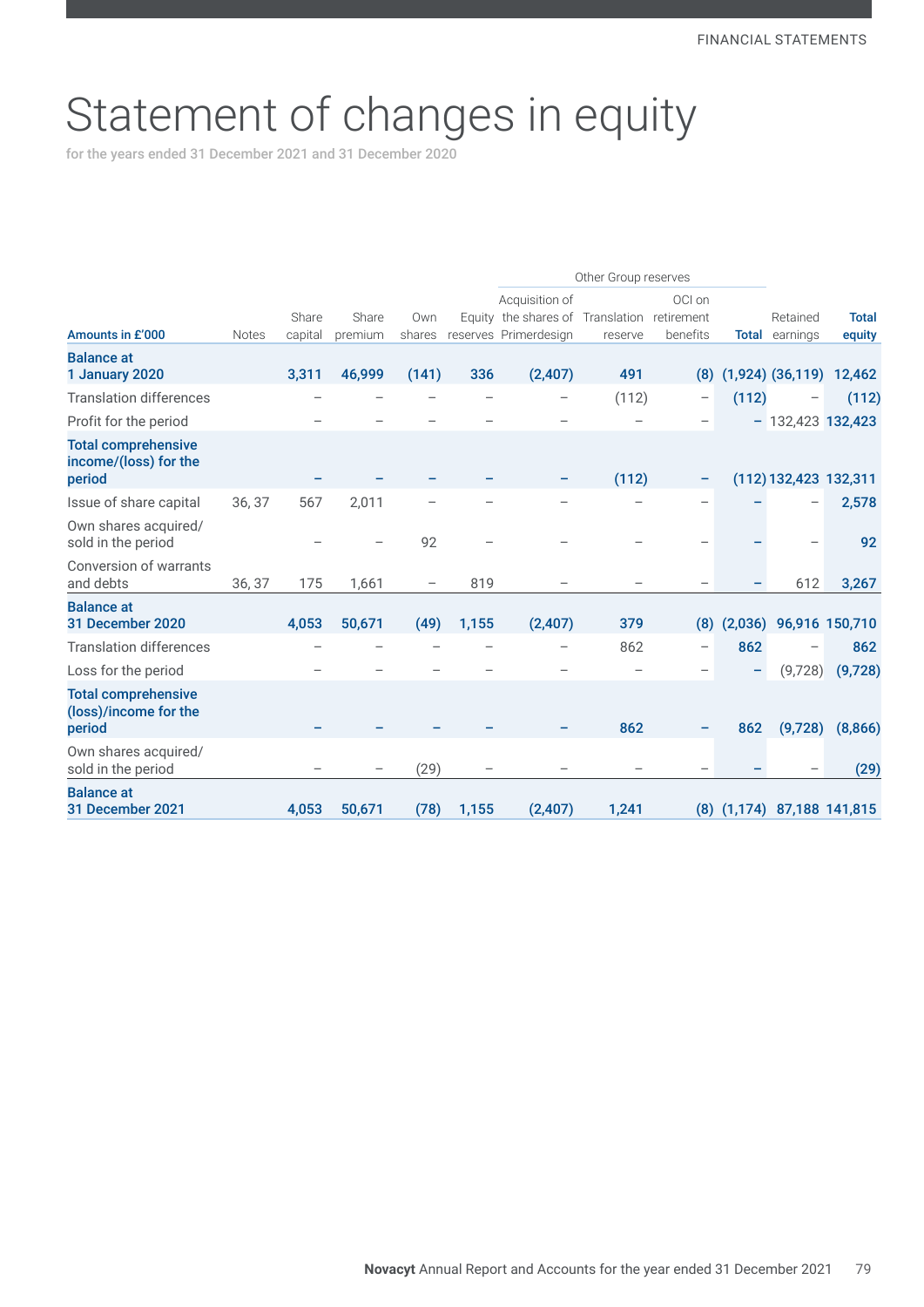# Statement of cash flows

for the years ended 31 December 2020 and 31 December 2020

|                                                    | <b>Year ended</b> | Year ended  |
|----------------------------------------------------|-------------------|-------------|
|                                                    | 31 December       | 31 December |
| Amounts in £'000<br><b>Notes</b>                   | 2021              | 2020        |
| 42<br>Net cash from operating activities           | 15,689            | 102,976     |
| <b>Investing activities</b>                        |                   |             |
| Purchases of patents and trademarks                | (330)             | (168)       |
| Purchases of property, plant and equipment         | (3,770)           | (1,013)     |
| Variation of deposits                              | 16                | 74          |
| Acquisition of subsidiary net of cash acquired     | (943)             | (6,858)     |
| Net cash used in investing activities              | (5,027)           | (7, 965)    |
| <b>Financing activities</b>                        |                   |             |
| Repayments of borrowings                           |                   | (4, 592)    |
| Repayment of lease liabilities                     | (432)             | (303)       |
| Proceeds from issue of shares                      |                   | 2,577       |
| Disposal/(purchase) of own shares $-$ net          | (29)              | 92          |
| Repayment of other short-term financing facilities |                   | (720)       |
| Negma phantom awards settlement                    |                   | (439)       |
| Interest paid                                      | (138)             | (1,655)     |
| Net cash used in financing activities              | (599)             | (5,040)     |
| Net increase in cash and cash equivalents          | 10,063            | 89,971      |
| Cash and cash equivalents at beginning of year     | 91,765            | 1,542       |
| Effect of foreign exchange rate changes            | (82)              | 252         |
| Cash and cash equivalents at end of year           | 101,746           | 91,765      |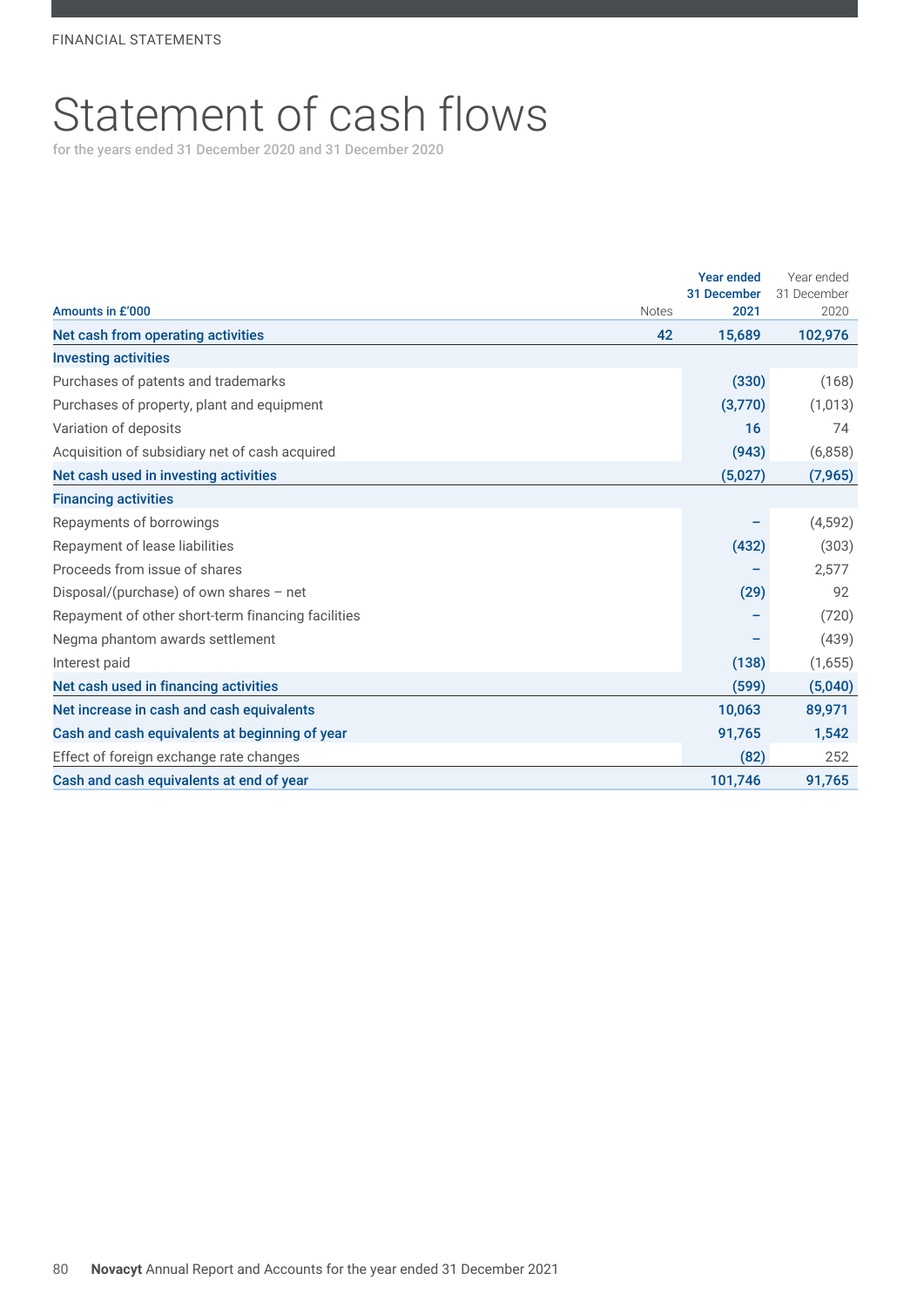# Notes to the Annual Accounts

# 1. Applicable accounting standards

The Novacyt Group is an international diagnostics business generating an increasing portfolio of invitro and molecular diagnostic tests. Its core strengths lie in diagnostics product development, commercialisation, contract design and manufacturing. The Group's lead business units comprise of Primerdesign, and IT-IS International, supplying an extensive range of high-quality assays, reagents and instruments worldwide. The Group directly serves microbiology, haematology and serology markets as do its global partners, which include major corporates. Its registered office is located at 13 Avenue Morane Saulnier, 78140 Vélizy Villacoublay.

The financial information contained in this report comprises the consolidated financial statements of the Company and its subsidiaries (hereinafter referred to collectively as the "Group"). They are prepared and presented in Great British Pounds ("GBP"), rounded to the nearest thousand ("£'000s").

The 2021 consolidated financial statements were approved by the Board of Directors on 27 April 2022.

#### 2. Adoption of new standards and amendments to existing standards

- Standards, interpretations and amendments to standards with mandatory application for the period beginning on or after 1 January 2021 had no material impact on Novacyt's consolidated financial statements at 31 December 2021. These are:
	- − Amendment to IFRS 4 to extend the temporary exemption from applying IFRS 9;
	- − Amendments to IFRS 9, IAS 39, IFRS 7, IFRS 4 and IFRS 16: Interest Rate Benchmark Reform Phase 2.
- There are no standards or interpretations not mandatorily applicable in 2021 that would be available for an early application.

The texts adopted by the European Union are available on the website of the European Commission.

#### 3. Summary of accounting policies applied by the Group

The financial statements have been prepared in accordance with International Financial Reporting Standards ("IFRSs"). The financial statements have also been prepared in accordance with IFRSs adopted by the European Union.

The financial information has been prepared on the historical cost basis except in respect of those financial instruments that have been measured at fair value. Historical cost is generally based on the fair value of the consideration given in exchange for the goods and services.

Fair value is the price that would be received to sell an asset or paid to transfer a liability in an orderly transaction between market participants at the measurement date, regardless of whether that price is directly observable or estimated using another valuation technique. In estimating the fair value of an asset or a liability, the Group takes into account the characteristics of the asset or liability if market participants would take those characteristics into account when pricing the asset or liability at the measurement date. Fair value for measurement and/or disclosure purposes in the financial information is determined on such a basis, except for leasing transactions that are within the scope of IFRS 16, and measurements that have some similarities to fair value but are not fair value, such as net realisable value in IAS 2 or value in use in IAS 36.

The areas where assumptions and estimates are material in relation to the financial information are the measurement of goodwill (see note 17), the carrying amounts and useful lives of the other intangible assets (see note 18), deferred taxes (see note 21), trade receivables (see note 23) and provisions for risks and other provisions related to the operating activities (see note 31).

The accounting policies set out below have been applied consistently to all periods presented in the financial information.

#### Change of presentation currency

The Group opted to change its presentation currency to GBP in 2020 to better reflect the Group's trading activities, which are mainly conducted in GBP.

The functional currency of the Parent Company, Novacyt SA, remains the Euro. Translation differences arising from the Parent Company are presented in "Other reserves".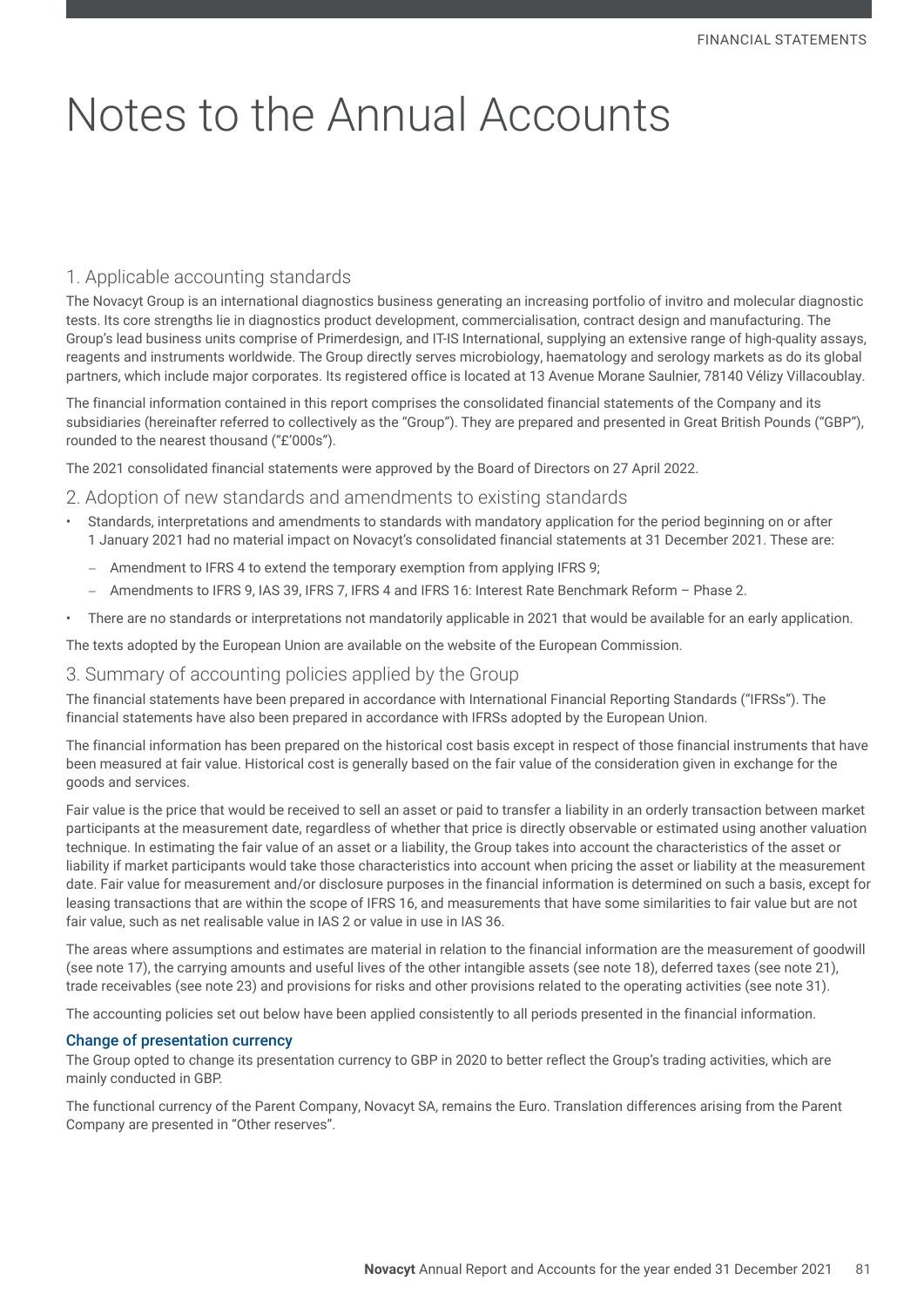# 3. Summary of accounting policies applied by the Group continued

#### Basis of consolidation

The financial information includes all companies under control. The Group does not exercise joint control or have significant influence over other companies. Subsidiaries are consolidated from the date on which the Group obtains effective control.

Controlled companies are consolidated by the full consolidation method with recognition of non-controlling interests. Under IFRS 10, an investor controls an investee when it is exposed, or has rights, to variable returns from its involvement with the investee and has the ability to affect those returns through its power over the investee.

When the Group has less than a majority of the voting rights of an investee, it considers that it has power over the investee when the voting rights are sufficient to give it the practical ability to direct the relevant activities of the investee unilaterally. The Group considers all relevant facts and circumstances in assessing whether or not the Group's voting rights in an investee are sufficient to give it power, including:

- the size of the Company's holding of voting rights relative to the size and dispersion of holdings of the other vote holders;
- potential voting rights held by the Company, other vote holders or other parties;
- rights arising from other contractual arrangements; and
- any additional facts and circumstances that indicate that the Company has, or does not have, the current ability to direct the relevant activities at the time that decisions need to be made, including voting patterns at previous Shareholders' meetings.

Consolidation of a subsidiary begins when the Group obtains control over the subsidiary and ceases when the Group losses control of the subsidiary. Specifically, the results of subsidiaries acquired or disposed of during the year are included in the consolidated income statement from the date the Group gains control until the date when the Group ceases to control the subsidiary.

Profit or loss and each component of other comprehensive income are attributed to the owners of the Group and to the noncontrolling interests. Total comprehensive income of the subsidiaries is attributed to the owners of the Group and to the noncontrolling interests even if this results in the non-controlling interests having a deficit balance.

Where necessary, adjustments are made to the financial statements of subsidiaries to bring the accounting policies used into line with the Group's accounting policies.

All intragroup assets and liabilities, equity, income, expenses and cash flows relating to transactions between the members of the Group are eliminated on consolidation. The Group's scope of consolidation included the following companies, all fully consolidated when included in the scope.

|                                |            | At 31 December 2021              | At 31 December 2020    |                         |
|--------------------------------|------------|----------------------------------|------------------------|-------------------------|
| <b>Companies</b>               | percentage | Interest Consolidation<br>method | Interest<br>percentage | Consolidation<br>method |
| <b>Biotec Laboratories Ltd</b> | 100%       | FC                               | 100%                   | FC                      |
| <b>IT-IS International Ltd</b> | 100%       | FC.                              | 100%                   | FC.                     |
| Lab21 Healthcare Ltd           | 100%       | FC                               | 100%                   | FC.                     |
| Novacyt US Inc                 | 100%       | FC.                              | $0\%$                  |                         |
| Novacyt Inc                    | 100%       | FC                               | $0\%$                  |                         |
| Microgen Bioproducts Ltd       | 100%       | FC.                              | 100%                   | FC.                     |
| Novacyt SA                     | 100%       | FC                               | 100%                   | FC.                     |
| Novacyt Asia Ltd               | 100%       | FC                               | 100%                   | FC.                     |
| Novacyt China Ltd              | 100%       | FC                               | 100%                   | FC.                     |
| Novacyt UK Holdings Ltd        | 100%       | FC                               | 100%                   | FC.                     |
| Primerdesign Ltd               | 100%       | FC                               | 100%                   | FC.                     |

*Legend: FC: Full consolidation*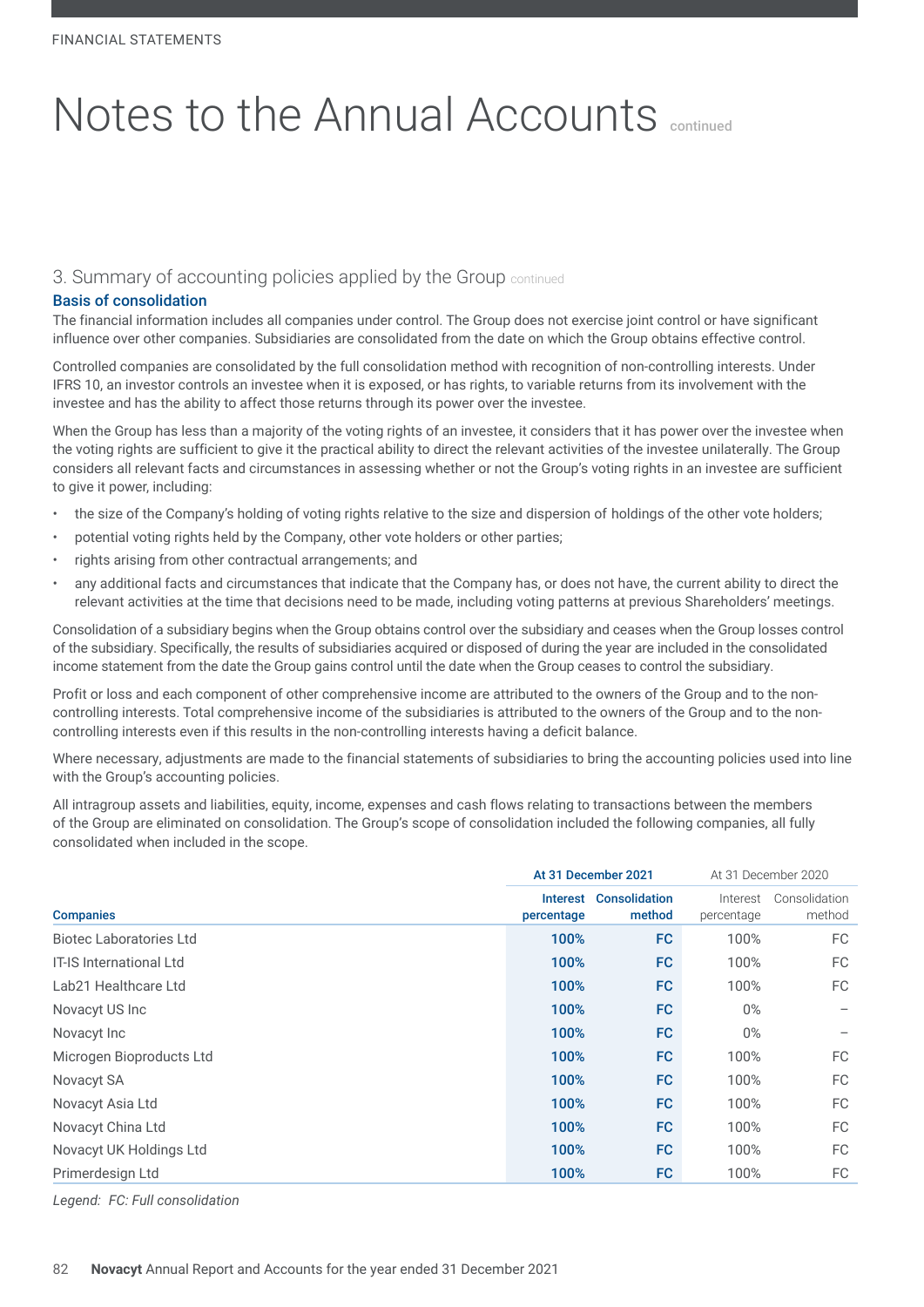# 3. Summary of accounting policies applied by the Group continued

#### Consolidation methods

The consolidated historical financial information is prepared using uniform accounting policies for transactions and other similar events in similar circumstances.

#### *Elimination of intercompany transactions*

The intercompany balances arising from transactions between consolidated companies, as well as the transactions themselves, including income, expenses and dividends, are eliminated.

#### *Translation of accounts denominated in foreign currency*

The historical financial information is presented in £'000 GBP. The financial statements of companies whose functional currency is not GBP are translated into GBP as follows:

- Items in the statement of financial position are translated at the closing exchange rate, excluding equity items, which are stated at historical rates; and
- Transactions in the income statement and statement of cash flows are translated at the average annual exchange rate.

Translation differences on earnings and equity are recognised directly in other comprehensive income under "Translation reserves" for the portion attributable to the Group. On disposal of a foreign company, the translation differences relating thereto and recognised in other comprehensive income are reclassified to profit or loss.

Exchange differences arising from intragroup balances are recognised as exchange losses or gains in the consolidated income statement.

#### Going concern

The Directors have, at the time of approving the financial statements, a reasonable expectation that the Group has adequate resources to continue in operational existence for the foreseeable future. Thus, they adopt the going concern basis of accounting in preparing the financial statements.

The going concern model covers the period up to and including April 2023. In making this assessment, the Directors have considered the following elements:

- The working capital requirements of the business;
- A positive cash balance at 31 December 2021 of £101,746,000;
- Full payment of the remaining Long-Term Incentive Plan ("LTIP") that commenced in November 2017 and vested in November 2020;
- Payment of the final earn-out milestone related to the IT-IS International acquisition; and
- Management's expectation of settling the outstanding commercial dispute as per notes 49 and 50.

In the event the current dispute is fully settled in favour of the counterparty, the forecast prepared by the Group shows that it is able to cover its cash needs during the financial year 2022 and up to April 2023 without raising any banking or other financing facility.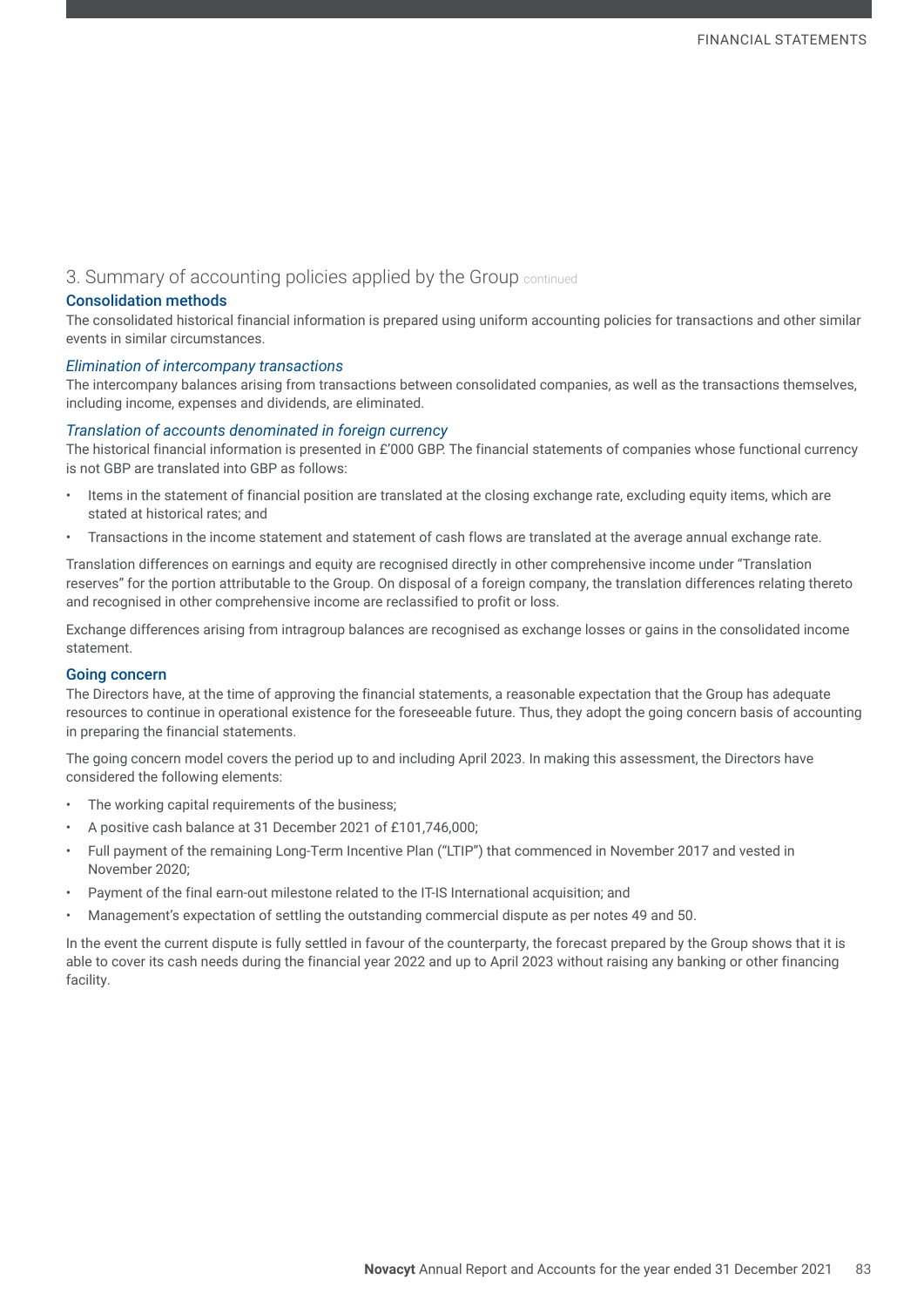### 3. Summary of accounting policies applied by the Group continued

### Business combinations and measurement of goodwill

#### *Business combinations*

Business combinations are accounted for using the purchase method (see IFRS 3).

Each time it acquires a company or group of companies constituting a business, the Group identifies and measures the assets acquired and liabilities assumed, most of which are carried at fair value. The difference between the fair value of the consideration transferred, including the recognised amount of any non-controlling interest in the acquiree and the net amount recognised in respect of the identifiable assets acquired and liabilities assumed measured at fair value, is recognised as goodwill.

Pursuant to IFRS 3, the Group applies the following principles:

- Transaction costs are recognised immediately as operating expenses when incurred;
- Any purchase price adjustment of an asset or a liability assumed is estimated at fair value at the acquisition date, and the initial assessment may only subsequently be adjusted against goodwill in the event of new information related to facts and circumstances existing at the acquisition date if this assessment occurs within the 12-month allocation period after the acquisition date. Any adjustment of the financial liability recognised in respect of an additional price subsequent to the intervening period or not meeting these criteria is recognised in the Group's comprehensive income;
- Any negative goodwill arising on acquisition is immediately recognised as income; and
- For step acquisitions, the achievement of control triggers the remeasurement at fair value of the interest previously held by the Group in profit or loss. Loss of control results in the remeasurement of the possible residual interest at fair value in the same way.

For companies acquired during the year, only the results for the period following the acquisition date are included in the consolidated income statement.

#### *Measurement of goodwill*

Goodwill is broken down by cash-generating unit ("CGU") or group of CGUs, depending on the level at which goodwill is monitored for management purposes. In accordance with IAS 36, none of the CGUs or groups of CGUs defined by the Group are greater in size than an operating segment.

#### *Impairment testing*

Goodwill is not amortised, but is subject to impairment testing when there is an indication of loss of value, and at least once a year at the reporting date.

Such testing consists of comparing the carrying amount of an asset to its recoverable amount. The recoverable amount of an asset, a CGU or a group of CGUs is the greater of its fair value less costs to sell and its value in use. Fair value less costs to sell is the amount obtainable from the sale of an asset, a CGU or a group of CGUs in an arm's length transaction between well-informed, willing parties, less the costs of disposal. Value in use is the present value of future cash flows expected to arise from an asset, a CGU or a group of CGUs.

It is not always necessary to determine both the fair value of an asset less costs to sell and its value in use. If either of these amounts exceeds the carrying amount of the asset, the asset is not impaired and it is not necessary to estimate the other amount.

#### Intangible fixed assets *Customer relationships*

In accordance with IFRS 3, the Group's acquisition of Primerdesign, the Omega Infectious Diseases business and IT-IS International resulted in the recognition of the value of the acquired customer base on the statement of financial position. The value of these assets was determined by discounting the additional margin generated by customers after remuneration of the contributing assets.

Customer relationships are amortised on a straight-line basis over nine years, unless they are deemed to be impaired.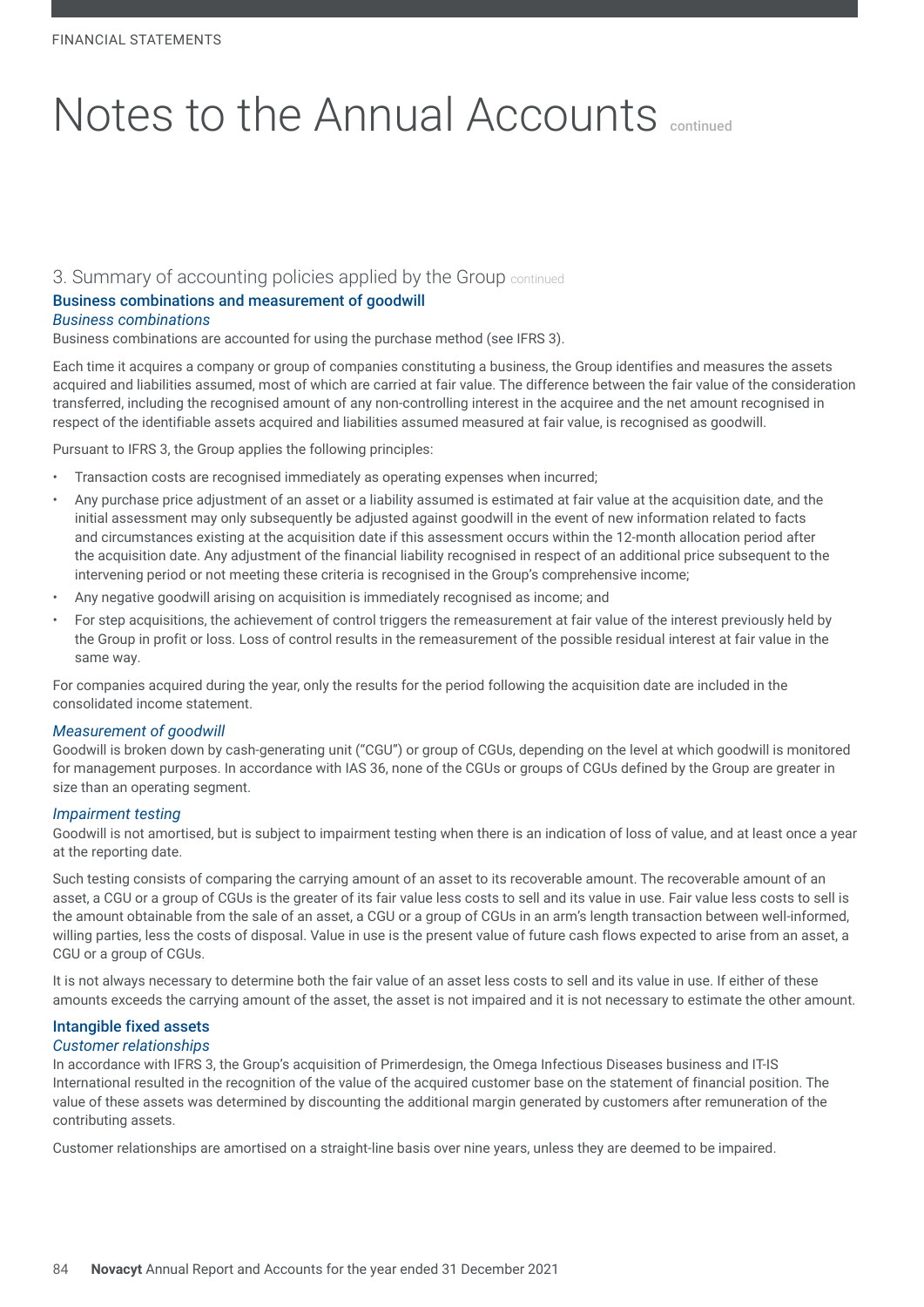# 3. Summary of accounting policies applied by the Group continued

#### *Trademark*

The acquisition price of Primerdesign, the Omega Infectious Diseases business and IT-IS International by the Group has led to the recognition of a number of trademarks. The value of these assets has been determined by discounting the cash flows that could be generated by licensing the trademark, estimated as a percentage of revenue derived from information available on comparable assets.

Trademarks are amortised on a straight-line basis over nine years, unless they are deemed to be impaired.

#### *Other intangible assets*

Intangible assets include licences and patents recognised at cost and amortised over useful lives of between 7 and 20 years.

#### Property, plant and equipment

Items of property, plant and equipment are recognised at their acquisition cost (purchase price plus incidental expenses and acquisition costs).

#### Depreciation and amortisation

Property, plant and equipment and intangible assets are depreciated or amortised on a straight-line basis, with major components identified separately where appropriate, based on the following estimated useful lives:

|             | • Leasehold improvements:       | Straight-line basis $-2$ to 15 years |
|-------------|---------------------------------|--------------------------------------|
| $\bullet$   | Trademarks:                     | Straight-line basis $-9$ years       |
| $\bullet$ . | Customer relationships:         | Straight-line basis $-9$ years       |
|             | • Plant and machinery:          | Straight-line basis $-3$ to 6 years  |
| $\bullet$ . | General fittings, improvements: | Straight-line basis $-3$ to 5 years  |
| $\bullet$ . | Transport equipment:            | Straight-line basis $-5$ years       |
| $\bullet$ . | Office equipment:               | Straight-line basis $-3$ years       |
| $\bullet$ . | Computer equipment:             | Straight-line basis $-2$ to 3 years  |

Any leased buildings, equipment or other leases that fall under the scope of IFRS 16 have been capitalised as a right-of-use asset and will be depreciated on a straight-line basis over the term of the lease.

The depreciation or amortisation of property, plant and equipment begins when they are ready for use and ceases at their disposal, scrapping or reclassification as assets held for sale in accordance with IFRS 5.

Given the nature of its assets, the Group does not recognise residual value on the items of property, plant and equipment it uses.

Depreciation and amortisation methods and useful lives are reviewed at each reporting date and revised prospectively if necessary.

#### Asset impairment

Depreciable and non-depreciable assets are subject to impairment testing when indications of loss of value are identified. In assessing whether there is any indication that an asset may be impaired, the Group considers the following external and internal indicators:

External indicators:

- Drop in the market value of the asset (to a greater extent than would be expected solely from the passage of time or the normal use of the asset);
- Significant changes with an adverse effect on the entity, either having taken place during the period or expected to occur in the near future, in the technical, economic or legal environment in which the Group operates or in which the asset is used; and
- Increases in market interest rates or other market rates of return during the year when it is likely that such increases will significantly reduce the market value and/or value in use of the asset.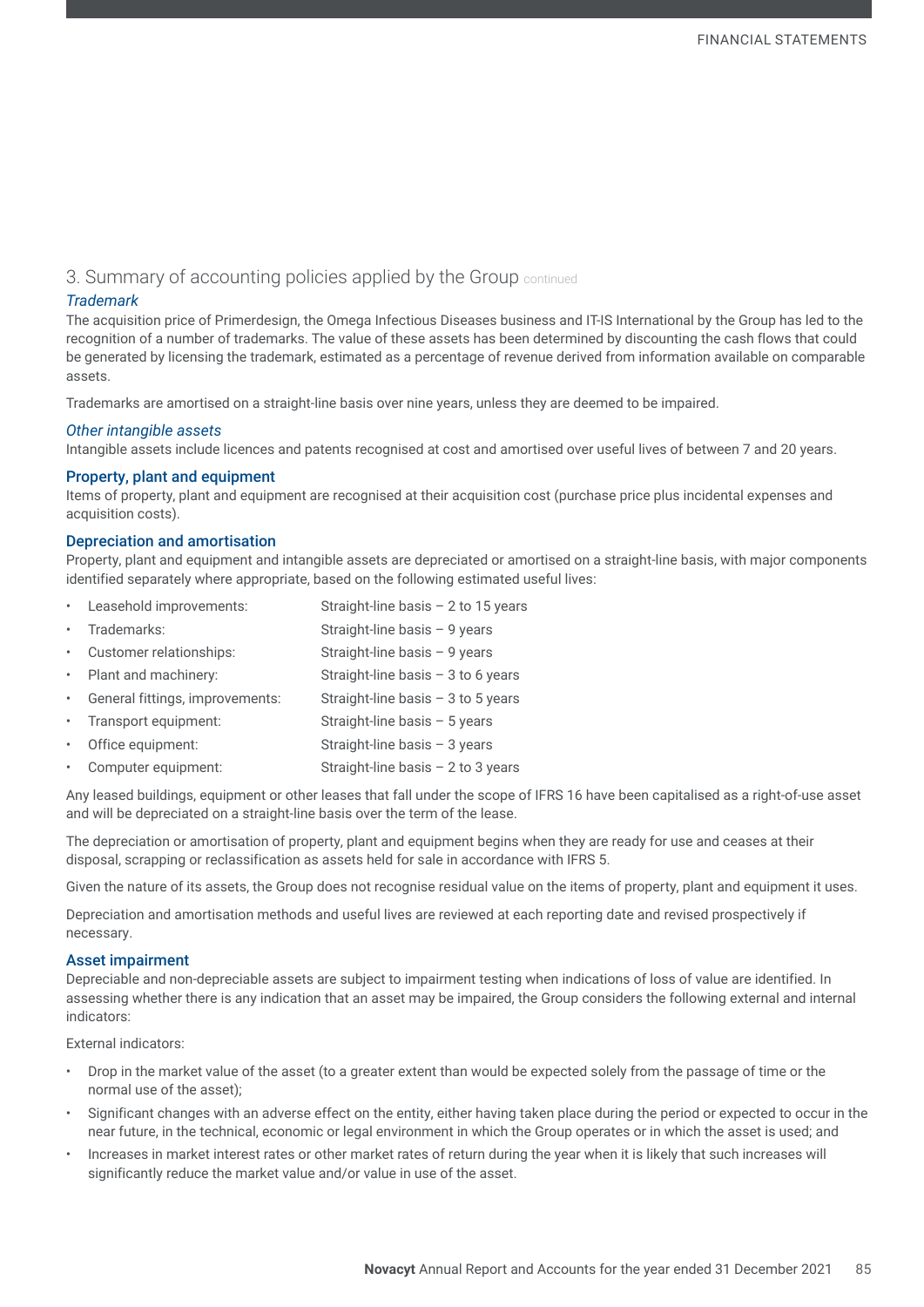3. Summary of accounting policies applied by the Group continued

Internal indicators:

- Existence of indication of obsolescence or physical damage of an asset unforeseen in the depreciation or amortisation schedule;
- Significant changes in the way the asset is used;
- Weaker-than-expected performance by the asset; and
- Significant reduction in the level of cash flow generated by the asset.

If there is an indication of impairment, the recoverable amount of the asset is compared with its carrying amount. The recoverable amount is the greater of fair value less costs to sell and value in use. Value in use is the present value of future cash flows expected to flow from an asset over its estimated useful life.

The recoverable amount of assets that do not generate independent cash flows is determined by that of the CGU to which it belongs; a CGU being the smallest homogeneous group of identifiable assets generating cash flows that are largely independent of other assets or groups of assets.

The carrying amount of an asset is its gross value less accumulated depreciation, for depreciable property, plant and equipment, and impairment losses.

In the event of loss of value, an impairment charge is recognised in the income statement. Impairment is reversed in the event of a change in the estimate of the recoverable value or if indications of loss of value disappear. Impairment is recognised under "Depreciation, amortisation and provisions for impairment of property, plant and equipment and intangible assets" in the income statement.

Intangible assets not subject to amortisation are tested for impairment at least once a year.

#### Leases

The Group assesses whether a contract is or contains a lease, at the inception of the contract. The Group recognises a right-ofuse asset and a lease liability at lease commencement for all lease arrangements in which it is the lessee, except for short-term leases and leases of low-value assets.

- The Group records right-of-use assets at cost at the commencement date of the lease, which is the date the underlying asset is available for use, less any accumulated depreciation and impairment losses, and adjusted for subsequent remeasurement of lease liabilities. Cost includes the amount of lease liabilities recognised, initial direct costs incurred, and lease payments made at or before the commencement date, less any lease incentives received. The Group charges depreciation to the income statement on a straight-line basis over the shorter of the estimated useful life and the lease term.
- The lease liability is initially measured at the present value of the future lease payments discounted using the discount rate implicit in the lease (or if that rate cannot be readily determined, the lessee's incremental borrowing rate). Subsequently, the lease liability is adjusted for interest and lease payments, as well as the impact of lease modifications, amongst others.

#### Inventories

Inventories are carried at the lower of cost and net realisable value. Cost includes materials and supplies, and, where applicable, direct labour costs incurred in transforming them into their current state. It is calculated using the weighted average cost method. The recoverable amount represents the estimated selling price less any marketing, sales and distribution expenses.

The gross value of goods and supplies includes the purchase price and incidental expenses.

A provision for impairment, equal to the difference between the gross value determined in accordance with the above terms and the current market price or the realisable value less any proportional selling costs, is recognised when the gross value is greater than the other stated item.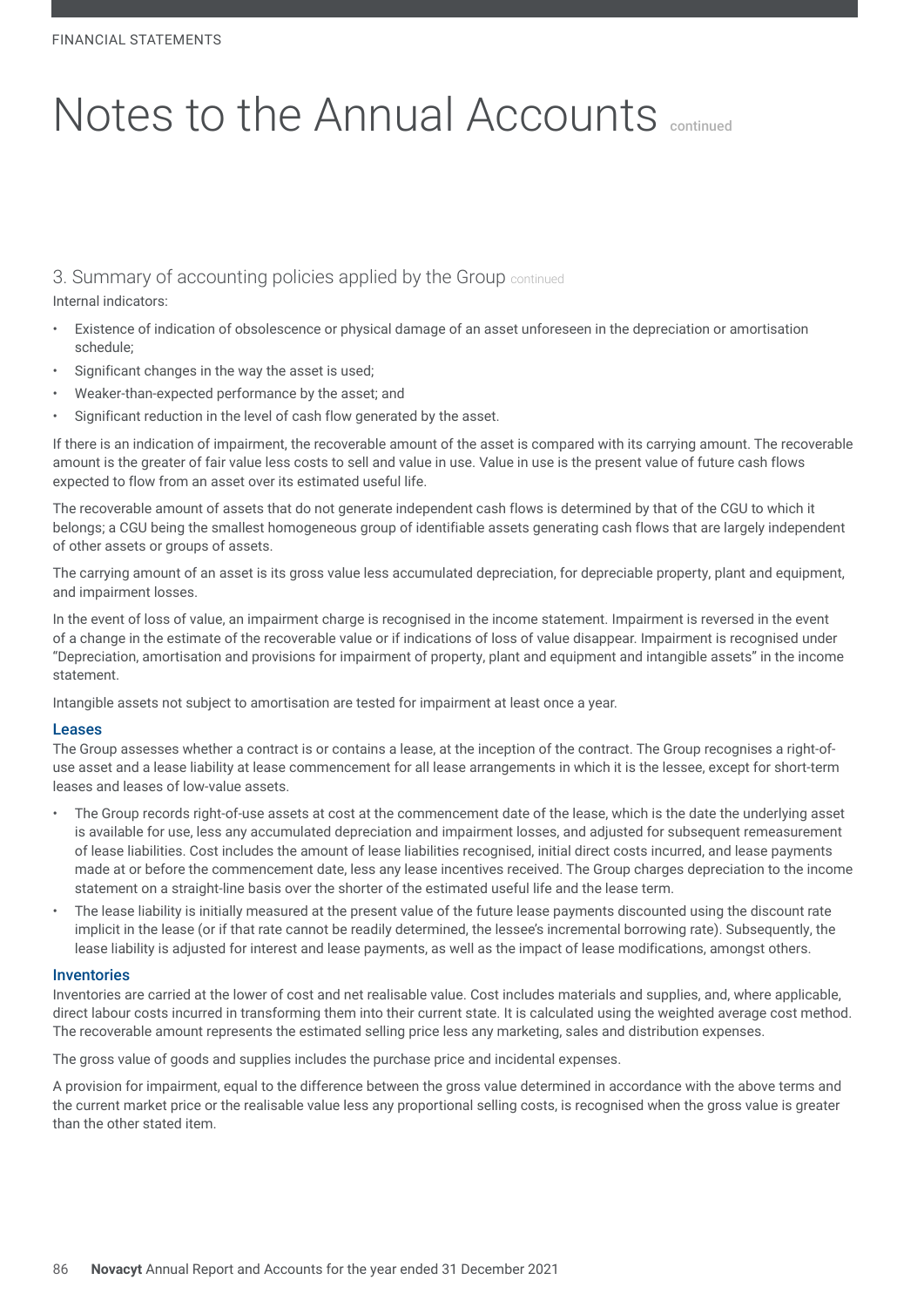### 3. Summary of accounting policies applied by the Group continued

#### Trade receivables

The Group has an established credit policy under which the credit status of each new customer is reviewed before credit is advanced, including external credit evaluations where possible. Credit limits are established for all significant or high-risk customers, which represent the maximum amount permitted to be outstanding without requiring additional approval from the appropriate level of senior management. Outstanding debts are continually monitored by each division. Credit limits are reviewed on a regular basis, and at least annually. Customers that fail to meet the Group's benchmark creditworthiness may only transact with the Group on a prepayment basis.

Trade receivables are recorded initially at fair value and subsequently measured at amortised cost. This generally results in their recognition at nominal value less an allowance for any doubtful debts. Trade receivables in foreign currency are transacted in their local currency and subsequently revalued at the end of each reporting period, with any foreign exchange differences being recognised in the income statement as an income/expense.

The allowance for doubtful debts is recognised based on management's expectation of losses without regard to whether an impairment trigger happened or not (an "expected credit loss" model). Through implementation of IFRS 9, the Group concluded that no real historical default rate could be determined due to a low level of historical write-offs across the business. The Group therefore recognises an allowance for doubtful debts on the basis of invoice ageing. Once an invoice is overdue from its due date, based on agreed credit terms, by more than 90 days, this invoice is then more likely to default than those invoices operating within 90 days of their due date. As such, these invoices will be provided for in full as part of an expected credit loss model, except where management have reviewed and judged otherwise.

Trade receivables are written off when there is no reasonable expectation of recovery. Indicators that there may be no reasonable expectation of recovery may include the failure of the debtor to engage in a payment plan, and failure to make contractual payments within 365 days of the original due date.

#### Cash and cash equivalents

Cash equivalents are held to meet short-term cash commitments rather than for investment or other purposes. For an investment to qualify as a cash equivalent, it must be readily convertible into a known amount of cash and be subject to an insignificant risk of change in value. Cash and cash equivalents comprise cash funds, current bank accounts and marketable securities (cash Undertakings for Collective Investment in Transferable Securities ("UCITS"), negotiable debt securities, etc.) that can be liquidated or sold within a very short time (generally with original maturities of three months or less) and which have a negligible risk of change in value. All such items are measured at fair value, with any adjustments recognised in the income statement.

#### Financial liabilities

The Group records bank and other borrowings initially at fair value, which equals the proceeds received, net of direct issue costs, and subsequently at amortised cost. The Group accounts for finance charges, including premiums payable on settlement or redemption and direct issue costs, using the effective interest rate method.

#### *Compound financial instruments*

Some financial instruments contain both a debt at amortised cost and derivative recognised as a financial liability through the income statement. This is notably the case of the convertible bonds with warrants attached (Obligations Convertibles en Actions avec Bons de Souscription d'Actions ("OCABSAs")), which are bonds convertible into shares with warrants. The various components of these instruments are accounted for and presented separately according to their substance, as defined in IAS 32 "Financial Instruments: Disclosure and Presentation". The amortised cost is calculated on the basis of the liability only once the embedded derivatives have been separated.

#### *IT-IS International Ltd contingent consideration*

The Group negotiated a contingent consideration for the acquisition of the IT-IS International securities with its former Shareholders in 2020, subject to the achievement of a production volume target.

In accordance with IFRS 9, the financial liability has been remeasured at its fair value as of the balance sheet date.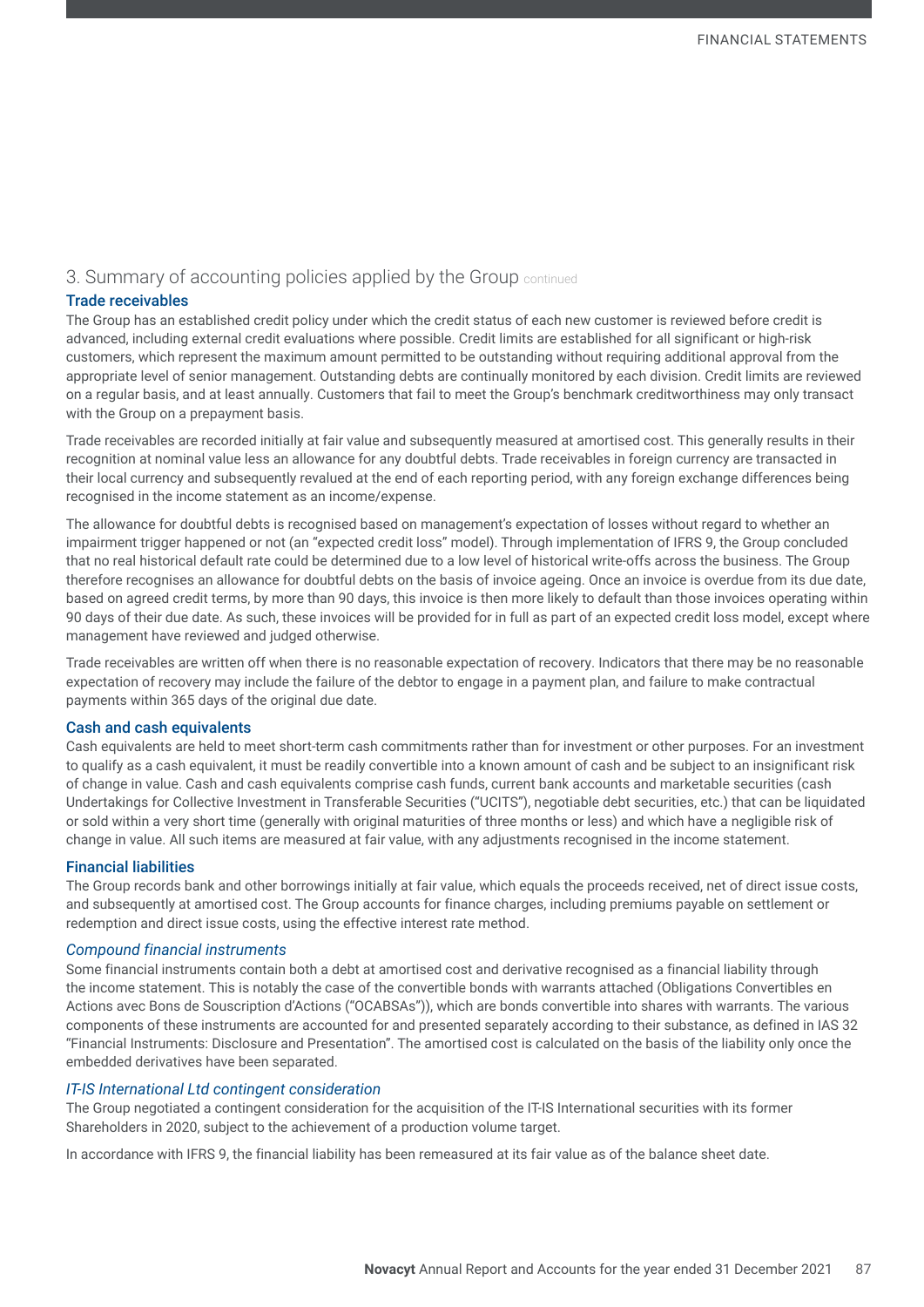# 3. Summary of accounting policies applied by the Group continued

#### *Trade payables*

Trade payables are obligations to provide cash or other financial assets. They are recognised in the balance sheet when the Group becomes a party to a transaction generating liabilities of this nature. Trade and other payables are recognised in the balance sheet at fair value on initial recognition, except if settlement is to occur more than 12 months after recognition. In such cases, they are measured using the amortised cost method. The use of the effective interest rate method will result in the recognition of a financial expense in the income statement. Trade and other payables are eliminated from the balance sheet when the corresponding obligation is discharged.

Trade payables have not been discounted, because the effect of doing so would be immaterial.

#### **Provisions**

In accordance with IAS 37 "Provisions, Contingent Liabilities and Contingent Assets", a provision is recognised when the Group has a current obligation as of the reporting date in respect of a third party and it is probable or certain that there will be an outflow of resources to this third party, without at least equivalent consideration from the said third party. Provisions for risks and charges cover the amount corresponding to the best estimate of the future outflow of resources required to settle the obligation.

The provisions are for the restoration of leased premises, risks related to litigations, a long-term management incentive plan and product warranties.

#### Long-Term Incentive Plan

Novacyt granted to certain employees shares under a long-term management incentive plan adopted on 1 November 2017. The exercise price is set at the share price on the grant date and the options will be settled in cash. The options fully vested on the third anniversary of the grant date, 1 November 2020. The payment expenses are calculated under IFRS 2 "Share-Based Payments". The accounting charge has been spread across the vesting period to reflect the services received and a liability recognised in the statement of financial position. Payment of the second tranche was not made in November 2021 and has been delayed until 2022.

In December 2021, Novacyt implemented a cash long-term incentive plan to qualifying employees, based on achieving certain annual EBITDA targets over a three-year qualifying period. The plan will vest on the third anniversary of the grant date and be settled in cash.

#### Consolidated revenue

IFRS 15 "Revenue from Contracts with Customers" establishes a principles-based approach to recognising revenue only when performance obligations are satisfied, and control of the related goods or services is transferred. It addresses items such as the nature, amount, timing and uncertainty of revenue, and cash flows arising from contracts with customers. IFRS 15 replaces IAS 18 "Revenue" and other related requirements. IFRS 15 applies a five-step approach to the timing of revenue recognition and applies to all contracts with customers except those in the scope of other standards.

- Step  $1$  Identify the contract(s) with a customer
- Step 2 Identify the performance obligations in the contract
- Step 3 Determine the transaction price
- Step 4 Allocate the transaction price to the performance obligations in the contract
- Step  $5$  Recognise revenue when (or as) the entity satisfies a performance obligation

The Group principally satisfies its performance obligations at a point in time and the amounts of revenue recognised relating to performance obligations satisfied over time are not significant. Therefore, the accounting for revenue under IFRS 15 does not represent a substantive change for recognising revenue from sales to customers.

The Group's revenue recognition processes are generally straightforward, with recognition of revenue at the point of sale and little significant judgement required in determining the timing of transfer of control.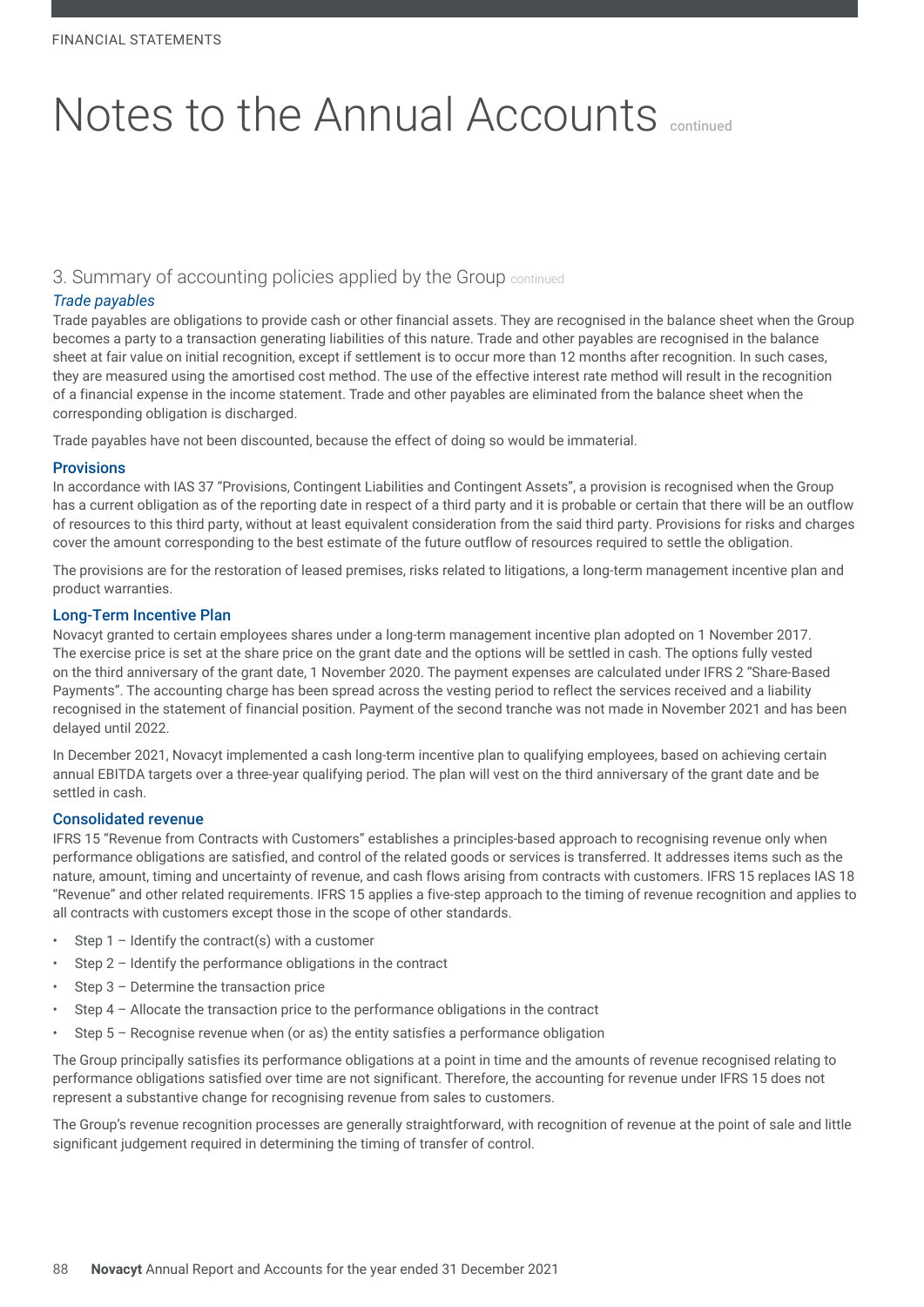# 3. Summary of accounting policies applied by the Group continued

Some contracts with customers contain a limited assurance warranty that is accounted for under IAS 37 (see provisions accounting policy). If a repair or replacement is not possible under the assurance warranty, a full refund of the product price may be given. The potential refund liability represents variable consideration.

Under IFRS 15.53, the Group can use either:

- The expected value (sum of probability weighted amounts); or
- The most likely amount (generally used when the outcomes are binary).

The method used is not a policy choice. Management use the method that it expects will best predict the amount of consideration based on the terms of the contract. The method is applied consistently throughout the contract. Variable revenue is constrained if appropriate. IFRS 15 requires that revenue is only included to the extent that it is highly probable that there will not be a significant reversal in future periods.

In making this assessment, management have considered the following factors (which are not exclusive):

- If the amount of consideration is highly susceptible to factors outside the Group's influence;
- Whether the uncertainty about the amount of consideration is not expected to be resolved for a long period of time;
- The Group's experience (or other evidence) with similar types of contract;
- The Group has a practice of either offering a broad range of price concessions or changing the payment terms and conditions of similar contracts in similar circumstances; and
- The contract has a large number and broad range of possible consideration amounts.

The decision as to whether revenue should be constrained is considered to be a significant judgement as the term "highly probable" is not defined in IFRS 15, management consider highly probable to be significantly more likely than probable.

#### *The activity of Primerdesign*

Primerdesign Ltd is a designer, manufacturer and marketer of molecular "real-time" qPCR testing devices and reagents in the area of infectious diseases.

Revenue is recognised upon delivery of products sold and, where appropriate, after formal customer acceptance.

#### *The activity of Lab21 Products*

Lab21 Healthcare Ltd and Microgen Bioproducts Ltd is a developer, manufacturer and distributor of a large range of protein-based infectious disease IVD products.

Revenue is recognised upon delivery of products sold and, where appropriate, after formal customer acceptance.

#### *The activity of IT-IS International*

IT-IS International Ltd is a diagnostic instrument development and manufacturing company specialising in the development of PCR devices for the life sciences and food testing industry.

Revenue is recognised upon delivery of products sold and, where appropriate, after formal customer acceptance.

#### **Taxation**

Income tax on profit or loss for the period comprises current and deferred tax.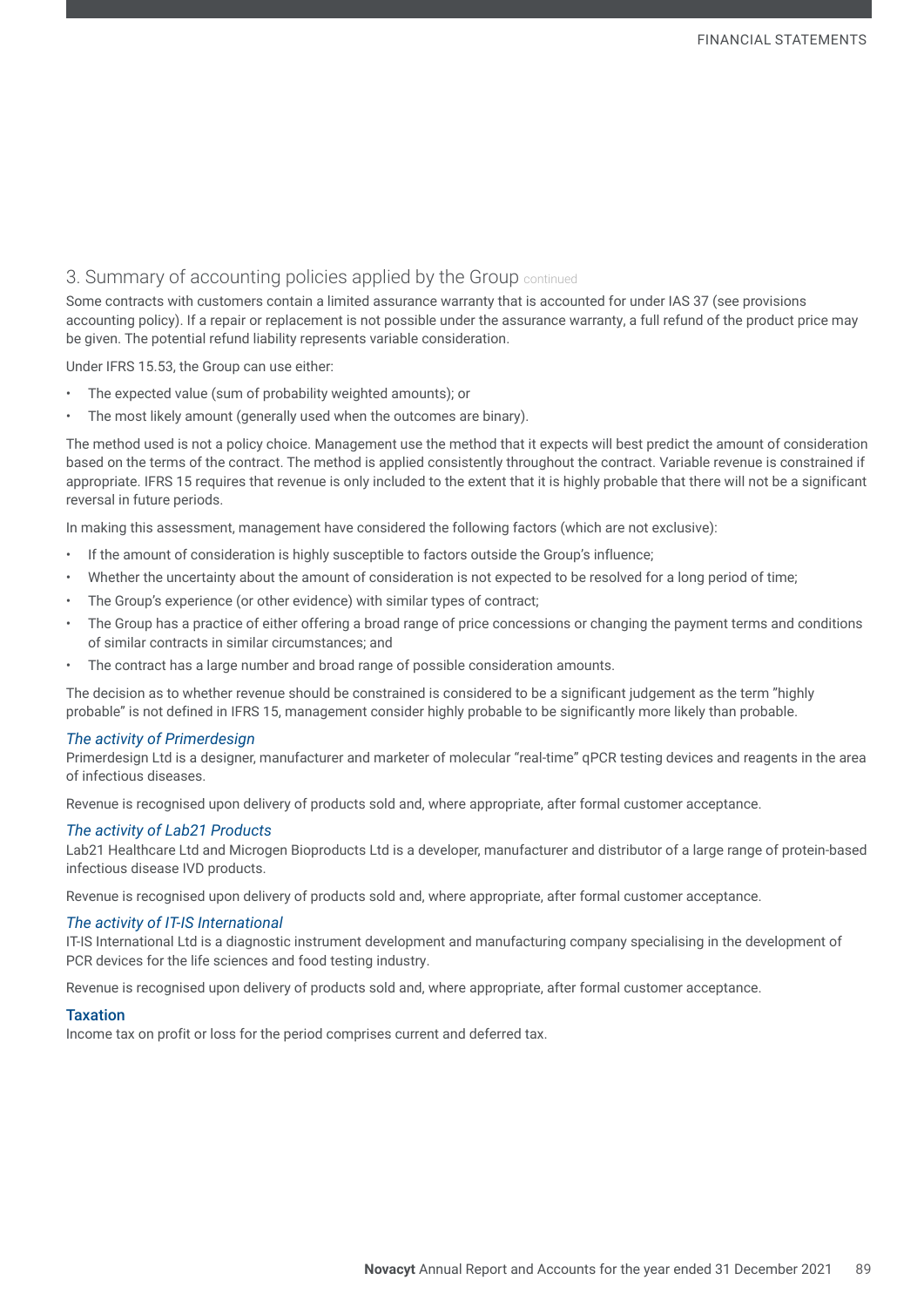# 3. Summary of accounting policies applied by the Group continued

#### *Current tax*

The tax currently payable is based on taxable profit for the year. Taxable profit differs from net profit as reported in the income statement because it excludes items of income or expense that are taxable or deductible in other years, and it further excludes items that are never taxable or deductible. The Group's liability for current tax is calculated using tax rates that have been enacted or substantively enacted by the end of the reporting period.

A provision is recognised for those matters for which the tax determination is uncertain but it is considered probable that there will be a future outflow of funds to a tax authority. The provisions are measured at the best estimate of the amount expected to become payable. The assessment is the result of the Group's judgement based on the advice of external tax professionals and supported by previous experience in respect of such activities.

#### *Deferred tax*

Deferred tax is the tax expected to be payable or recoverable on differences between the carrying amounts of assets and liabilities in the financial statements and the corresponding tax bases used in the computation of taxable profit, and is accounted for using the liability method. Deferred tax liabilities are generally recognised for all taxable temporary differences and deferred tax assets are recognised to the extent that it is probable that taxable profits will be available against which deductible temporary differences can be utilised. Such assets and liabilities are not recognised if the temporary difference arises from the initial recognition of goodwill or from the initial recognition (other than in a business combination) of other assets and liabilities in a transaction that affects neither the taxable profit nor the accounting profit.

Deferred tax liabilities are recognised for taxable temporary differences arising on investments in subsidiaries and associates, and interests in joint ventures, except where the Group is able to control the reversal of the temporary difference and it is probable that the temporary difference will not reverse in the foreseeable future. Deferred tax assets arising from deductible temporary differences associated with such investments and interests are only recognised to the extent that it is probable that there will be sufficient taxable profits against which to utilise the benefits of the temporary differences and they are expected to reverse in the foreseeable future.

The carrying amount of deferred tax assets is reviewed at each reporting date and reduced to the extent that it is no longer probable that sufficient taxable profits will be available to allow all or part of the asset to be recovered.

Deferred tax is calculated at the tax rates that are expected to apply in the period when the liability is settled, or the asset is realised based on tax laws and rates that have been enacted or substantively enacted at the reporting date. Deferred tax is charged or credited in the income statement, except when it relates to items charged or credited in other comprehensive income, in which case the deferred tax is also dealt with in other comprehensive income.

The measurement of deferred tax liabilities and assets reflects the tax consequences that would follow from the manner in which the Group expects, at the end of the reporting period, to recover or settle the carrying amount of its assets and liabilities.

Deferred tax assets and liabilities are offset when there is a legally enforceable right to set off current tax assets against current tax liabilities and when they relate to income taxes levied by the same taxation authority and the Group intends to settle its current tax assets and liabilities on a net basis.

#### Current tax and deferred tax for the year

Current and deferred tax are recognised in the income statement, except when they relate to items that are recognised in other comprehensive income or directly in equity, in which case, the current and deferred tax are also recognised in other comprehensive income or directly in equity respectively. Where current tax or deferred tax arises from the initial accounting for a business combination, the tax effect is included in the accounting for the business combination.

#### Research and development expenditure credits

Novacyt UK Holdings Ltd subsidiary companies and Primerdesign Ltd benefit from an R&D expenditure credit in respect of some of their research activities. The tax credit is calculated per calendar year as 13% of the actual expenditure and is shown in the income statement against governmental subsidies. The credit is taxable and therefore the tax charge on this credit is included in the tax line of the income statement.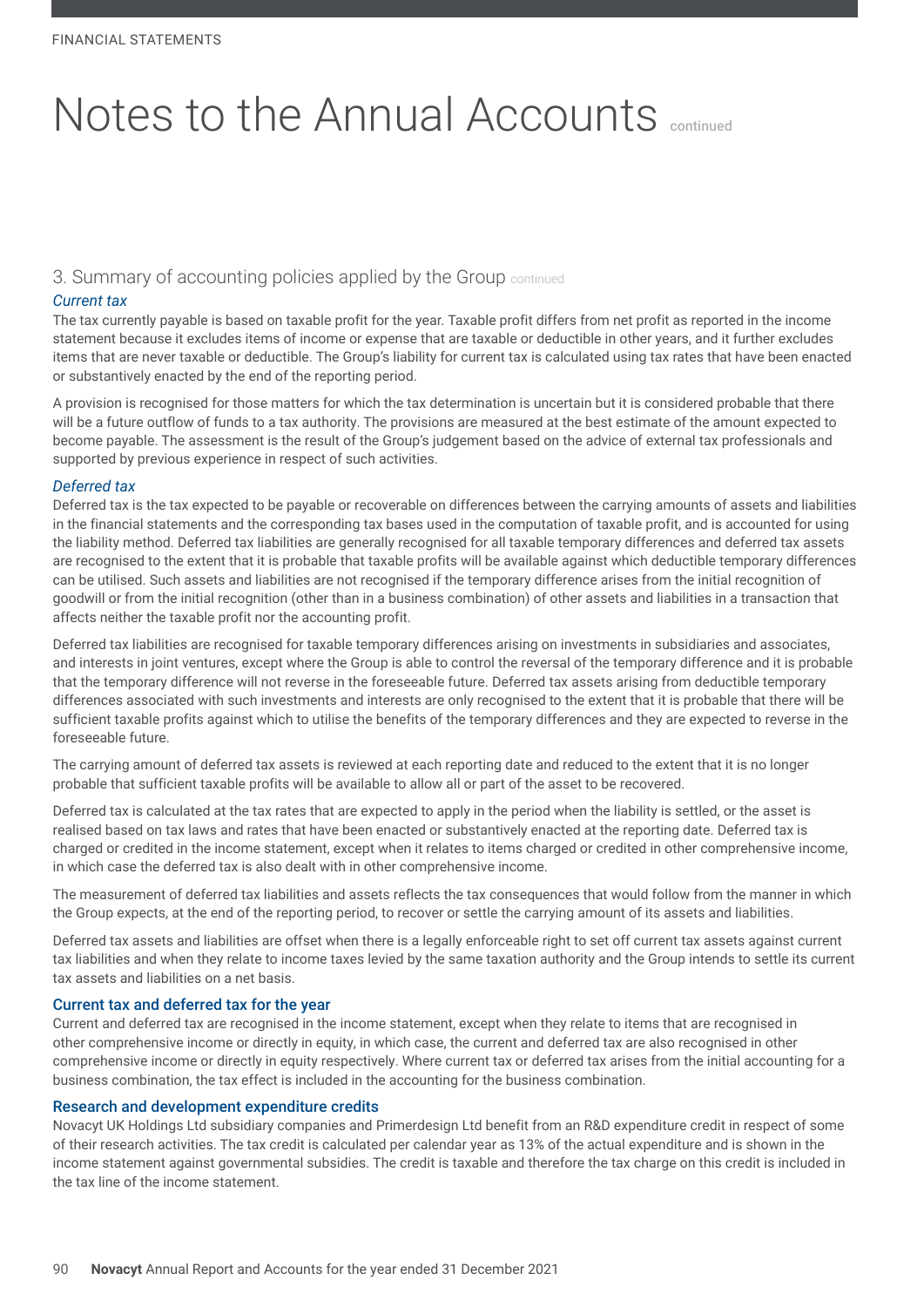# 3. Summary of accounting policies applied by the Group continued

#### Profit/loss per share

The Group reports basic and diluted profit/loss per ordinary share. Basic profit/loss per share is calculated by dividing the profit/ loss attributable to ordinary Shareholders of the Company by the weighted average number of ordinary shares outstanding during the period.

Diluted profit/loss per share is determined by adjusting the profit/loss attributable to ordinary Shareholders by the weighted average number of ordinary shares outstanding, taking into account the effects of all potential dilutive ordinary shares, including options. These options are taken into account for the calculation of the profit/loss per share only if their exercise price is higher than the market price and if they have a dilutive effect on the result per share.

#### Exceptional items

Exceptional items are those costs or incomes that in the view of the Board of Directors, require separate disclosure by virtue of their size or incidence, and are charged or credited in arriving at operating profit on the face of the consolidated income statement.

### 4. Critical accounting judgements and key sources of estimate uncertainty

In the application of the Group's accounting policies, which are described in note 3, the Directors are required to make judgements (other than those involving estimations) that have a significant impact on the amounts recognised and to make estimates and assumptions about the carrying amounts of assets and liabilities that are not readily apparent from other sources. The estimates and associated assumptions are based on historical experience and other factors that are considered to be relevant. Actual results may differ from these estimates.

The estimates and underlying assumptions are reviewed on an ongoing basis. Revisions to accounting estimates are recognised in the period in which the estimate is revised if the revision affects only that period, or in the period of the revision and future periods if the revision affects both current and future periods.

#### Critical accounting judgements

#### *Constraint of revenue*

Revenue is only constrained if it is highly probable there will not be a significant reversal of revenue in the future. Highly probable is not defined in IFRS 15 and so it is a significant judgement to be exercised by management. The value of revenue related to performance obligations fulfilled in 2020 to which constraint has not been applied is £130,642,000.

#### *Measurement and useful lives of intangible assets*

Other intangible assets (except for goodwill) are considered to have a finite economic useful life. They are amortised over their estimated useful lives that are reviewed at each reporting date. In the event of impairment, an estimate of the asset's recoverable amount is made.

The main intangible assets requiring estimates and assumptions are the trademarks and the customer relationships identified as a result of the acquisition of Primerdesign, and IT-IS International. The intangible assets associated with the Omega Infectious Diseases business acquisition were fully written down in 2020.

The value of the intangible assets is tested whenever there are indications of impairment and reviewed at each annual closing date or more frequently should this be justified by internal or external events.

#### *Trademarks*

The value of these assets was determined by discounting the cash flows that could be generated by licensing the trademark, estimated as a percentage of revenue derived from information available on comparable assets.

Trademarks are amortised on a straight-line basis over a period of nine years, estimated as their useful life. They are also tested for impairment at least annually. Their recoverable amount is determined using forecasts of future cash flows. The total amount of anticipated cash flows reflects management's best estimate of the future benefits and liabilities expected from the operation of the trademark. The resulting estimates are subject to discount rate, percentage of revenue and useful life assumptions.

The carrying amount of trademarks at 31 December 2021 is £938,000 (2020: £1,114,000). The amortisation charge for the period is £157,000 (2020: £94,000) and the cumulative amortisation is £458,000 (2020: £372,000).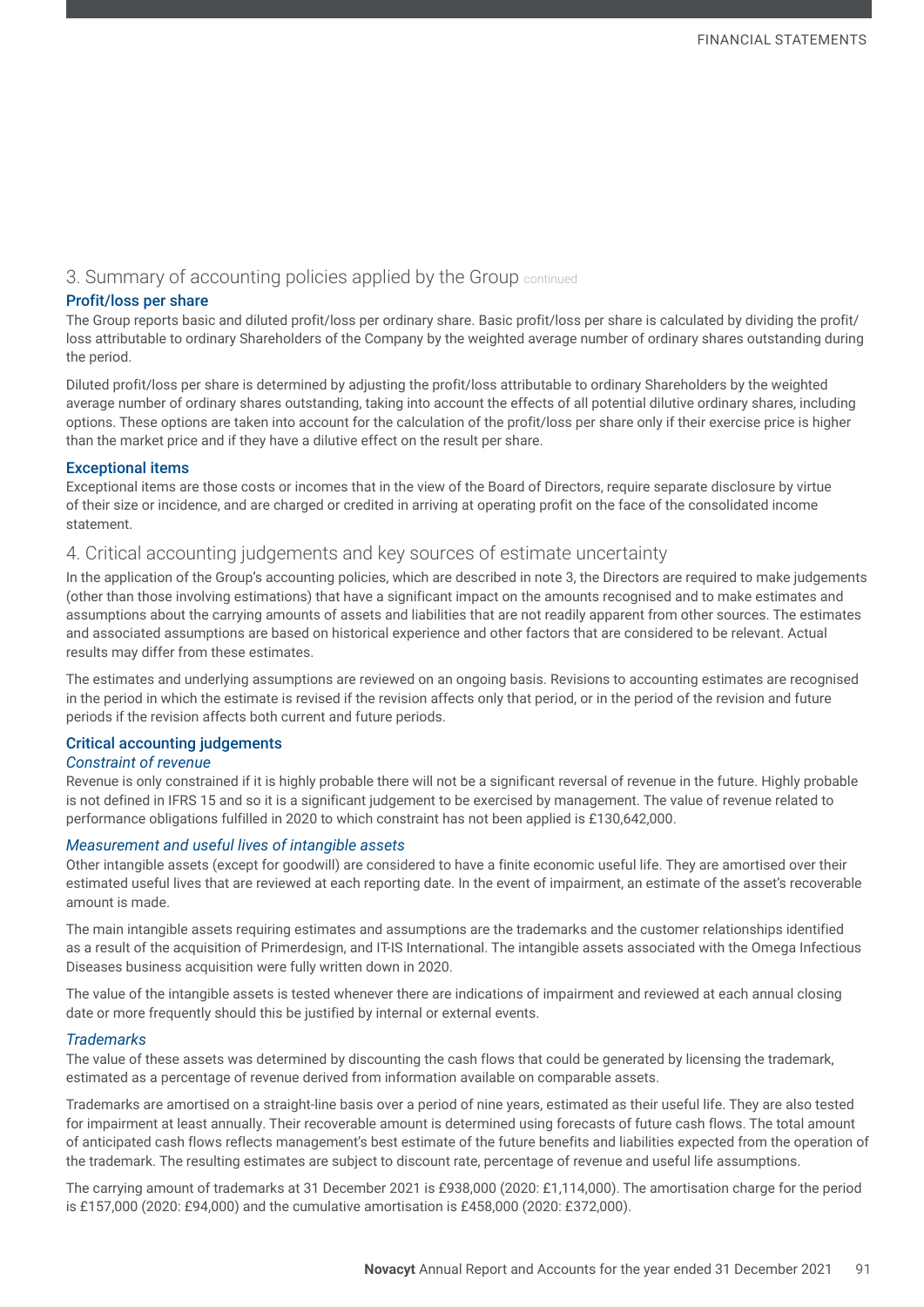4. Critical accounting judgements and key sources of estimate uncertainty continued

#### *Customer relationships*

The value of these assets was determined by discounting the additional margin generated by customers after remuneration of the contributing assets.

Customer relationships are amortised on a straight-line basis over a period of nine years, estimated as their useful life. They are also tested for impairment at least annually. Their recoverable amount is determined using forecasts of future cash flows over an estimated period of time. The total amount of anticipated cash flows reflects management's best estimate of the future benefits and liabilities expected from customer relationships. The resulting estimates are subject to assumptions in respect of the discount rate, additional margin generated by customers after remuneration of contributing assets and useful lives.

The carrying amount of customer relationships at 31 December 2021 is £2,339,000 (2020: £2,950,000). The amortisation charge for the period is £502,000 (2020: £513,000) and the cumulative amortisation is £2,113,000 (2020: £2,055,000).

#### *Deferred taxes*

Deferred tax assets are only recognised to the extent that it is considered probable that the Group will have future taxable profits against which the corresponding temporary difference can be offset. Deferred tax assets are reviewed at each reporting date and derecognised if it is no longer probable there will be taxable profits against which the deductible temporary differences can be utilised.

For deferred tax assets on tax loss carry forwards, the Group uses a multi-criteria approach that takes into account the recovery time frame based on the strategic plan, but which also factors in the strategy for the long-term recovery of tax losses in each country.

The Group has recognised a deferred tax asset on the LTIP charge that can be deducted from a tax perspective only when the related payments are made. The LTIP charge was recognised in 2020. The corresponding tax deduction was partly recorded as a reduction of the tax liability and partly as a deferred tax asset in 2020.

Deferred tax liabilities on temporary differences relate to the assets acquired as part of the IT-IS International acquisition in October 2020 and accelerated capital allowances.

#### *Trade and other receivables*

An estimate of the risks of non-receipt based on commercial information, current economic trends and the solvency of individual customers is made to determine the need for impairment on a customer-by-customer basis. Management use significant judgement in determining whether a credit loss provision is required.

At the year end, the Group had trade receivables of £30,279,000 against which a credit loss provision of £89,000 has been applied. At the date of signing the financial statements, £23,957,000 of the 31 December 2021 receivables were overdue due to the contract dispute with the Department of Health and Social Care "DHSC" (see notes 49 and 50). Management considers it to be more likely than not that the 31 December 2021 balances are recoverable; this is a significant judgement.

#### *Provisions*

The carrying value of provisions at 31 December 2021 and 2020 are as per the table below:

|                                        | Year ended  | Year ended  |
|----------------------------------------|-------------|-------------|
|                                        | 31 December | 31 December |
| Amounts in £'000                       | 2021        | 2020        |
| Provisions for restoration of premises | 308         | 242         |
| Provisions for litigation              | 157         | 68          |
| Provisions for product warranty        | 19.799      | 19,788      |
| <b>Total provisions</b>                | 20,264      | 20,098      |

#### Provisions for restoration of premises

The value of provision required is determined by management on the basis of available information, experience and, in some cases, expert estimates. When these obligations are settled, the amount of the costs or penalties that are ultimately incurred or paid may differ significantly from the amounts initially provisioned. Therefore, these provisions are regularly reviewed and may have an effect on the Group's future results.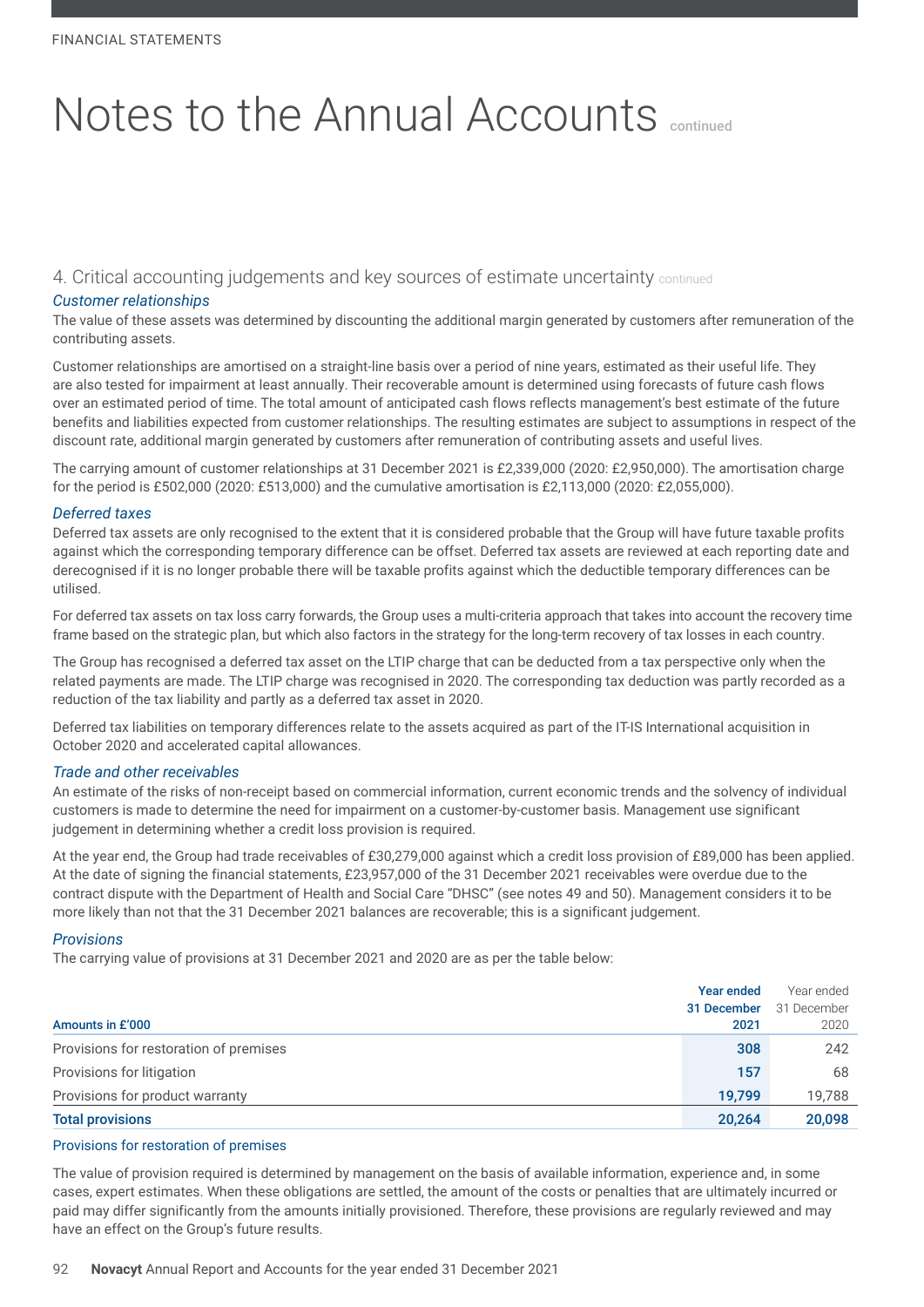# 4. Critical accounting judgements and key sources of estimate uncertainty continued

To the Group's knowledge, there is no indication to date that the parameters adopted as a whole are not appropriate, and there are no known developments that could significantly affect the amount of provision.

#### Provisions for product warranty

The value of provision required is determined by management based on available information, experience and, in some cases, expert estimates. Product warranty provisions are only included if it is considered to be probable that an outflow of economic benefit will be required. Determination of probable is a significant judgement especially in light of the dispute described in notes 49 and 50.

#### Key sources of estimation uncertainty

The Group has a number of key sources of estimation uncertainty as listed below. Of these items, only the measurement of goodwill (see note 17) is considered likely to result in a material adjustment. Where there are other areas of estimates these have been deemed not material.

#### *Measurement of goodwill*

Goodwill is tested for impairment on an annual basis. The recoverable amount of goodwill is determined mainly on the basis of forecasts of future cash flows. The total amount of anticipated cash flows reflects management's best estimate of the future benefits and liabilities expected for the relevant CGU. The assumptions used and the resulting estimates sometimes cover very long periods, taking into account the technological, commercial and contractual constraints associated with each CGU. These estimates are mainly subject to assumptions in terms of volumes, selling prices and related production costs, and the exchange rates of the currencies in which sales and purchases are denominated. They are also subject to the discount rate used for each CGU.

The value of the goodwill is tested whenever there are indications of impairment and reviewed at each annual closing date or more frequently should this be justified by internal or external events.

The carrying amount of goodwill in the statement of financial position and related impairment loss over the periods is shown below:

|                                    | <b>Year ended</b> | Year ended  |
|------------------------------------|-------------------|-------------|
|                                    | 31 December       | 31 December |
| Amounts in £'000                   | 2021              | 2020        |
| <b>Goodwill Lab21 Products</b>     | 14,868            | 16,022      |
| Cumulative impairment of goodwill  | (14, 868)         | (14, 105)   |
| Net value                          |                   | 1,917       |
| Goodwill Primerdesign              | 6,053             | 6,523       |
| Cumulative impairment of goodwill  |                   |             |
| Net value                          | 6,053             | 6,523       |
| Goodwill Omega Infectious Diseases |                   | 85          |
| Cumulative impairment of goodwill  | -                 | (85)        |
| Net value                          |                   |             |
| Goodwill IT-IS International       | 9,437             | 9,437       |
| Cumulative impairment of goodwill  | (4,019)           |             |
| Net value                          | 5,418             | 9,437       |
| <b>Total goodwill</b>              | 11,471            | 17,877      |

Sensitivity analysis has been performed on the goodwill balance and there is significant headroom associated with the Primerdesign balance, but there is limited headroom on the IT-IS International goodwill balances, which could result in future impairments. The goodwill sensitivity analysis is presented in note 17.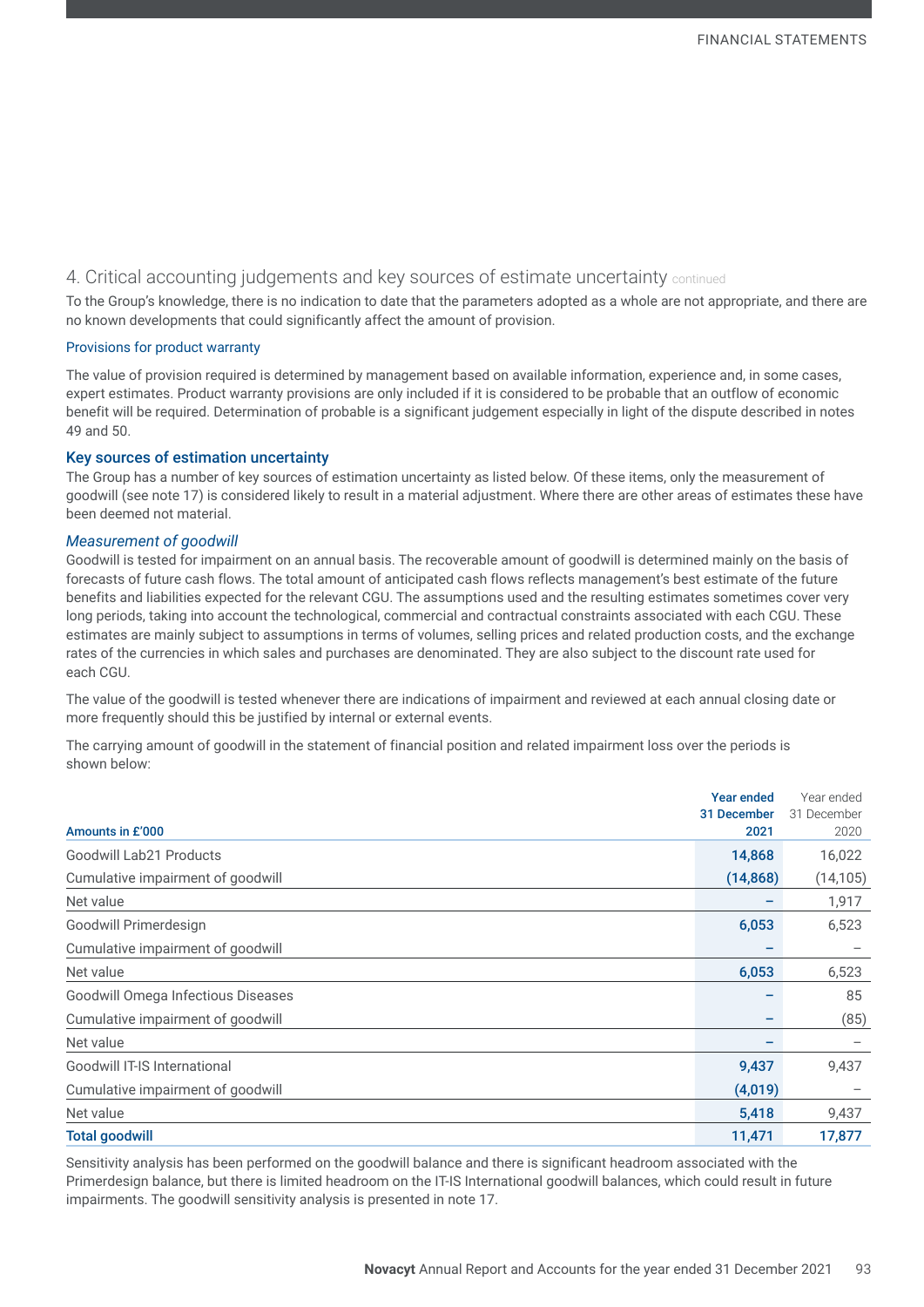4. Critical accounting judgements and key sources of estimate uncertainty continued

### *Litigations*

The Group may be party to regulatory, judicial or arbitration proceedings that, in view of the relating uncertainties, may have an impact on the Group's financial position.

The Group's management regularly reviews current proceedings, their progress and assesses the need to establish appropriate provisions or to change their amount if the occurrence of events during the course of the proceedings necessitates a reassessment of the risk. Internal or external advisors are involved in determining the costs that may be incurred.

The decision to set aside provisions to cover a risk and the amount of such provisions are based on the risk assessment on a case-by-case basis, management's assessment of the unfavourable nature of the outcome of the proceeding in question (probability) and the ability to reliably estimate the associated amount.

#### 5. Revenue

The table below shows revenue from ordinary operations on a geographical basis:

|                       | <b>Year ended</b> | Year ended  |
|-----------------------|-------------------|-------------|
|                       | 31 December       | 31 December |
| Amounts in £'000      | 2021              | 2020        |
| Geographical area     |                   |             |
| United Kingdom        | 42,732            | 219,389     |
| Europe (excluding UK) | 32,477            | 32,031      |
| America               | 9,099             | 10,311      |
| Asia-Pacific          | 9,494             | 6,678       |
| <b>Middle East</b>    | 718               | 5,742       |
| Africa                | 1,260             | 3,053       |
| <b>Total revenue</b>  | 95,780            | 277,204     |

During 2021, £40,861,000 (excluding VAT) of product and services were delivered and invoiced to the DHSC, which has now been included as part of the ongoing dispute. Management have made the judgement that per IFRS 15 "Revenue from Contracts with Customers", it is not appropriate at this stage to recognise as revenue, any sales invoices raised to the customer in 2021 that are in dispute. However, management remains committed to obtaining payment for these products and services.

This accounting treatment does not change the Group's legal position or rights in relation to the dispute between the DHSC and the Group's subsidiary, Primerdesign Ltd.

A portion of the Group's revenue is generated in foreign currencies (particularly in Euros and US Dollars). The Group has not hedged against the associated currency risk.

The breakdown of revenue by operating segment is presented in note 6.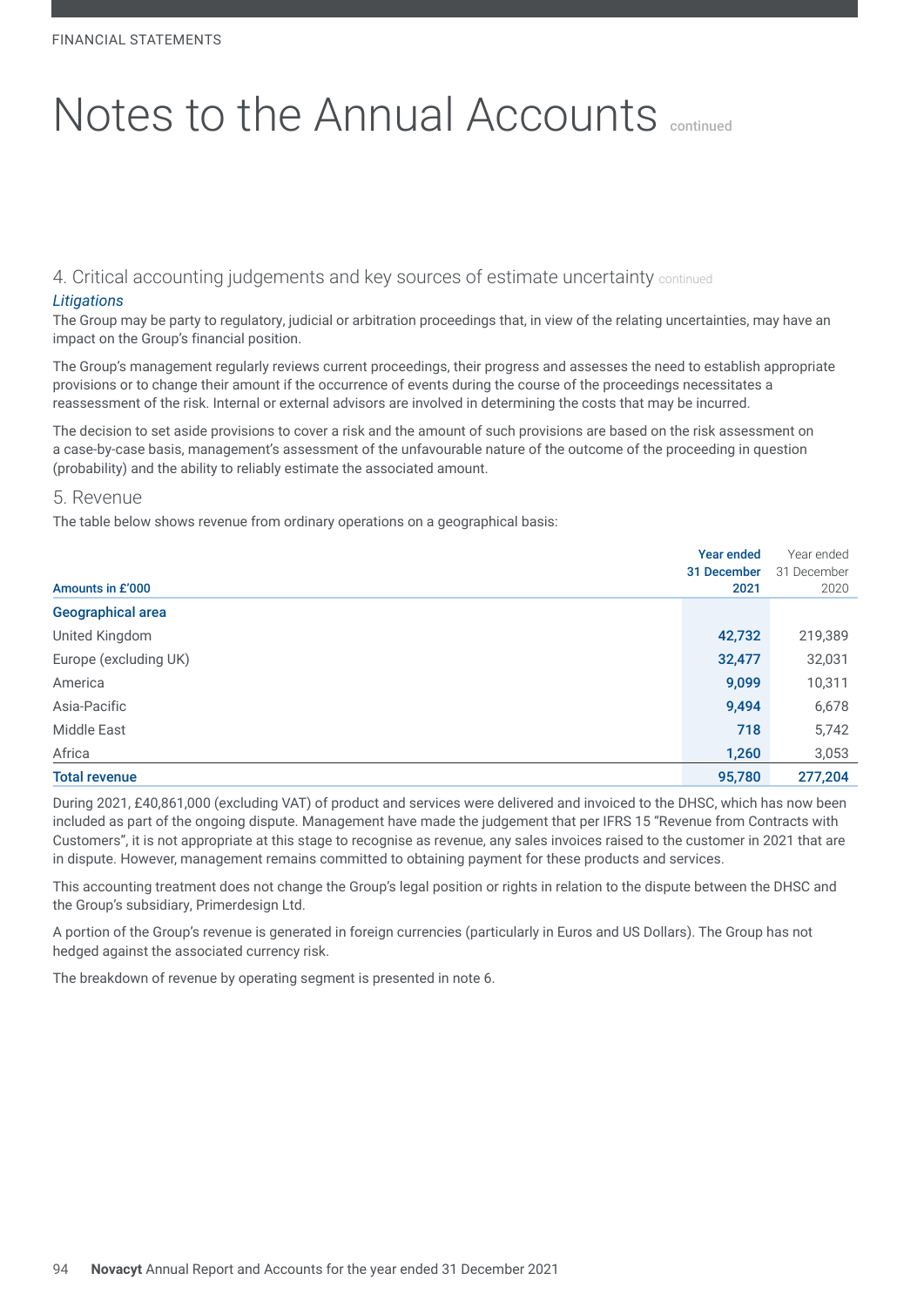### 6. Operating segments

#### Segment reporting

Pursuant to IFRS 8, an operating segment is a component of an entity:

- that engages in business activities from which it may earn revenues and incur expenses (including revenues and expenses relating to transactions with other components of the same entity);
- whose operating results are regularly reviewed by the Group's Chief Executive and the managers of the various entities to make decisions regarding the allocation of resources to the segment and to assess its performance; and
- for which discrete financial information is available.

The Group has identified four operating segments, whose performances and resources are monitored separately:

#### *Primerdesign*

This segment represents the activities of Primerdesign Ltd, which is a designer, manufacturer and marketer of molecular "real-time" qPCR testing devices and reagents in the area of infectious diseases based in Southampton, UK.

#### *Lab21 Products*

This segment represents the activities of Lab21 Products, which is a developer, manufacturer and distributor of a large range of protein-based infectious disease IVD products covering Microgen Bioproducts Ltd and Lab21 Healthcare Ltd, both based in Camberley, UK.

#### *IT-IS International*

This segment represents the activities of IT-IS International Ltd, a diagnostic instrument development and manufacturing company specialising in the development of PCR devices for the life sciences and food testing industry based in Stokesley, UK.

#### *Corporate*

This segment represents Group central/corporate costs. Where appropriate, costs are recharged to individual business units via a management recharge process.

#### *Intercompany eliminations*

This column represents intercompany transactions across the Group that have not been allocated to an individual operating segment, but is not a discrete segment.

The Chief Operating Decision Maker is the Chief Executive Officer.

#### **Headcount**

The average headcount by segment is presented in the table below:

| <b>Segment</b>         | 2021 | 2020            |
|------------------------|------|-----------------|
| Primerdesign           | 169  | 81              |
| Lab21 Products         | 45   | 47              |
| IT-IS International    | 38   | 36              |
| Corporate              | 24   | 10 <sup>°</sup> |
| <b>Total headcount</b> | 276  | 174             |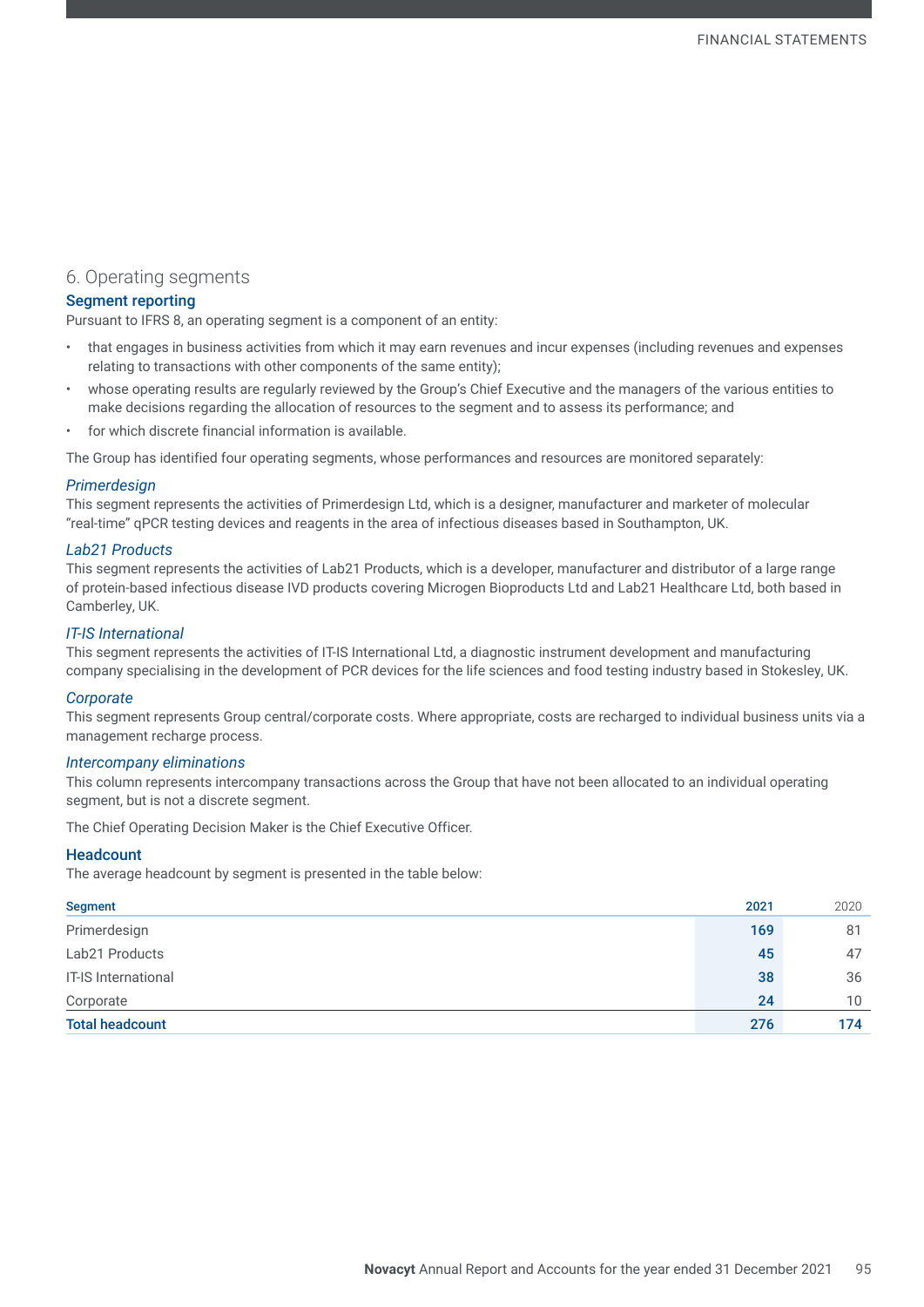### 6. Operating segments continued

# Breakdown of revenue by operating segment and geographic area

*At 31 December 2021*

|                       |              | Lab <sub>21</sub> | $IT-IS$              |              |
|-----------------------|--------------|-------------------|----------------------|--------------|
| Amounts in £'000      | Primerdesign | <b>Products</b>   | <b>International</b> | <b>Total</b> |
| Geographical area     |              |                   |                      |              |
| United Kingdom        | 41,944       | 624               | 164                  | 42,732       |
| Europe (excluding UK) | 31,045       | 1,077             | 355                  | 32,477       |
| America               | 8,047        | 270               | 782                  | 9,099        |
| Asia-Pacific          | 7,262        | 856               | 1,376                | 9,494        |
| Middle East           | 501          | 200               | 17                   | 718          |
| Africa                | 1,053        | 151               | 56                   | 1,260        |
| <b>Total revenue</b>  | 89,852       | 3,178             | 2,750                | 95,780       |

*At 31 December 2020*

|                          |              | Lab <sub>21</sub> | $IT-IS$              |              |
|--------------------------|--------------|-------------------|----------------------|--------------|
| Amounts in £'000         | Primerdesign | <b>Products</b>   | <b>International</b> | <b>Total</b> |
| <b>Geographical area</b> |              |                   |                      |              |
| United Kingdom           | 218,552      | 591               | 246                  | 219,389      |
| Europe (excluding UK)    | 30,917       | 1,058             | 56                   | 32,031       |
| America                  | 9,655        | 340               | 316                  | 10,311       |
| Asia-Pacific             | 5,305        | 920               | 453                  | 6,678        |
| <b>Middle East</b>       | 5,492        | 250               |                      | 5,742        |
| Africa                   | 2,896        | 151               | 6                    | 3,053        |
| <b>Total revenue</b>     | 272,817      | 3,310             | 1,077                | 277,204      |

### Breakdown of result by operating segment

*Year ended 31 December 2021*

| Amounts in £'000                                                                                                                             |              | Lab <sub>21</sub>               | <b>IT-IS</b><br><b>International</b> |                 | Intercompany<br>eliminations |              |
|----------------------------------------------------------------------------------------------------------------------------------------------|--------------|---------------------------------|--------------------------------------|-----------------|------------------------------|--------------|
|                                                                                                                                              | Primerdesign | <b>Products</b>                 |                                      | Corporate       |                              | <b>Total</b> |
| Revenue                                                                                                                                      | 89,856       | 4,621                           | 9,270                                |                 | (7, 967)                     | 95,780       |
| Cost of sales                                                                                                                                | (27, 582)    | (3, 169)                        | (5, 131)                             |                 | 5,550                        | (30, 332)    |
| Cost of sales $-$ exceptional                                                                                                                | (37, 192)    |                                 | (3,984)                              |                 | 5,406                        | (35,770)     |
| Sales and marketing costs                                                                                                                    | (5,659)      | (800)                           | (228)                                | (338)           |                              | (7,025)      |
| Research and development                                                                                                                     | (4,148)      | (170)                           | (497)                                | -               | $\qquad \qquad -$            | (4, 815)     |
| General and administrative                                                                                                                   | (12, 448)    | (2, 259)                        | (1,494)                              | (637)           | 10                           | (16, 828)    |
| Governmental subsidies                                                                                                                       | 254          | $\hspace{0.1mm}-\hspace{0.1mm}$ | 54                                   | $\qquad \qquad$ | $\overline{\phantom{m}}$     | 308          |
| <b>ADJUSTED Earnings before interest, tax,</b><br>depreciation, amortisation and cost of sales<br>- exceptional, as per management reporting | 40,273       | (1,777)                         | 1,974                                | (975)           | (2, 407)                     | 37,088       |
| Earnings before interest, tax, depreciation<br>and amortisation as per management                                                            |              |                                 |                                      |                 |                              |              |
| reporting                                                                                                                                    | 3,081        | (1,777)                         | (2,010)                              | (975)           | 2,999                        | 1,318        |
| Depreciation and amortisation                                                                                                                | (1,362)      | (215)                           | (404)                                | (24)            |                              | (2,005)      |
| <b>Operating (loss)/profit before</b><br>exceptional items                                                                                   | 1,719        | (1,992)                         | (2, 414)                             | (999)           | 2,999                        | (687)        |

96 **Novacyt** Annual Report and Accounts for the year ended 31 December 2021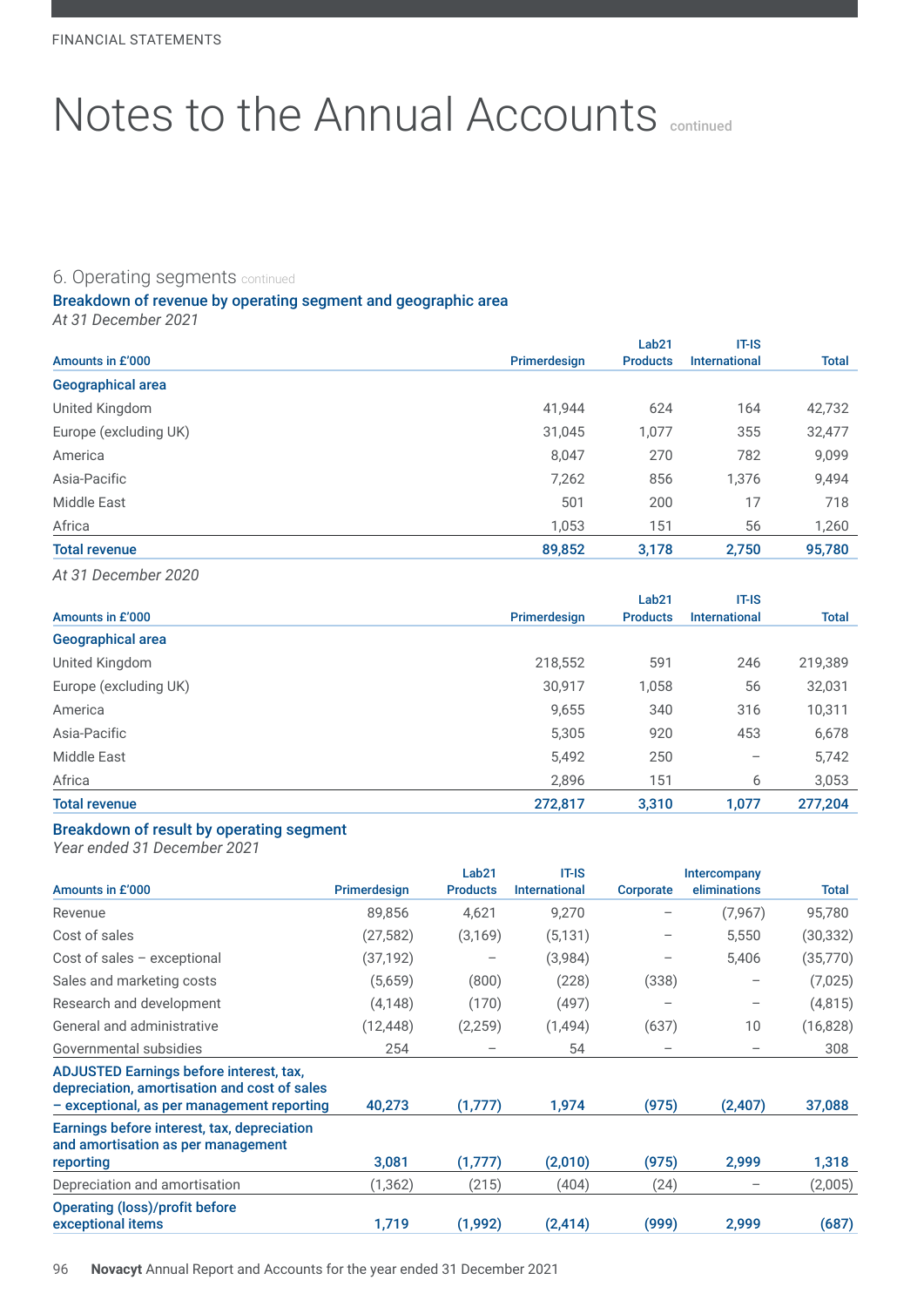### 6. Operating segments continued

*Year ended 31 December 2020*

|                                                                                   |                          | Lab <sub>21</sub><br><b>IT-IS</b> |                      |           | Intercompany                    |           |
|-----------------------------------------------------------------------------------|--------------------------|-----------------------------------|----------------------|-----------|---------------------------------|-----------|
| Amounts in £'000                                                                  | Primerdesign             | <b>Products</b>                   | <b>International</b> | Corporate | eliminations                    | Total     |
| Revenue                                                                           | 272,817                  | 5,203                             | 6,905                |           | (7, 721)                        | 277,204   |
| Cost of sales                                                                     | (63,987)                 | (3,088)                           | (1,627)              |           | 2,998                           | (65, 704) |
| Sales and marketing costs                                                         | (3, 550)                 | (929)                             | 9                    | (22)      | $\qquad \qquad -$               | (4, 492)  |
| Research and development                                                          | (1, 515)                 | (3)                               | (112)                |           | $\hspace{0.1mm}-\hspace{0.1mm}$ | (1,630)   |
| General and administrative                                                        | (25, 133)                | (2, 138)                          | (245)                | (1,725)   | 11                              | (29, 230) |
| Governmental subsidies                                                            | $\overline{\phantom{m}}$ | (3)                               |                      |           |                                 | (3)       |
| Earnings before interest, tax, depreciation<br>and amortisation as per management |                          |                                   |                      |           |                                 |           |
| reporting                                                                         | 178,632                  | (958)                             | 4,930                | (1,747)   | (4,712)                         | 176,145   |
| Depreciation and amortisation                                                     | (795)                    | (416)                             | (70)                 | (21)      |                                 | (1, 302)  |
| <b>Operating profit/(loss) before</b><br>exceptional items                        | 177,837                  | (1, 374)                          | 4,860                | (1,768)   | (4,712)                         | 174,843   |

Assets and liabilities are not reported to the Chief Operating Decision Maker on a segmental basis and are therefore not disclosed.

7. Cost of sales

|                                              | <b>Year ended</b><br>31 December | Year ended<br>31 December |
|----------------------------------------------|----------------------------------|---------------------------|
| Amounts in £'000                             | 2021                             | 2020                      |
| Cost of inventories recognised as an expense | 20,697                           | 20,113                    |
| Change in stock provision                    | (10,063)                         | 2,978                     |
| Non-stock items and supplies                 | 203                              | 2,088                     |
| Freight costs                                | 462                              | 284                       |
| Direct labour                                | 18,423                           | 20,243                    |
| Product warranty                             | 11                               | 19,753                    |
| Other                                        | 599                              | 245                       |
| <b>Total cost of sales</b>                   | 30,332                           | 65,704                    |

Total cost of sales has fallen significantly year on year in line with reduced revenue.

After making a full stock provision against "Cost of sales – exceptional" for stock bought to fulfil expected future DHSC orders that did not materialise (see note 8), all other stock provision movements are part of the normal course of business.

A large amount of stock, which had previously been provided for, was written off and disposed of during late 2021, with the cost being charged to "Cost of inventories recognised as an expense" and a corresponding release of the stock provision being made.

A product warranty provision was booked in 2020 in relation to the ongoing commercial dispute with the DHSC (see notes 49 and 50). This has been reviewed by management in 2021 with no change to the provision being made.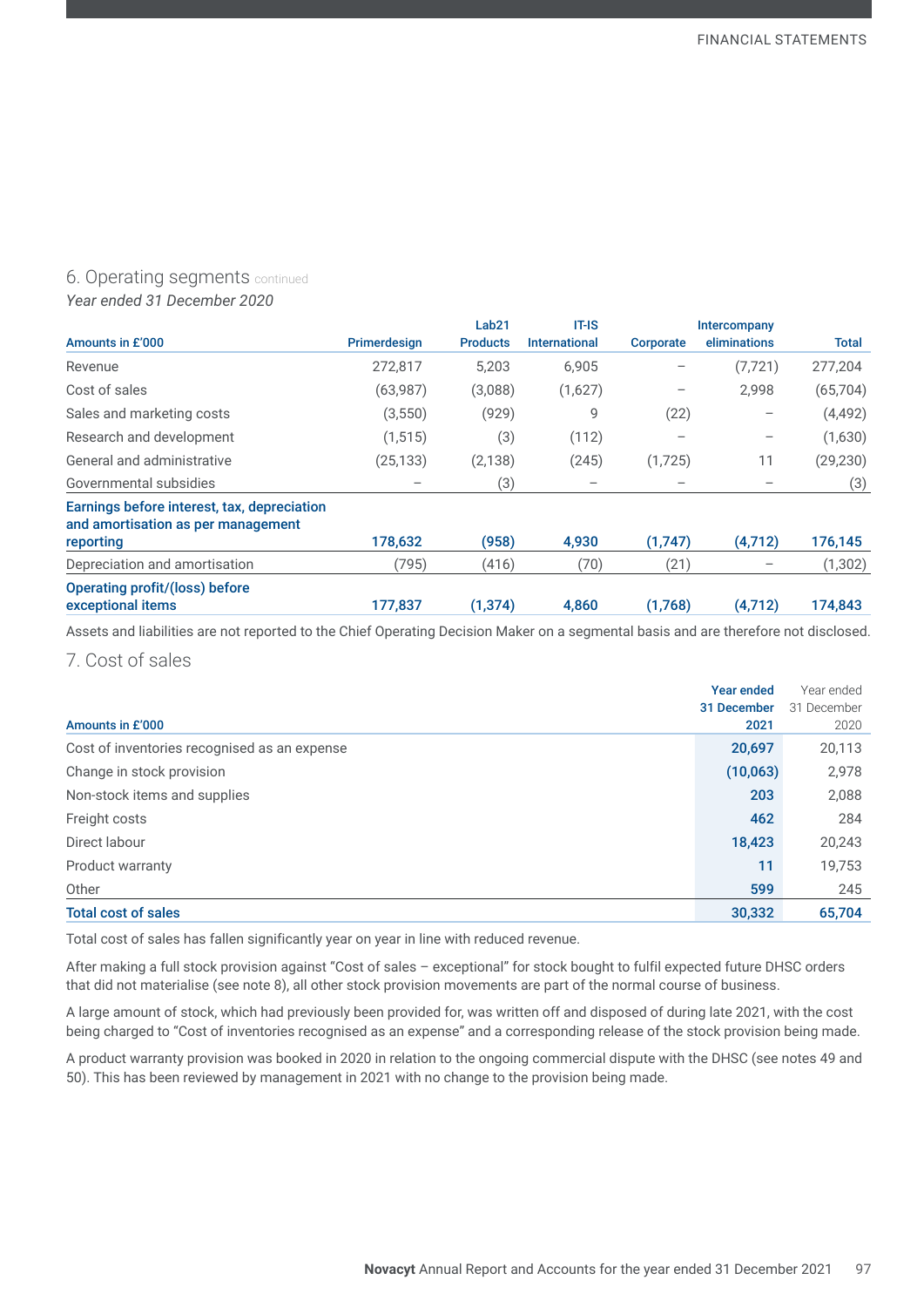# 8. Cost of sales – exceptional

|                                              | <b>Year ended</b> | Year ended  |
|----------------------------------------------|-------------------|-------------|
|                                              | 31 December       | 31 December |
| Amounts in £'000                             | 2021              | 2020        |
| Cost of inventories recognised as an expense | 4,802             |             |
| Change in stock provision                    | 26,098            |             |
| Direct labour                                | 4,133             |             |
| Other                                        | 737               |             |
| Total cost of sales - exceptional            | 35,770            |             |

Due to the dispute mentioned in notes 49 and 50, management have booked a number of one-off, non-recurring cost of sales charges. The two largest items are a £26,098,000 stock provision, as a result of the Group buying stock to fulfil expected future DHSC orders that did not materialise; and the expensing of £6,884,000 (split across direct labour costs and cost of inventories recognised as an expense) of stock delivered to the DHSC which has not been paid for as it is now part of the ongoing contract dispute.

### 9. Gross profit

The table below provides a view of the underlying business gross profit performance when adjusting for one-off exceptional items:

| Amounts in £'000                            | Year ended<br>31 December<br>2021 | Year ended<br>31 December<br>2020 |
|---------------------------------------------|-----------------------------------|-----------------------------------|
| Revenue                                     | 95,780                            | 277,204                           |
| Cost of sales                               | (30, 332)                         | (65, 704)                         |
| Cost of sales $-$ exceptional               | (35,770)                          |                                   |
| <b>Gross profit</b>                         | 29,678                            | 211,500                           |
| Add back cost of sales - exceptional        | 35,770                            |                                   |
| Underlying business gross profit            | 65,448                            | 211,500                           |
| Underlying business gross profit percentage | 68%                               | 76%                               |

The 2021 underlying business gross profit of 68% is below the Group's historic margin. This is due to two main factors: i) a higher stock provision based on obsolescence of COVID-19 products as variants drove product proliferation; and ii) margin dilution as a result of significantly higher instrument sales as the Group builds its installed base.

# 10. Sales, marketing and distribution expenses

|                                                         | <b>Year ended</b> | Year ended  |
|---------------------------------------------------------|-------------------|-------------|
|                                                         | 31 December       | 31 December |
| Amounts in £'000                                        | 2021              | 2020        |
| Advertising expenses                                    | 875               | 314         |
| Distribution expenses                                   | 784               | 495         |
| Employee compensation and social security contributions | 4,839             | 3,238       |
| Travel and entertainment expenses                       | 144               | 103         |
| Other sales and marketing expenses                      | 383               | 342         |
| Total sales, marketing and distribution expenses        | 7,025             | 4,492       |

A significant number of new sales and marketing employees were hired during 2021 to support and deliver the 2021 revenue, increasing the costs year on year.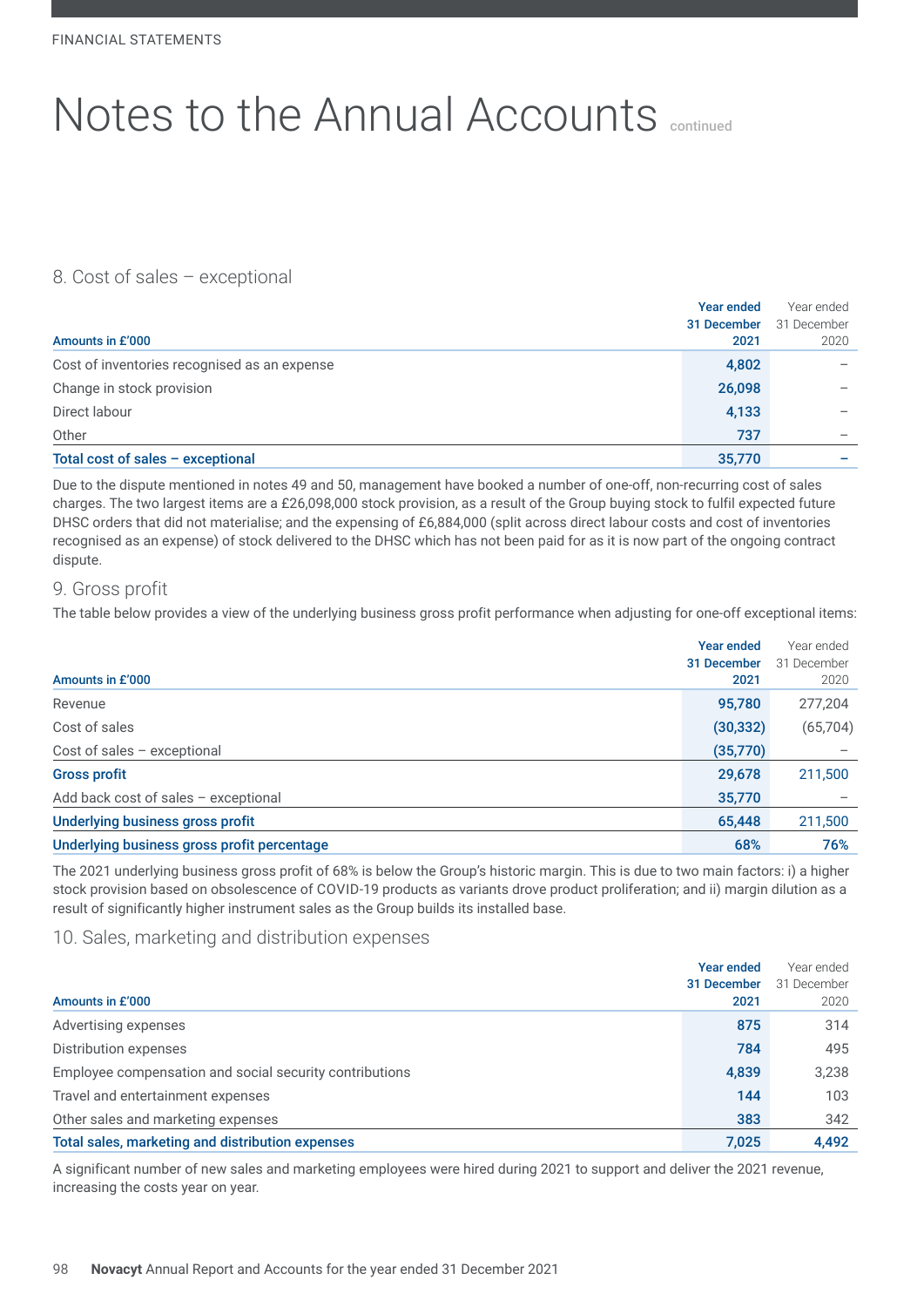# 11. Research and development expenses

|                                                         | <b>Year ended</b> | Year ended  |
|---------------------------------------------------------|-------------------|-------------|
|                                                         | 31 December       | 31 December |
| Amounts in £'000                                        | 2021              | 2020        |
| Employee compensation and social security contributions | 2,784             | 939         |
| Other expenses                                          | 2.031             | 691         |
| Total research and development expenses                 | 4.815             | 1,630       |

A significant number of new research and development employees were hired during 2021 to support the development of new products. Other expenses, including consumables, non-capitalised development costs and quality control/assurance expenses, have increased as additional products have been developed and launched.

### 12. General and administrative expenses

|                                                                                       | Year ended  | Year ended  |
|---------------------------------------------------------------------------------------|-------------|-------------|
|                                                                                       | 31 December | 31 December |
| Amounts in £'000                                                                      | 2021        | 2020        |
| Purchases of non-stored raw materials and supplies                                    | 451         | 373         |
| Lease and similar payments                                                            | 445         | 337         |
| Maintenance and repairs                                                               | 576         | 278         |
| Insurance premiums                                                                    | 1,453       | 574         |
| Legal and professional fees                                                           | 2,484       | 2,350       |
| <b>Banking services</b>                                                               | 100         | 231         |
| Employee compensation and social security contributions                               | 8.896       | 23,904      |
| Depreciation and amortisation of property, plant and equipment, and intangible assets | 2,006       | 1,302       |
| Other general and administrative expenses                                             | 2,422       | 1,183       |
| Total general and administrative expenses                                             | 18,833      | 30,532      |

2020 employee compensation and social security contributions include a significant charge for the 2017 to 2020 LTIP scheme for senior management that is not repeated to the same extent in 2021, reducing the costs substantially.

Legal and professional fees include advisors' fees, auditor fees and legal fees.

Other general and administrative expenses include costs such as building rates, regulatory fees, IT expenses and approximately £500,000 charitable donations in 2021.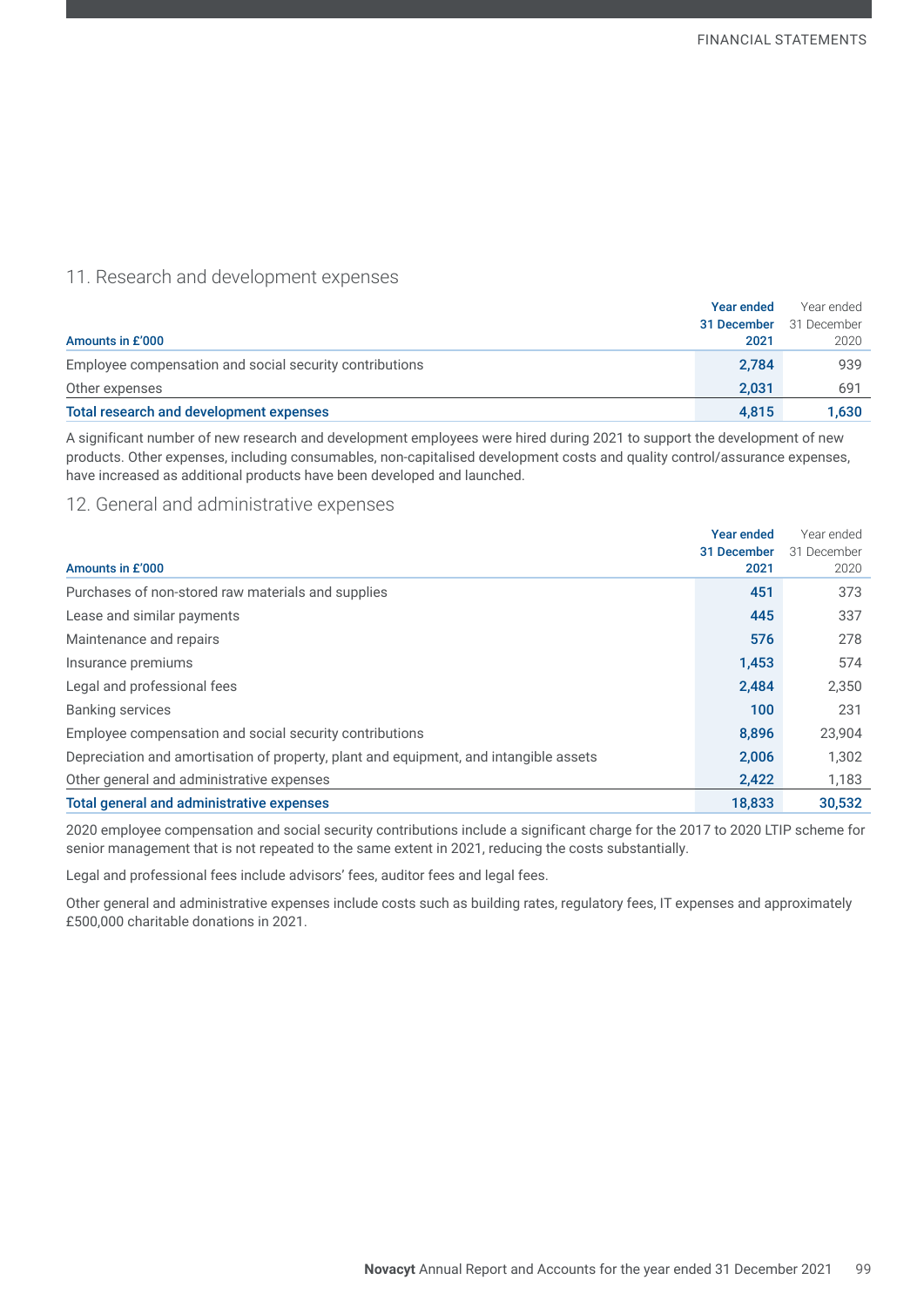# 13. Other operating income and expenses

|                                                                    | Year ended  | Year ended  |
|--------------------------------------------------------------------|-------------|-------------|
|                                                                    | 31 December | 31 December |
| Amounts in £'000                                                   | 2021        | 2020        |
| Other operating income                                             | 65          |             |
| <b>Total other operating income</b>                                | 65          |             |
| Impairment of IT-IS International goodwill                         | (4,019)     |             |
| Impairment of Lab21 Products goodwill                              | (1,822)     | (5,768)     |
| DHSC contract dispute costs                                        | (802)       |             |
| Impairment of Omega Infectious Diseases business intangible assets |             | (1, 111)    |
| Restructuring expenses                                             | (487)       | (106)       |
| Business sale expenses                                             |             | (79)        |
| Acquisition related expenses                                       |             | (187)       |
| Other expenses                                                     | (43)        | (151)       |
| <b>Total other operating expenses</b>                              | (7, 173)    | (7, 402)    |

#### Operating income

Other operating income predominantly relates to the settlement of a legal claim against a third party.

#### Operating expenses

Goodwill associated with the IT-IS International Ltd acquisition has been impaired in 2021 due to reduced future expected cash flow generation.

The remaining goodwill associated with Lab21 Products has been fully impaired in 2021, following a large impairment in 2020, due to reduced future expected cash flow generation.

DHSC contract dispute costs relate to legal and professional fees incurred in the ongoing commercial dispute.

The remaining intangible assets associated with the Omega Infectious Diseases business were fully written down in 2020.

Restructuring expenses in 2021 include redundancy payments.

Acquisition-related expenses relate to the October 2020 purchase of IT-IS International Ltd.

14. Financial income and expense

|                                   | <b>Year ended</b> | Year ended  |
|-----------------------------------|-------------------|-------------|
|                                   | 31 December       | 31 December |
| Amounts in £'000                  | 2021              | 2020        |
| Financial foreign exchange gains  | 379               | 32          |
| Discount of financial instruments | 33                | 46          |
| Other financial income            | 54                | 5           |
| <b>Total financial income</b>     | 466               | 83          |
| Interest on IFRS 16 liabilities   | (178)             | (184)       |
| Interest on loans                 |                   | (1, 417)    |
| Financial foreign exchange losses | (2,214)           | (353)       |
| Discount of financial instruments | (61)              | (12)        |
| Other financial expense           | (47)              | (387)       |
| <b>Total financial expense</b>    | (2,500)           | (2, 353)    |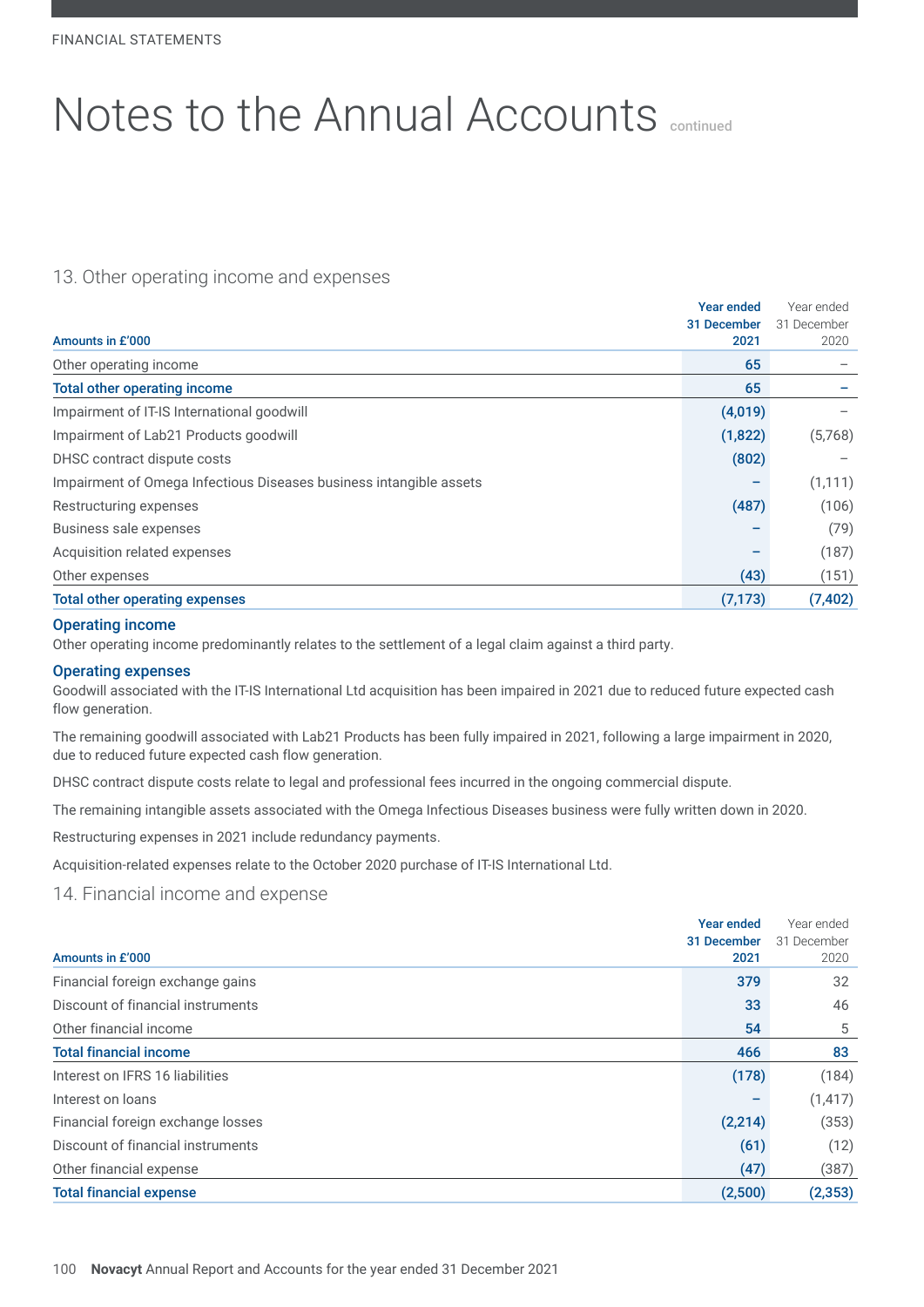#### 14. Financial income and expense continued

#### Interest on loans

The decrease in loan interest in 2021 is due to the settlement of all outstanding debts, predominantly the €5,000,000 Harbert European Growth Capital bond and its associated interest charges, in 2020.

#### Financial foreign exchange losses

Financial foreign exchanges losses in 2021 are mainly driven by revaluations of the 2017 to 2020 LTIP scheme and bank and intercompany accounts held in foreign currencies.

#### Other financial expense

In November 2019, Novacyt SA granted Negma 1,300,000 phantom warrants, i.e. warrants that do not give access to the share capital of the Company, in exchange for the cancellation of 1,300,000 warrants giving access to the share capital of Novacyt SA. The phantom warrants guaranteed to pay Negma the profit from the difference between the €0.20 exercise price and the share price on the day before the exercise date. This instrument was recognised as a derivative financial liability at 31 December 2019 for a value of £77,000. Negma exercised the phantom warrants in February 2020, which resulted in a payment to Negma of £439,000. The charge at 31 December 2020 is the difference between these two amounts.

### 15. Income tax

The standard rate of corporation tax applied to reported profit is 19%, which is the tax rate applicable to the companies in the United Kingdom for the financial year 2021. It was 19% for the year 2020.

Taxation for other jurisdictions (mainly France) is calculated at the rates prevailing in the respective jurisdictions.

The Group's tax charge is the sum of the total current and deferred tax expense.

|                                                    | <b>Year ended</b> | Year ended  |
|----------------------------------------------------|-------------------|-------------|
|                                                    | 31 December       | 31 December |
| Amounts in £'000                                   | 2021              | 2020        |
| <b>Current tax expense</b>                         |                   |             |
| Current year income/(expense)                      | 411               | (35,605)    |
| <b>Deferred tax expense</b>                        |                   |             |
| Deferred tax                                       | (310)             | 2,857       |
| Total tax income/(expense) in the income statement | 101               | (32, 748)   |

The income/(expense) for the period can be reconciled to the (loss)/profit before tax as follows:

|                                                                                | <b>Year ended</b> | Year ended  |
|--------------------------------------------------------------------------------|-------------------|-------------|
|                                                                                | 31 December       | 31 December |
| Amounts in £'000                                                               | 2021              | 2020        |
| (Loss)/profit before taxation                                                  | (9,829)           | 165,171     |
| Tax at the UK corporation tax rate (2021 and 2020: 19%)                        | 1,868             | (31, 382)   |
| Effect of different tax rates of subsidiaries operating in other jurisdictions | 115               | 727         |
| Effect of non-deductible expenses and non-taxable income                       | (1, 179)          | (1,696)     |
| Change in unrecognised deferred tax assets                                     | (712)             | (669)       |
| Research tax expenditure enhancement                                           |                   | 169         |
| Other adjustments                                                              | 9                 | 103         |
| Total tax income/(expense) for the year                                        | 101               | (32, 748)   |

At 31 December 2021, the Group has unused tax losses of £9,432,000 (2020: £8,148,000) available for offset against future relevant profits and their period of use is unlimited.

The key item making up the non-deductible expenses in 2020 and 2021 is the impairment of goodwill.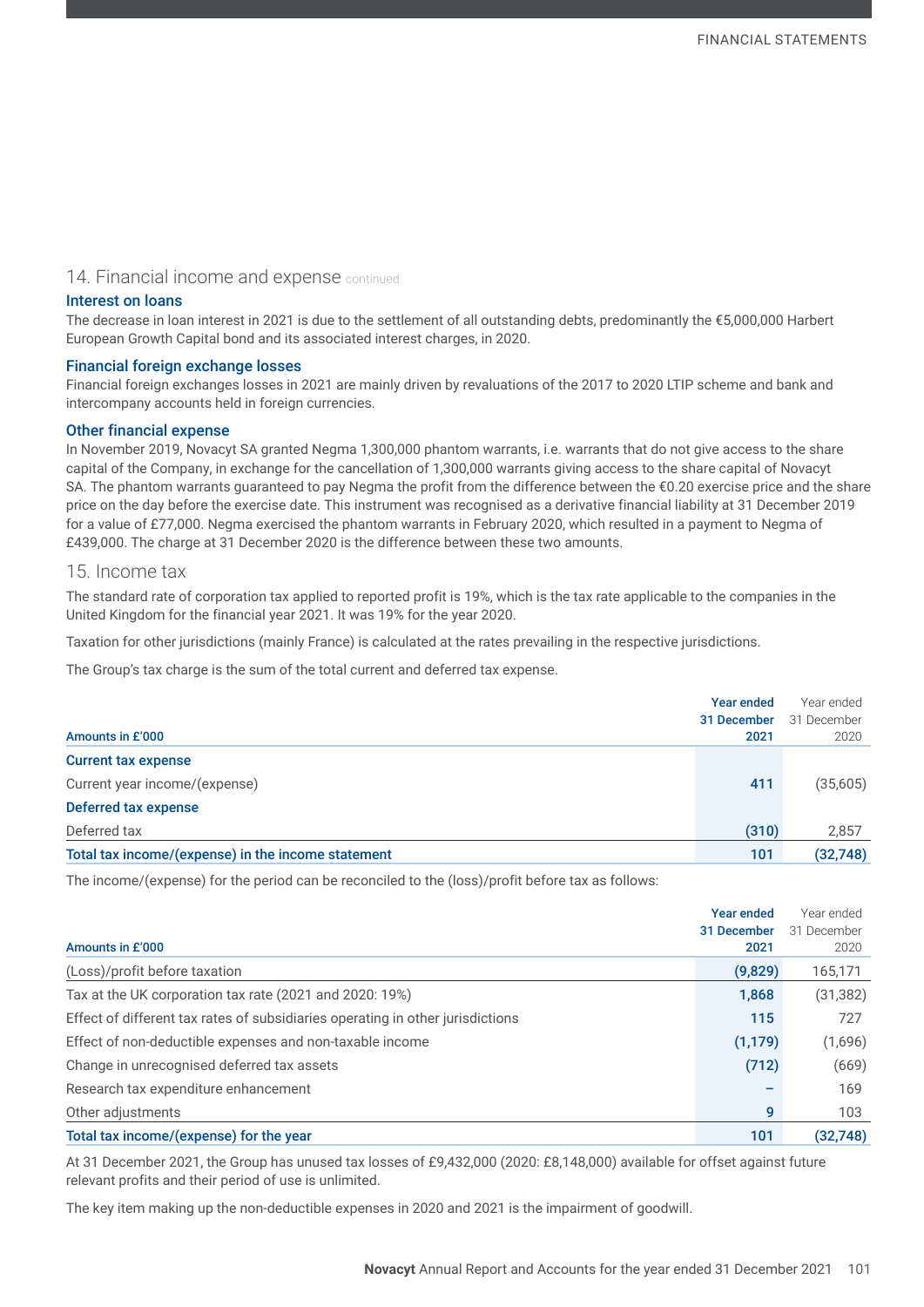#### 15. Income tax continued

#### Matters affecting the tax charge

During 2020 and 2021, Novacyt applied for a number of patents for technology it developed during the two periods. Patents can take several years to be granted, if at all, and at the 2021 year end all the patents were still going through the process for approval. At the time of signing these accounts, a patent had been granted and to the extent there are qualifying profits the Group expects to apply for UK Patent Box relief in the 2022 accounts.

The UK Patent Box regime is a special low corporate tax rate used to incentivise research and development by taxing revenues from patented products differently from other revenues. Subject to a number of adjustments, the effective rate of tax on profits derived from the sale of products subject to patents is close to 10% rather than the current UK corporation tax rate of 19% (due to rise to 25% in 2023). The Patent Box rate can only be claimed once a patent has been granted, although the benefit can be backdated to the time at which the patent was applied for, and so this is not reflected in the 2021 accounts.

# 16. (Loss)/profit per share

The loss or profit per share is calculated based on the weighted average number of shares outstanding during the period. The diluted profit or loss per share is calculated based on the weighted average number of shares outstanding and the number of shares issuable as a result of the conversion of dilutive financial instruments. At 31 December 2021, there are no outstanding dilutive instruments.

|                                                                 | <b>Year ended</b>   | Year ended          |
|-----------------------------------------------------------------|---------------------|---------------------|
| Amounts in £'000                                                | 31 December<br>2021 | 31 December<br>2020 |
|                                                                 |                     |                     |
| Net (loss)/profit attributable to owners of the Company         | (9,728)             | 132,423             |
| Impact of dilutive instruments                                  |                     |                     |
| Net diluted (loss)/profit attributable to owners of the Company | (9,728)             | 132,423             |
| Weighted average number of shares                               | 70,626,248          | 68.187.101          |
| Impact of dilutive instruments                                  |                     |                     |
| Weighted average number of diluted shares                       | 70,626,248          | 68,187,101          |
| (Loss)/profit per share (£)                                     | (0.14)              | 1.94                |
| Diluted (loss)/profit per share (£)                             | (0.14)              | 1.94                |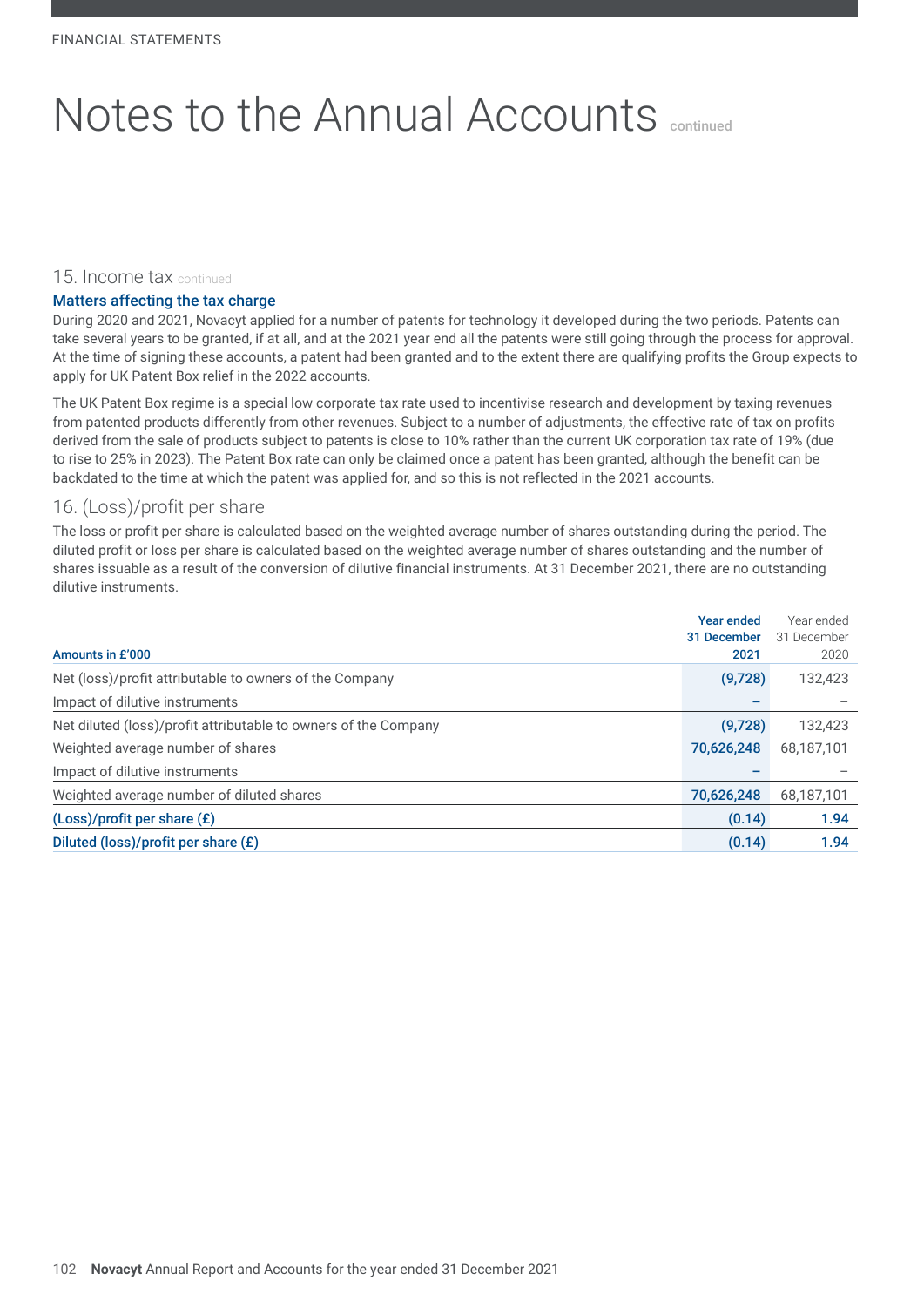# 16. (Loss)/profit per share continued

The table below presents the movements of stock options during 2020. They were not taken into account in the calculation of diluted earnings because they were anti-dilutive for the year ending 31 December 2019, and were all exercised or elapsed at 31 December 2020.

| <b>Beneficiary</b>                          | <b>Kreos</b>       | Primerdesign                         | <b>Yorkville</b>                   | <b>Negma</b>                         | <b>Harbert</b>                       | <b>Total</b> |
|---------------------------------------------|--------------------|--------------------------------------|------------------------------------|--------------------------------------|--------------------------------------|--------------|
| Grant date                                  | 12 May<br>2016     | 12 May<br>2016                       | 31 July 2015<br>to<br>18 July 2017 | 25 April<br>2019                     | 5 November<br>2019                   |              |
| Number of warrants                          | 353,536            | 1,000,000                            | 1,501,427                          | 2,979,544                            | 6,017,192                            |              |
| Exercise price                              | €1.45              | €1.16                                | From €5.511<br>to €0.946           | €0.20                                | €0.0698                              |              |
| Exercise deadline                           | 1 November<br>2022 | 12 May<br>2021                       | 3 years after<br>issuance          | 25 April<br>2024                     | 5 November<br>2026                   |              |
| Accounting                                  | Equity             | Derivative<br>financial<br>liability | Equity                             | Derivative<br>financial<br>liability | Derivative<br>financial<br>liability |              |
| Number of warrants on<br>1 January 2020     | 353,536            | 1,000,000                            | 853,216                            | 1,679,544                            | 6,017,192                            | 9,903,488    |
| Warrants exercised in 2020                  | (353,536)          | (1,000,000)                          | (528,541)                          | (1,679,544)                          | (6,017,192)                          | (9,578,813)  |
| Number of additional shares                 | 353,536            | 1,000,000                            | 528,541                            | 1,679,544                            | 6,017,192                            | 9,578,813    |
| Share capital increase                      | €512,627           | €1,160,000                           | €500,000                           | €335,909                             | €420,000                             | €2,928,536   |
| Warrants cancelled in 2020                  |                    |                                      | (324, 675)                         |                                      |                                      | (324, 675)   |
| Warrants outstanding on<br>31 December 2020 |                    |                                      |                                    |                                      |                                      |              |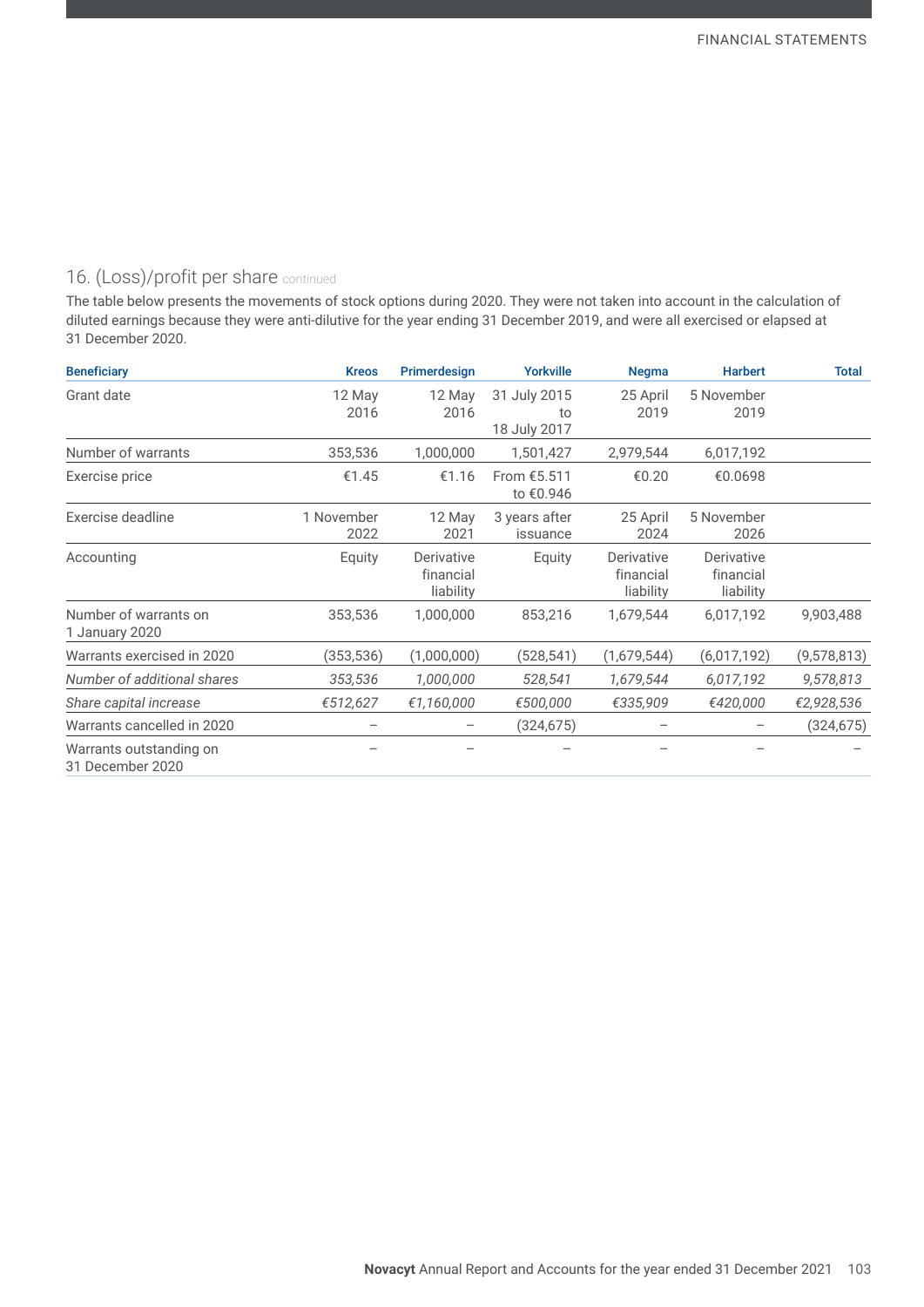# 17. Goodwill

Goodwill is the difference recognised, upon consolidation of a company, between the fair value of the purchase price of its shares and the net assets acquired and liabilities assumed, measured in accordance with IFRS 3.

| <b>Cost</b>                                                   | £'000   |
|---------------------------------------------------------------|---------|
| At 1 January 2020                                             | 21,364  |
| Write-off of the Omega Infectious Diseases goodwill           | (85)    |
| Recognition of goodwill on acquisition of IT-IS International | 9,437   |
| Exchange differences                                          | 1,266   |
| At 31 December 2020                                           | 31,982  |
| Exchange differences                                          | (1,624) |
| At 31 December 2021                                           | 30,358  |
| <b>Accumulated impairment losses</b>                          |         |
|                                                               |         |
| At 1 January 2020                                             | 7,772   |
| Impairment of the Lab21 Products goodwill                     | 5,767   |
| Exchange differences                                          | 566     |
| At 31 December 2020                                           | 14,105  |
| Impairment of the IT-IS International goodwill                | 4.019   |
| Impairment of the Lab21 Products goodwill                     | 1,822   |
| Exchange differences                                          | (1,059) |
| At 31 December 2021                                           | 18,887  |
|                                                               |         |
| Carrying value at 31 December 2019                            | 13,592  |
| Carrying value at 31 December 2020                            | 17,877  |
| <b>Carrying value at 31 December 2021</b>                     | 11,471  |

#### Lab21 Products

The remaining goodwill associated with the acquisition of the Lab21 Products business, totalling £1,917,000 at 31 December 2020 has been fully impaired in 2021 as the discounted cash flow ("DCF") model prepared does not provide sufficient coverage.

#### Omega Infectious Diseases

The goodwill associated with the acquisition of the Omega Infectious Diseases business was fully written off in 2020.

#### Primerdesign

The impairment testing of the CGU as at 31 December 2021 was carried out using the DCF method, with the key assumptions as follows:

- Five-year business plan;
- Extrapolation of cash flows beyond five years based on a growth rate of 1.5%; and
- Discount rate corresponding to the expected rate of return on the market for a similar investment, regardless of funding sources, equal to 12.1%.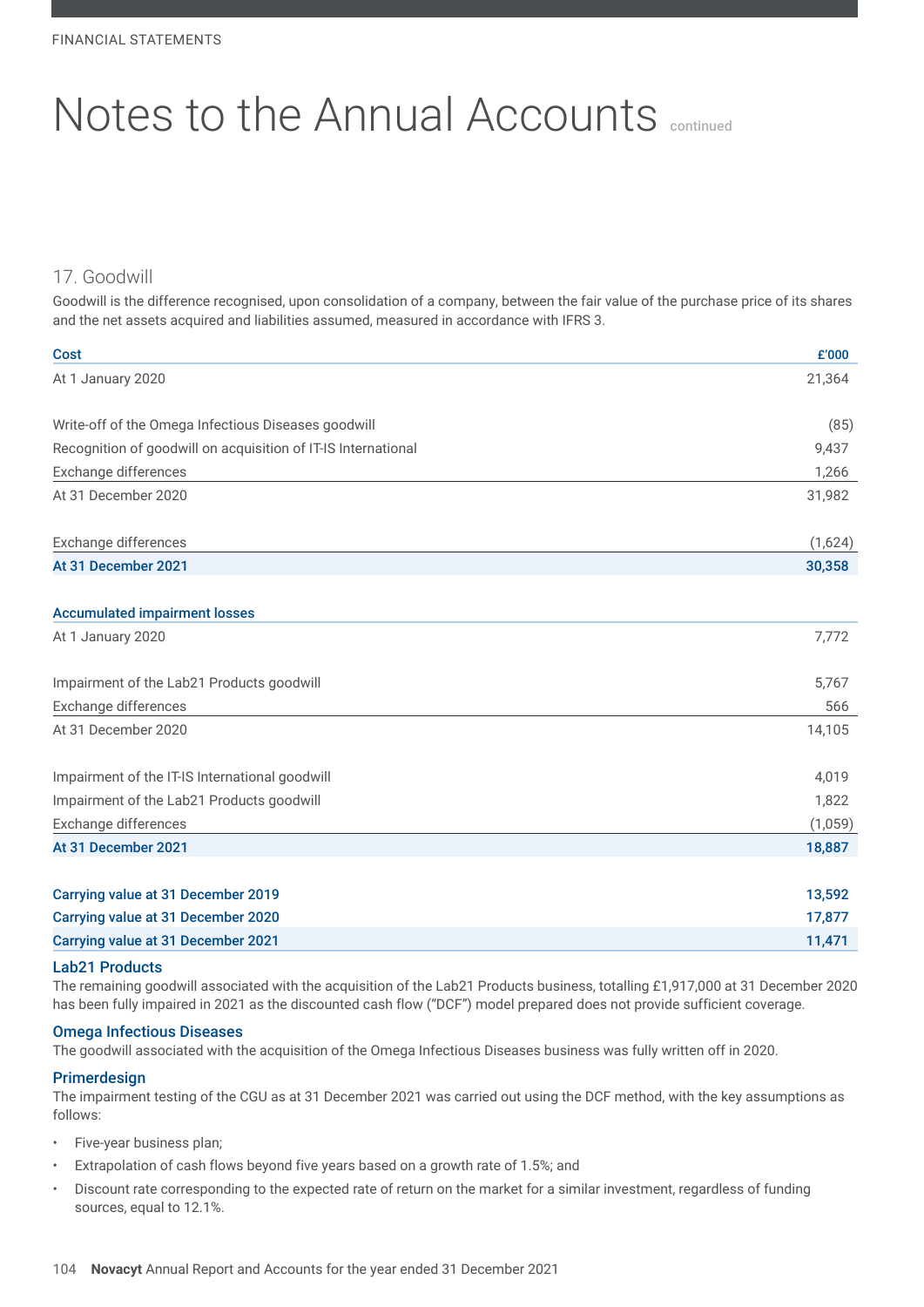### 17. Goodwill continued

The implementation of this approach demonstrated that the value of the Enterprise Value amounted to £178,529,000, which is greater than the carrying amount of this asset. As such, no impairment was recognised in the year ended 31 December 2021.

#### Sensitivity of the value derived from the discounted cash flow model to changes to the assumptions used for the Primerdesign acquisition

|       |         |         |         |         | <b>Terminal growth rates</b> |         |         |         |
|-------|---------|---------|---------|---------|------------------------------|---------|---------|---------|
|       | 178,529 | 0.0%    | 0.5%    | 1.0%    | 1.5%                         | 2.0%    | 2.5%    | 3.0%    |
|       | 8.0%    | 246,317 | 258,988 | 273,468 | 290,176                      | 309,669 | 332,707 | 360,351 |
|       | 9.0%    | 218,905 | 228,527 | 239,352 | 251,620                      | 265,641 | 281,819 | 300,693 |
| rates | 10.0%   | 197,015 | 204,519 | 212,858 | 222,177                      | 232,661 | 244,544 | 258,124 |
| ပ္ပ   | 11.0%   | 179,138 | 185,119 | 191,697 | 198,967                      | 207,046 | 216,075 | 226,232 |
| ℥     | 12.0%   | 164,271 | 169,122 | 174,413 | 180,209                      | 186,584 | 193,630 | 201,458 |
|       | 12.1%   | 162,921 | 167,676 | 172,858 | 178,529                      | 184,762 | 191.644 | 199,282 |
|       | 13.0%   | 151,718 | 155,711 | 160,037 | 164,739                      | 169,868 | 175,486 | 181,665 |
|       | 14.0%   | 140,981 | 144,310 | 147,895 | 151,767                      | 155,961 | 160,520 | 165,494 |
|       | 15.0%   | 131,696 | 134,502 | 137,508 | 140,737                      | 144,214 | 147,969 | 152,037 |

This sensitivity table shows the difference in the recoverable amounts of the Enterprise Value depending on changes in the discount rate (WACC) and the terminal growth rate. The sensitivity analysis shows that an increase of 1% in the WACC would not result in the need to impair the Primerdesign goodwill.

#### IT-IS International

The impairment testing of the CGU as at 31 December 2021 was carried out using the DCF method, with the key assumptions as follows:

- Five-year business plan;
- Extrapolation of cash flows beyond five years based on a growth rate of 1.5%; and
- Discount rate corresponding to the expected rate of return on the market for a similar investment, regardless of funding sources, equal to 12.1%.

The implementation of this approach demonstrated that the value of the Enterprise Value amounted to £5,418,000, which is lower than the carrying amount of this asset. As such, an impairment charge has been recognised in the year ended 31 December 2021.

#### Sensitivity of the value derived from the discounted cash flow model to changes to the assumptions used for the IT-IS International acquisition

|             |       | <b>Terminal growth rates</b> |       |       |       |       |        |        |  |
|-------------|-------|------------------------------|-------|-------|-------|-------|--------|--------|--|
|             | 5,418 | 0.0%                         | 0.5%  | 1.0%  | 1.5%  | 2.0%  | 2.5%   | 3.0%   |  |
|             | 8.0%  | 7,870                        | 8,871 | 9,167 | 9,487 | 9,831 | 10,205 | 12,073 |  |
|             | 9.0%  | 6,871                        | 7,625 | 7.844 | 8,077 | 8,327 | 8,594  | 9,886  |  |
| rates       | 10.0% | 6.076                        | 6,660 | 6,827 | 7,003 | 7.191 | 7,390  | 8,328  |  |
|             | 1.0%  | 5,428                        | 5,891 | 6,022 | 6,159 | 6,304 | 6,457  | 7,164  |  |
| <b>WACC</b> | 12.0% | 4,891                        | 5,265 | 5,369 | 5,478 | 5,593 | 5,713  | 6,262  |  |
|             | 12.1% | 4.842                        | 5,209 | 5,311 | 5,418 | 5,530 | 5,647  | 6,182  |  |
|             | 13.0% | 4,439                        | 4,745 | 4,830 | 4,919 | 5,011 | 5,108  | 5,543  |  |
|             | 14.0% | 4.054                        | 4,308 | 4,378 | 4,451 | 4,527 | 4,606  | 4,957  |  |
|             | 15.0% | 3,721                        | 3,936 | 3.994 | 4,055 | 4,118 | 4,183  | 4,471  |  |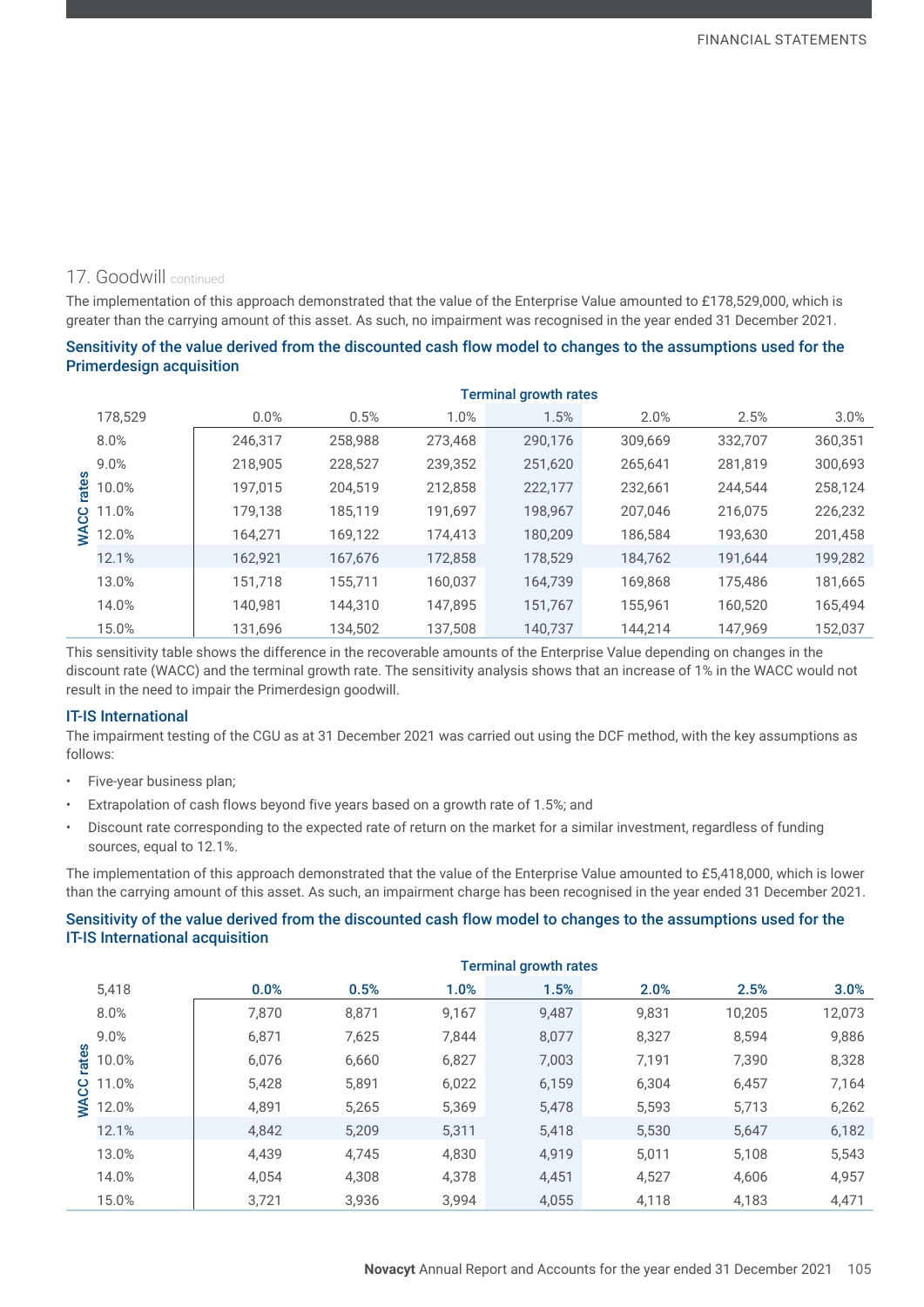### 17. Goodwill continued

This sensitivity table shows the difference in the recoverable amounts of the Enterprise Value depending on changes in the discount rate (WACC) and the terminal growth rate. The sensitivity analysis shows that an increase of 1% in the WACC would result in the need to further impair the IT-IS International goodwill.

# 18. Other intangible assets

|                           | <b>Customer</b>          |                          | <b>Development</b>       |                          |                          |              |
|---------------------------|--------------------------|--------------------------|--------------------------|--------------------------|--------------------------|--------------|
| Amounts in £'000          | relationships            | <b>Trademarks</b>        | costs                    | <b>Patents</b>           | Other                    | <b>Total</b> |
| Cost                      |                          |                          |                          |                          |                          |              |
| At 1 January 2020         | 4,303                    | 785                      | 451                      | 62                       | 230                      | 5,831        |
| Acquisitions              |                          |                          | 111                      | 30                       | 27                       | 168          |
| Acquisition of businesses | 1,366                    | 843                      |                          | $\overline{\phantom{0}}$ | $\overline{\phantom{0}}$ | 2,209        |
| Other disposals           | (851)                    | (175)                    | (285)                    | (2)                      | $\qquad \qquad -$        | (1, 313)     |
| Reclassifications         |                          |                          |                          | (1)                      |                          | (1)          |
| Foreign exchange impact   | 187                      | 33                       | $\overline{\phantom{m}}$ | $\qquad \qquad -$        | 3                        | 223          |
| At 31 December 2020       | 5,005                    | 1,486                    | 277                      | 89                       | 260                      | 7,117        |
| Acquisitions              |                          |                          |                          | 300                      | 30                       | 330          |
| Other disposals           | (313)                    | (47)                     |                          | (5)                      | (59)                     | (424)        |
| Foreign exchange impact   | (240)                    | (43)                     | $\qquad \qquad -$        | $\qquad \qquad -$        | (4)                      | (287)        |
| At 31 December 2021       | 4,452                    | 1,396                    | 277                      | 384                      | 227                      | 6,736        |
|                           |                          |                          |                          |                          |                          |              |
| <b>Amortisation</b>       |                          |                          |                          |                          |                          |              |
| At 1 January 2020         | (1,460)                  | (263)                    | (190)                    | (47)                     | (188)                    | (2, 148)     |
| Amortisation for the year | (513)                    | (94)                     | (67)                     | (7)                      | (37)                     | (718)        |
| Other disposals           | $\overline{\phantom{0}}$ | $\overline{\phantom{0}}$ | 104                      | $\overline{\phantom{0}}$ | $\overline{\phantom{0}}$ | 104          |
| Foreign exchange impact   | (82)                     | (15)                     | $\qquad \qquad -$        | $\qquad \qquad -$        | (3)                      | (100)        |
| At 31 December 2020       | (2,055)                  | (372)                    | (153)                    | (54)                     | (228)                    | (2,862)      |
| Amortisation for the year | (502)                    | (157)                    | (55)                     | (3)                      | (21)                     | (738)        |
| Other disposals           | 313                      | 47                       |                          | $\overline{\phantom{0}}$ | 55                       | 415          |
| Foreign exchange impact   | 131                      | 24                       | $\overline{\phantom{m}}$ | $\qquad \qquad -$        | 4                        | 159          |
| At 31 December 2021       | (2, 113)                 | (458)                    | (208)                    | (57)                     | (190)                    | (3,026)      |
|                           |                          |                          |                          |                          |                          |              |
| <b>Net book value</b>     |                          |                          |                          |                          |                          |              |
| At 1 January 2020         | 2,843                    | 522                      | 261                      | 15                       | 42                       | 3,683        |
| At 31 December 2020       | 2,950                    | 1,114                    | 124                      | 35                       | 32                       | 4,255        |
| At 31 December 2021       | 2,339                    | 938                      | 69                       | 327                      | 37                       | 3,710        |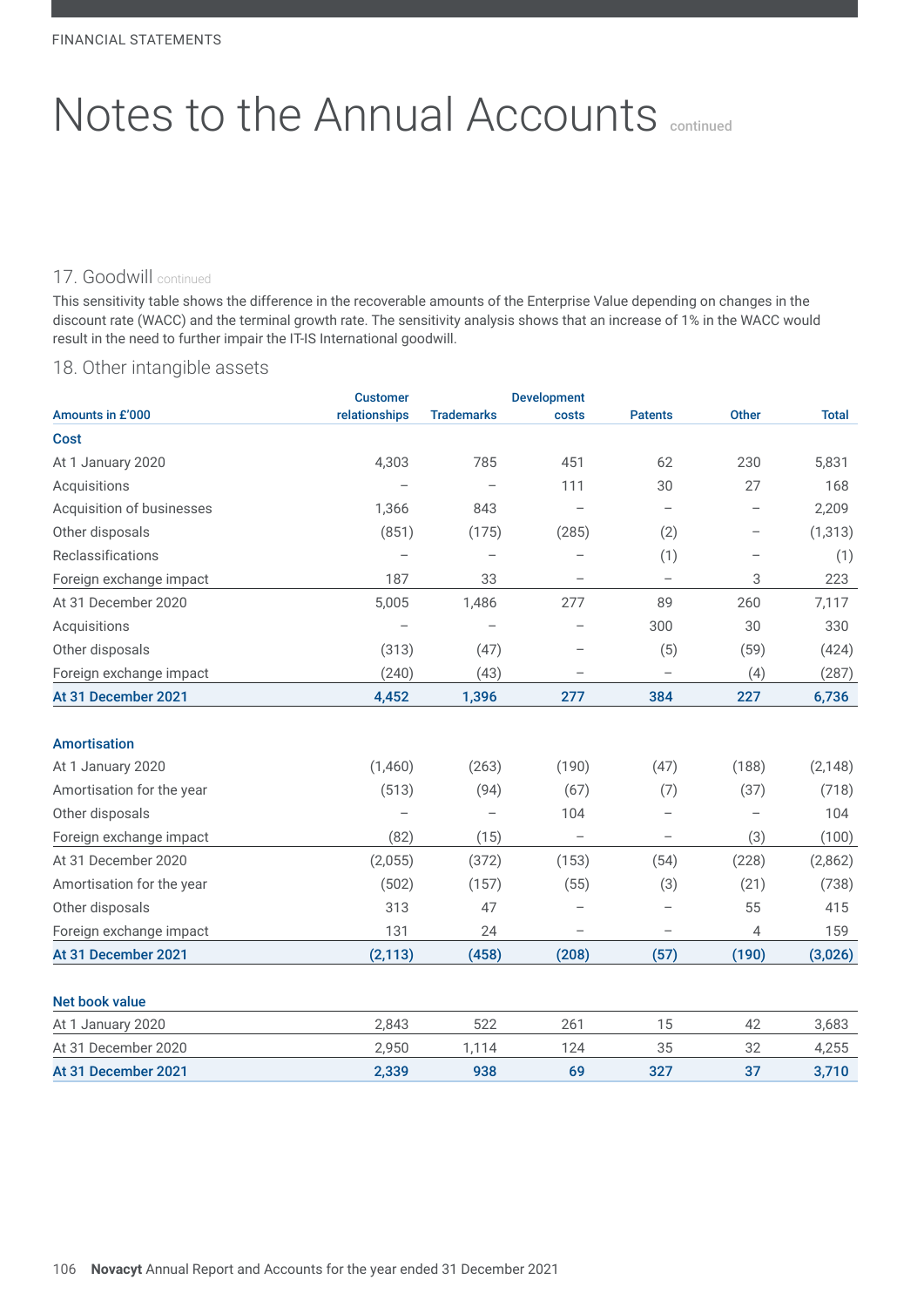# 19. Property, plant and equipment

| Amounts in £'000           | Leasehold<br>improvements | <b>Plant and</b><br>machinery | <b>Fixtures and</b><br>fittings | <b>Total</b> |
|----------------------------|---------------------------|-------------------------------|---------------------------------|--------------|
| <b>Cost</b>                |                           |                               |                                 |              |
| At 1 January 2020          | 922                       | 1,011                         | 267                             | 2,200        |
| Acquisitions               | 34                        | 686                           | 253                             | 973          |
| Acquisition of businesses  |                           | 46                            | 143                             | 189          |
| Other disposals            |                           | (6)                           | (16)                            | (22)         |
| Reclassifications          | (79)                      | 56                            | 115                             | 92           |
| At 31 December 2020        | 877                       | 1,793                         | 762                             | 3,432        |
| Acquisitions               | 375                       | 3,104                         | 291                             | 3,770        |
| Other disposals            | (85)                      | (270)                         | (65)                            | (420)        |
| Reclassifications          | 127                       |                               | (127)                           |              |
| At 31 December 2021        | 1,294                     | 4,627                         | 861                             | 6,782        |
| <b>Depreciation</b>        |                           |                               |                                 |              |
| At 1 January 2020          | (332)                     | (809)                         | (213)                           | (1, 354)     |
| Depreciation for the year  | (89)                      | (139)                         | (67)                            | (295)        |
| Acquisitions of businesses |                           | (29)                          | (131)                           | (160)        |
| Other disposals            |                           | 6                             | 14                              | 20           |
| At 31 December 2020        | (421)                     | (971)                         | (397)                           | (1,789)      |
| Depreciation for the year  | (135)                     | (518)                         | (159)                           | (812)        |
| Other disposals            | 81                        | 270                           | 62                              | 413          |
| Reclassifications          | (9)                       |                               | 9                               |              |
| At 31 December 2021        | (484)                     | (1, 219)                      | (485)                           | (2, 188)     |

| At 1 January 2020   | 590 | 202   | 54  | 846   |
|---------------------|-----|-------|-----|-------|
| At 31 December 2020 | 456 | 822   | 365 | 1.643 |
| At 31 December 2021 | 810 | 3.408 | 376 | 4.594 |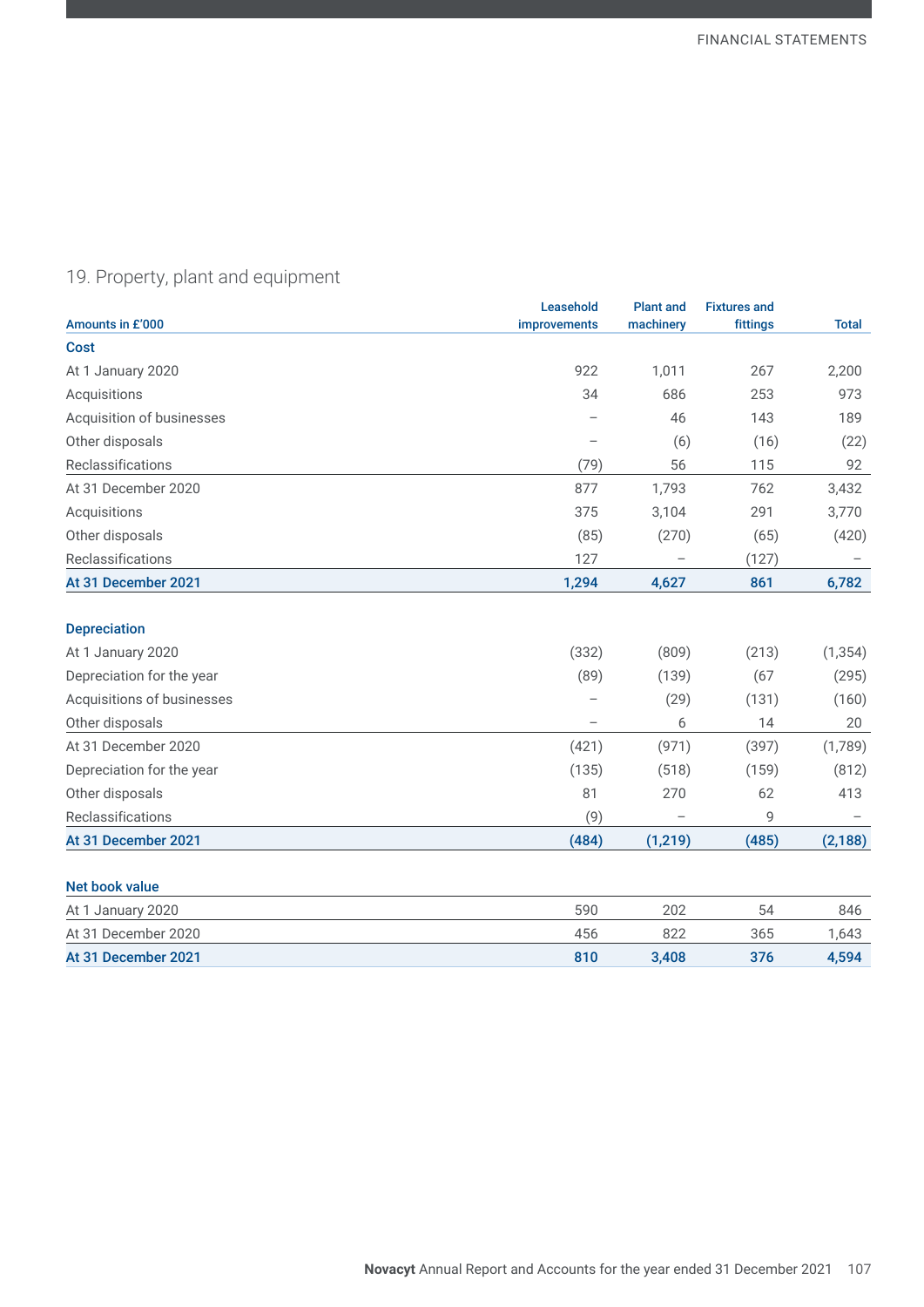# 20. Right-of-use assets

| Amounts in £'000          | Land and<br>buildings | <b>Plant and</b><br>machinery | <b>Total</b> |
|---------------------------|-----------------------|-------------------------------|--------------|
| <b>Cost</b>               |                       |                               |              |
|                           |                       |                               |              |
| At 1 January 2020         | 2,252                 | 136                           | 2,388        |
| Additions                 | 396                   | 41                            | 437          |
| Acquisition of businesses | 97                    |                               | 97           |
| Reclassifications         | $\qquad \qquad -$     | (123)                         | (123)        |
| At 31 December 2020       | 2,745                 | 54                            | 2,799        |
| Additions                 | 148                   | $\qquad \qquad -$             | 148          |
| Disposals                 | (225)                 | (15)                          | (240)        |
| Policy adjustment         | (3)                   | $\overline{\phantom{m}}$      | (3)          |
| At 31 December 2021       | 2,665                 | 39                            | 2,704        |
| <b>Depreciation</b>       |                       |                               |              |
| At 1 January 2020         | (233)                 | (30)                          | (263)        |
| Depreciation for the year | (256)                 | (32)                          | (288)        |
| Acquisition of businesses | (18)                  |                               | (18)         |
| Reclassifications         | $\qquad \qquad -$     | 29                            | 29           |
| At 31 December 2020       | (507)                 | (33)                          | (540)        |
| Depreciation for the year | (443)                 | (10)                          | (453)        |
| Disposals                 | 67                    | 12                            | 79           |
| Policy adjustment         | (2)                   | $\overline{\phantom{0}}$      | (2)          |
| At 31 December 2021       | (885)                 | (31)                          | (916)        |

| At 1 January 2020   | ) በ1 በ | 106      |       |
|---------------------|--------|----------|-------|
| At 31 December 2020 | 2,238  | <u>_</u> | 2,259 |
| At 31 December 2021 | 1.780  |          | 1.788 |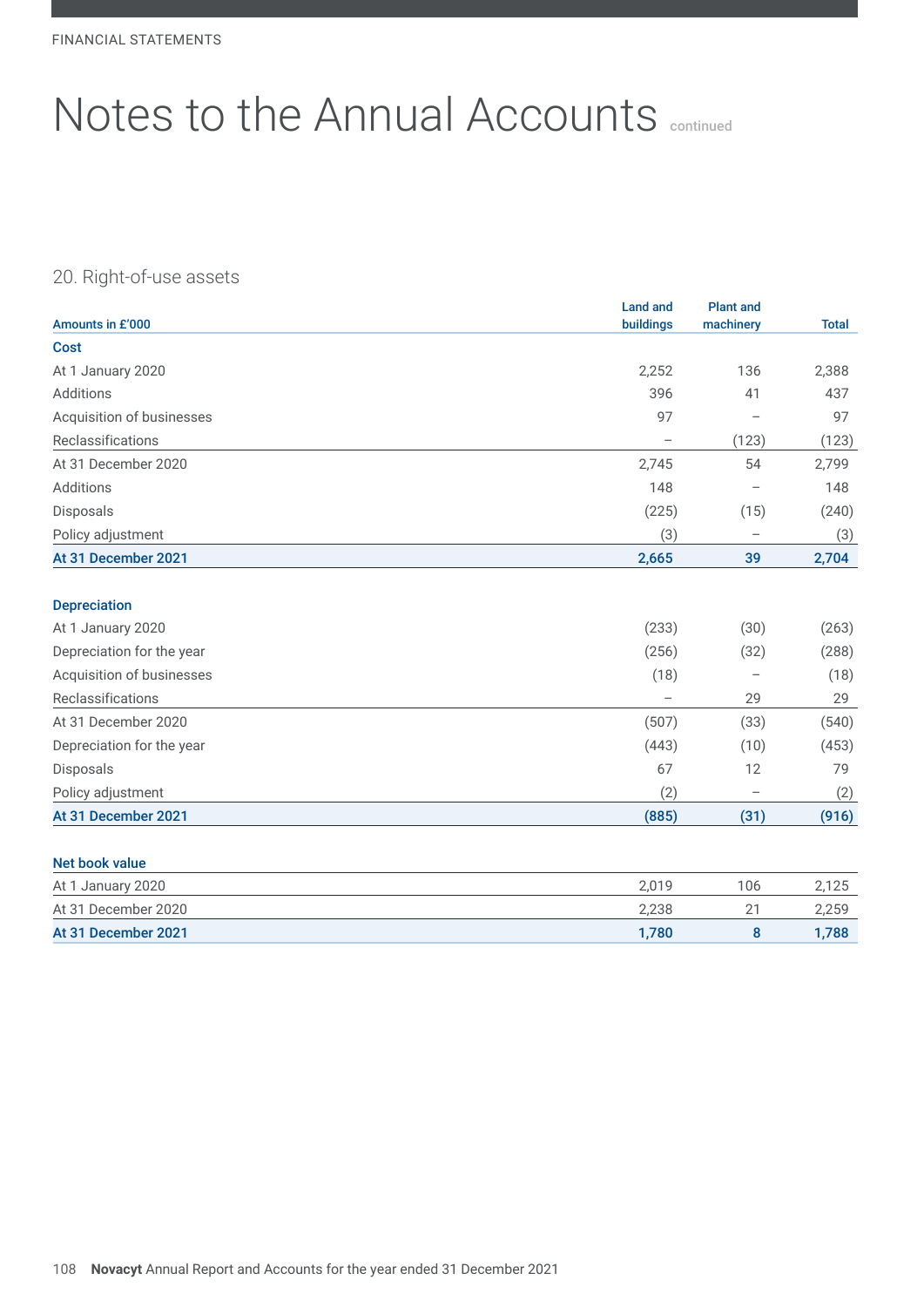# 21. Deferred tax assets and liabilities

The table below shows the movements in deferred tax assets and liabilities during the reporting period:

|                                        | <b>Accelerated</b><br>capital | <b>Intangible</b> | Intra-Group | Long-term<br>incentive |                   | <b>Other</b><br>temporary |              |
|----------------------------------------|-------------------------------|-------------------|-------------|------------------------|-------------------|---------------------------|--------------|
| Amounts in £'000                       | allowances                    | assets            | profit      | plan                   | <b>Tax losses</b> | differences               | <b>Total</b> |
| At 1 January 2020                      | (42)                          |                   |             |                        |                   |                           | (42)         |
| Credit/(charge) to income<br>statement | (194)                         | 10                | 897         | 2.125                  |                   | 19                        | 2,857        |
| Acquisition of IT-IS<br>International  | (2)                           | (499)             |             |                        |                   | (92)                      | (593)        |
| At 31 December 2020                    | (238)                         | (489)             | 897         | 2,125                  |                   | (73)                      | 2,222        |
| (Charge)/credit to income<br>statement | (542)                         | 47                | (569)       |                        | 657               | 104                       | (303)        |
| At 31 December 2021                    | (780)                         | (442)             | 328         | 2,125                  | 657               | 31                        | 1.919        |

At 31 December 2021, deferred tax liabilities amounting to £442,000 (2020: £489,000) result from the recognition of brand and customer relationships intangible assets as part of the October 2020 IT-IS International acquisition.

At 31 December 2021, deferred tax liabilities amounting to £780,000 (2020: £238,000) reflect the tax advantage from investments in fixed assets, that is obtained in advance of the depreciation in future financial years.

A £2,125,000 deferred tax asset relates to the portion of the Long-Term Incentive Plan charge that was recognised by Novacyt UK Holdings Ltd in 2020, but will not be deducted for taxation until payments are made in 2022. This deferred tax asset is still on the balance sheet at 31 December 2021.

At 31 December 2021, a £328,000 deferred tax asset results from the elimination of the internal margin on intercompany stock, provision or assets held.

At 31 December 2020, a £897,000 deferred tax asset arises from the elimination of the internal margin on intercompany stock held.

Deferred tax assets and liabilities are recognised on the statement of financial position as follows:

|                                       | <b>Year ended</b> | Year ended  |
|---------------------------------------|-------------------|-------------|
|                                       | 31 December       | 31 December |
| Amounts in £'000                      | 2021              | 2020        |
| Deferred tax assets                   | 3,143             | 3,022       |
| Deferred tax liabilities              | (1.224)           | (800)       |
| Net deferred tax assets/(liabilities) | 1.919             | 2,222       |

Novacyt SA and Lab21 Healthcare Ltd have historic tax losses carried forward for use against future relevant taxable profits. However, no deferred tax assets have been recognised for these losses as there is insufficient evidence that there will be future profits in these companies to use the losses against.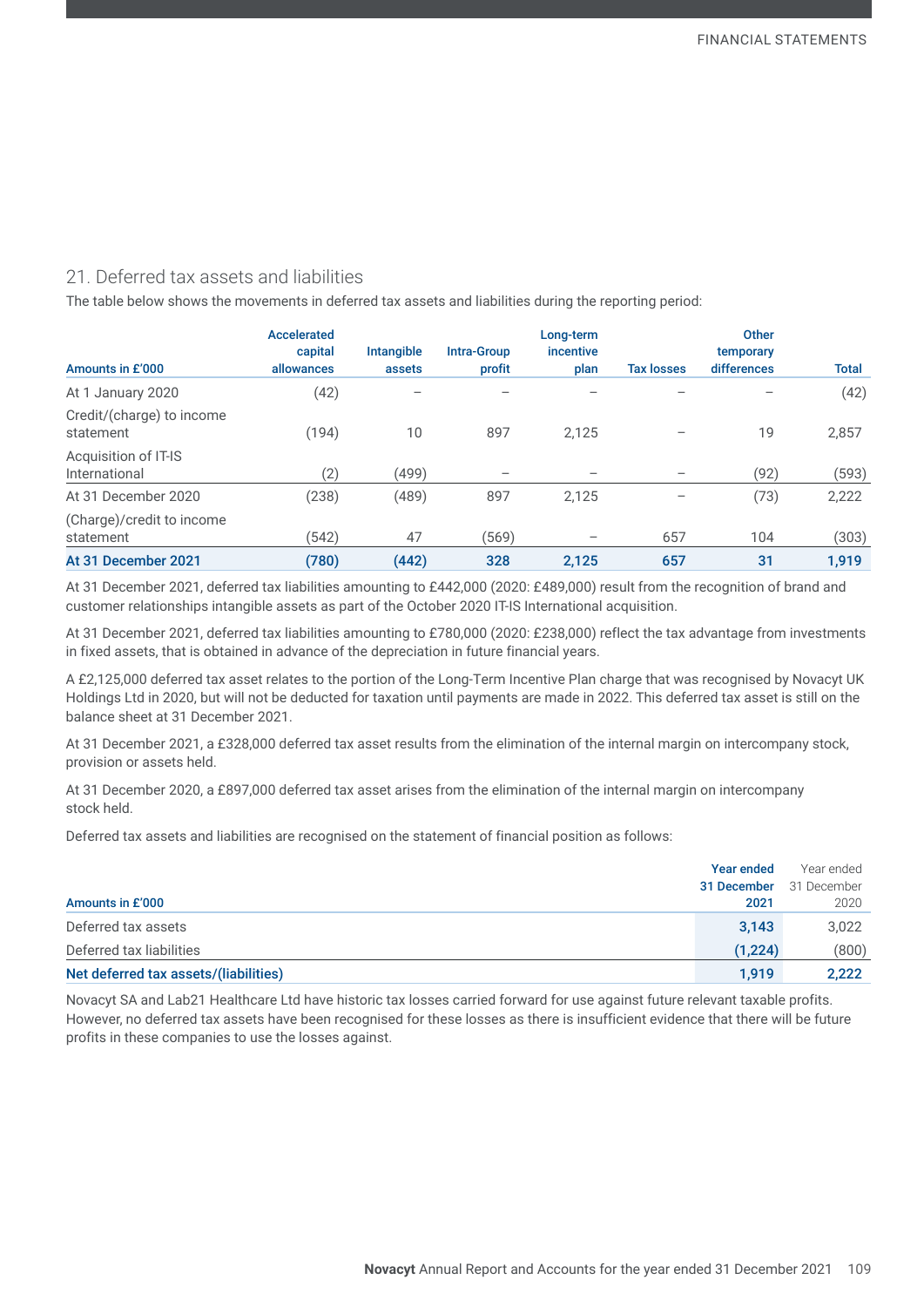# 21. Deferred tax assets and liabilities continued

The following table shows the deferred tax assets not presented in the statement of financial position:

|                                        | Year ended  | Year ended  |
|----------------------------------------|-------------|-------------|
|                                        | 31 December | 31 December |
| Amounts in £'000                       | 2021        | 2020        |
| Novacyt SA                             | 990         | 661         |
| Lab21 Healthcare Ltd                   | 1,368       | 1.045       |
| Total unrecognised deferred tax assets | 2,358       | 1.706       |

### 22. Inventories and work in progress

|                                        | Year ended  | Year ended  |
|----------------------------------------|-------------|-------------|
|                                        | 31 December | 31 December |
| Amounts in £'000                       | 2021        | 2020        |
| Raw materials                          | 19,382      | 14,406      |
| Work in progress                       | 3,350       | 8,999       |
| Finished goods                         | 7,831       | 9,550       |
| Stock provisions                       | (19, 102)   | (3,067)     |
| Total inventories and work in progress | 11,461      | 29,888      |

Total inventories and work in progress has decreased significantly since December 2020 predominantly due to the booking of a large stock provision. Inventory levels were built up as a result of the Group's direct response to support the UK Government's call for UK manufacturers to build manufacturing capacity and supply chain flexibility in response to the COVID-19 pandemic and was based on likely demand indicated by the DHSC. As future material contracts were not secured with the DHSC in 2021, a large stock provision was booked in 2021.

The Group continues to look for ways to utilise any value from stock that has been provided for.

# 23. Trade and other receivables

| Amounts in £'000                  | <b>Year ended</b><br>31 December<br>2021 | Year ended<br>31 December<br>2020 |
|-----------------------------------|------------------------------------------|-----------------------------------|
| Trade and other receivables       | 30,279                                   | 79,341                            |
| Expected credit loss provision    | (89)                                     | (160)                             |
| Tax receivables - Value Added Tax | 8,213                                    | 343                               |
| Receivables on sale of businesses | 66                                       | 67                                |
| Other receivables                 | 30                                       |                                   |
| Total trade and other receivables | 38,499                                   | 79,592                            |

The main driver for the reduction in the trade receivables balance is a £47,927,000 receipt from the DHSC clearing a 2020 invoice. The current trade receivables balance includes a £23,957,000 unpaid DHSC invoice raised in December 2020, in respect of products delivered during 2020, that remains unpaid at the date of signing the accounts. Recovery of the invoice is dependent on the outcome of the contract dispute.

During 2021, £49,034,000 (including VAT) of products and services were delivered and invoiced to the DHSC which has now been included as part of the ongoing dispute. As these sales have not been recognised in accordance with IFRS 15, the revenue, trade receivable and VAT element of the transactions have been reversed. This accounting treatment does not change the Group's legal position or rights in relation to the dispute with the DHSC.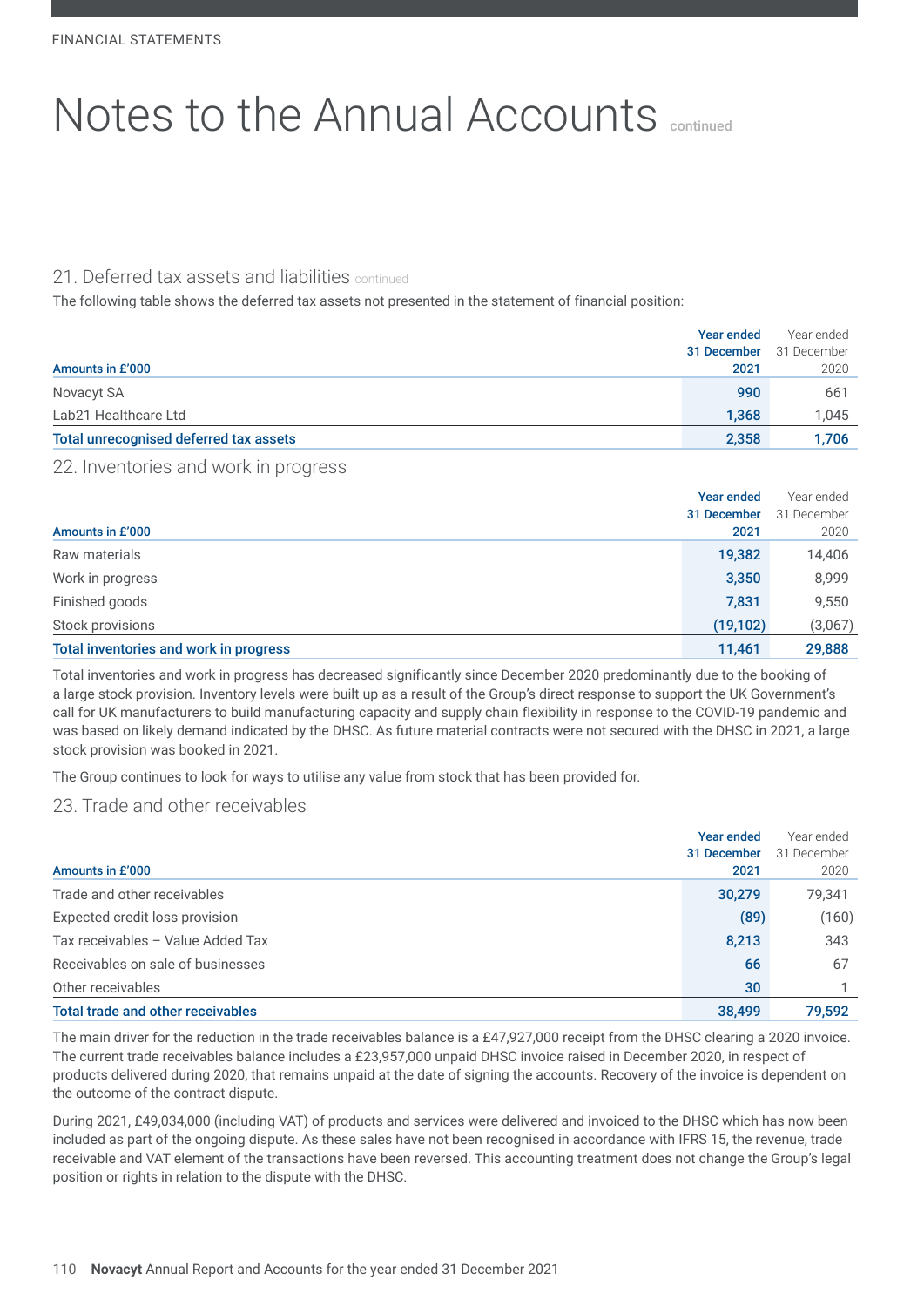### 23. Trade and other receivables continued

The "Tax receivables – Value Added Tax" balance of £8,213,000 mainly relates to VAT paid in the UK on sales invoices in dispute with the DHSC. As these sales have not been recognised in accordance with IFRS 15, the revenue, trade receivable and VAT element of the transactions have been reversed, resulting in a VAT debtor balance.

Trade receivables balances are due within one year. Once an invoice is more than 90 days overdue, it is deemed more likely to default and as such, these invoices have been provided for in full as part of an expected credit loss model, except where management have reviewed and judged otherwise.

The movement in the expected credit loss provision is shown below:

|                                                      | <b>Year ended</b> | Year ended  |
|------------------------------------------------------|-------------------|-------------|
|                                                      | 31 December       | 31 December |
| Amounts in £'000                                     | 2021              | 2020        |
| Balance at the beginning of the period               | 160               | 397         |
| Impairment losses recognised                         | 100               | 163         |
| Amounts written off during the year as uncollectible | (44)              | (400)       |
| Amounts recovered during the year                    | (127)             |             |
| Balance at the end of the period                     | 89                | 160         |

The split by maturity of the clients' receivables is presented below:

|                                   | Year ended  | Year ended  |
|-----------------------------------|-------------|-------------|
|                                   | 31 December | 31 December |
| Amounts in £'000                  | 2021        | 2020        |
| Less than one month               | 5,818       | 77,944      |
| Between one and three months      | 217         | 1,364       |
| Between three months and one year | 24,200      | 6           |
| More than one year                | 44          | 27          |
| Balance at the end of the period  | 30,279      | 79.341      |

### 24. Prepayments and short-term deposits

|                                           | Year ended  | Year ended  |
|-------------------------------------------|-------------|-------------|
|                                           | 31 December | 31 December |
| Amounts in £'000                          | 2021        | 2020        |
| Liquidity contract                        | 61          | 103         |
| Short-term deposits                       | 12          |             |
| Prepaid expenses                          | 1.961       | 3,628       |
| Total prepayments and short-term deposits | 2,034       | 3,731       |

The key balances at 31 December 2021 include prepayments for the annual Group commercial insurance, rent, rates and prepaid support costs.

The balance at 31 December 2020 included a large amount of prepaid stock that was delivered in 2021.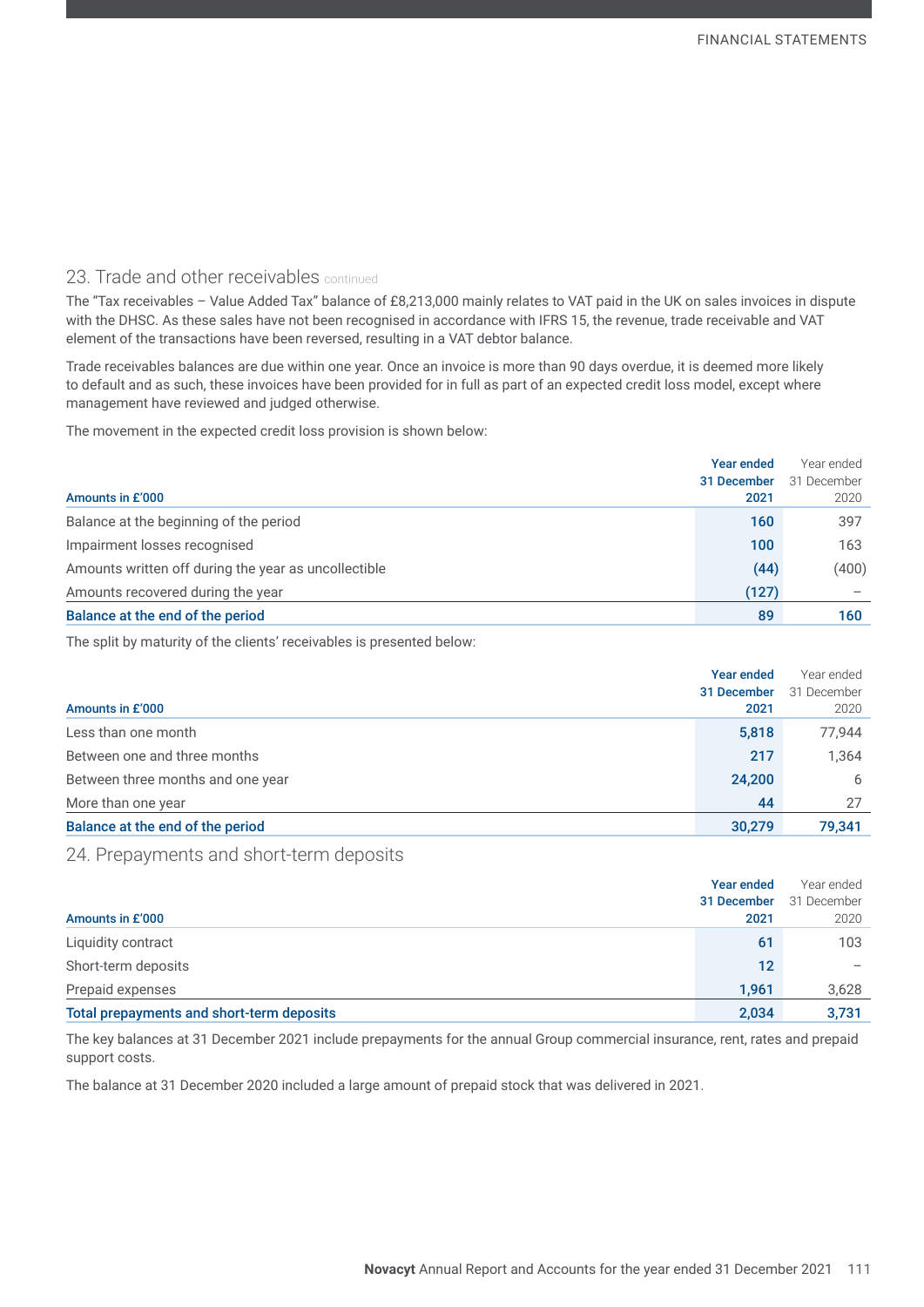# 25. Cash and cash equivalents

The net cash available to the Group includes the following items:

|                                 | Year ended | Year ended                     |
|---------------------------------|------------|--------------------------------|
|                                 |            | <b>31 December</b> 31 December |
| Amounts in £'000                | 2021       | 2020                           |
| Available cash                  | 101.746    | 91.765                         |
| Total cash and cash equivalents | 101.746    | 91.765                         |

Cash and cash equivalents comprise bank and cash balances, call deposits and short-term notice accounts with original maturities of three months or less, with a number of them earning interest.

The carrying amount of cash and cash equivalents approximates fair value.

#### 26. Borrowings

As at 31 December 2021, the Group was debt free. As of 31 December 2020, the Group had repaid or converted all bond notes outstanding at 31 December 2019.

### 27. Lease liabilities

The following tables show lease liabilities carried at amortised cost.

#### **Maturities**

|                                | Year ended  | Year ended  |
|--------------------------------|-------------|-------------|
|                                | 31 December | 31 December |
| Amounts in £'000               | 2021        | 2020        |
| Lease liabilities short-term   | 424         | 414         |
| Lease liabilities long-term    | 1.446       | 1.964       |
| <b>Total lease liabilities</b> | 1.870       | 2,378       |

#### Change in lease liabilities in 2021 and 2020

| <b>Business</b><br>combinations |                |        |           | Non-cash  |         |
|---------------------------------|----------------|--------|-----------|-----------|---------|
| Amounts in £'000                | <b>Opening</b> | impact | Repayment | movements | Closing |
| Changes in 2020                 | 2.241          |        | (303)     | 367       | 2,378   |
| Changes in 2021                 | 2,378          | -      | (432)     | (76)      | 1,870   |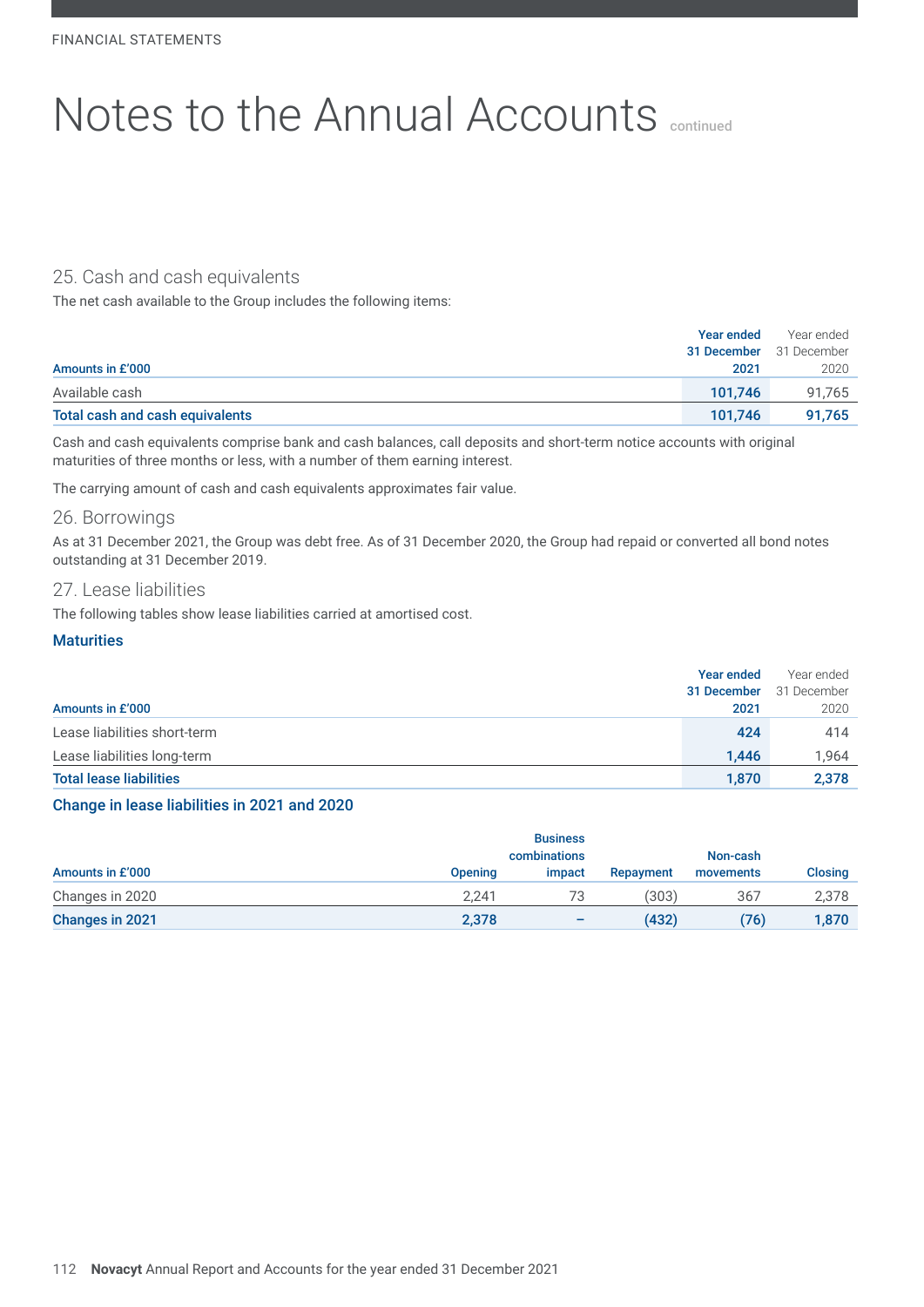# 28. Reconciliation of the movements of the borrowings and lease liabilities with the statement of cash flows

#### Repayment of borrowings and lease liabilities in 2021

| Note $26$ – Borrowings and note $27$ – Lease liabilities | £'000 |
|----------------------------------------------------------|-------|
| Change in lease liabilities in 2021: repayment           | (432) |
| Total repayments in 2021 as per notes 26 and 27          | (432) |

#### Statement of cash flows for the year 2021

| Cash used in financing activities: repayment of lease liabilities | (432) |
|-------------------------------------------------------------------|-------|
| Total repayments as per the statement of cash flows               |       |

#### Repayment of borrowings and lease liabilities in 2020

| Note $26$ - Borrowings and note $27$ - Lease liabilities                   | £'000   |
|----------------------------------------------------------------------------|---------|
| Change in borrowings in 2020: repayment of bond notes                      | (4,592) |
| Change in borrowings in 2020: repayment of short-term financing facilities | (720)   |
| Change in lease liabilities in 2020: repayment                             | (303)   |
| Total repayments in 2020 as per notes 26 and 27                            | (5,615) |

# Statement of cash flows for the year 2020 Cash used in financing activities: repayment of borrowings (4,592) Cash used in financing activities: repayment of lease liabilities (303) Cash used in financing activities: repayment of other short-term financing facilities (720) Total repayments as per the statement of cash flows (5,615) (5,615)

#### 29. Contingent consideration

|                                       | <b>Year ended</b> | Year ended  |
|---------------------------------------|-------------------|-------------|
|                                       | 31 December       | 31 December |
| Amounts in £'000                      | 2021              | 2020        |
| Contingent consideration short-term   | 836               | 1,022       |
| Contingent consideration long-term    |                   | 812         |
| <b>Total contingent consideration</b> | 836               | 1,834       |

At 31 December 2021, the remaining contingent consideration relates to the acquisition of IT-IS International by Novacyt UK Holdings Ltd in October 2020. The first tranche was paid in late 2021 and the final tranche is due for payment in September 2022.

#### 30. Tax receivables

The main item that makes up the corporation tax receivable balance of £5,034,000 relates to an overpayment of corporation tax in relation to 2020 totalling approximately £4,225,000. The Group has now received the overpayment back from HMRC in March 2022.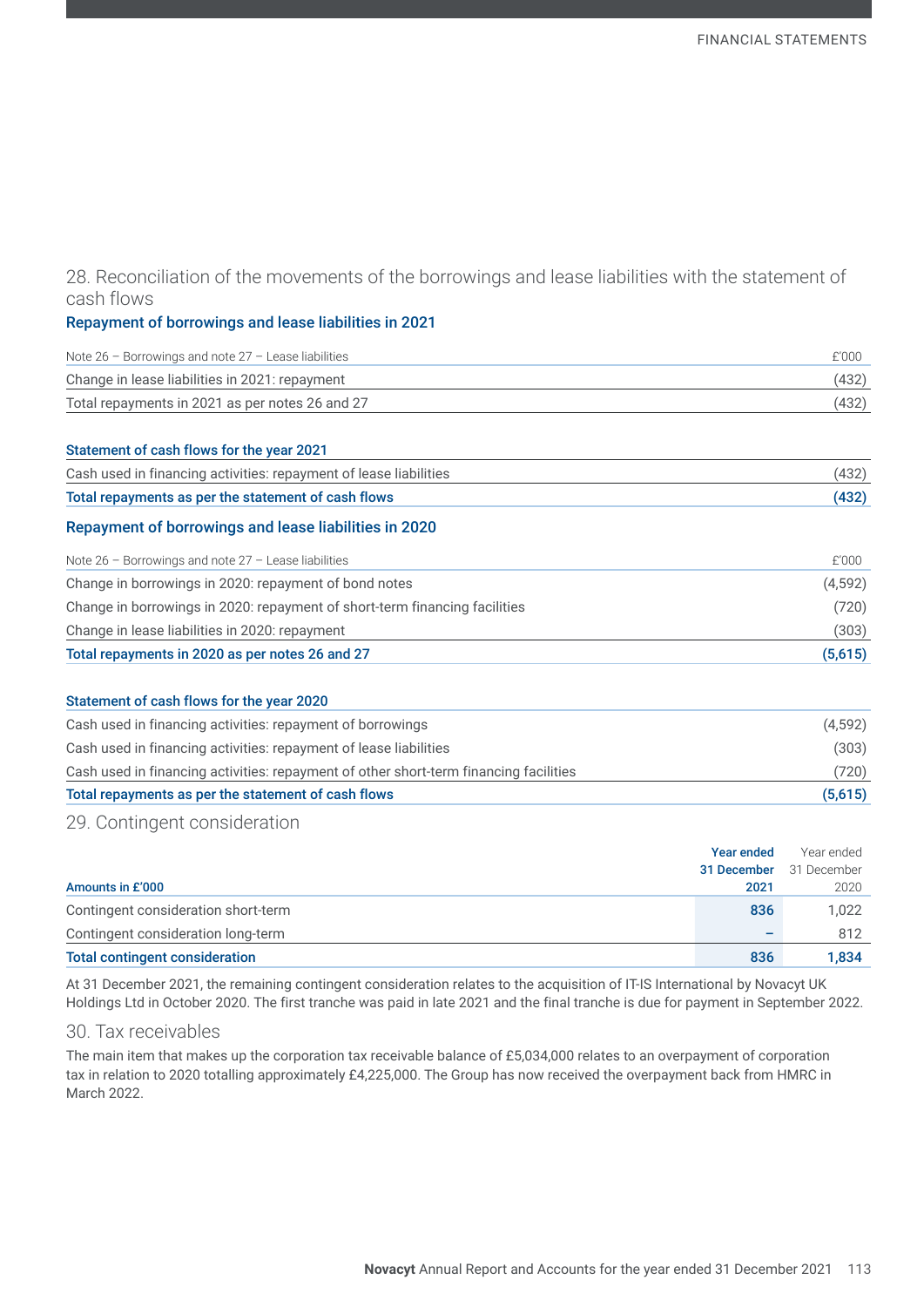# 31. Provisions

The table below shows the nature of and changes in provisions for risks and charges for the period from 1 January 2021 to 31 December 2021:

| Amounts in £'000                       | At<br>January<br>2021 | <b>Increase</b> | <b>Reduction</b> | Other<br>movements | Change in<br>exchange<br>rates | At<br>31 December<br>2021 |
|----------------------------------------|-----------------------|-----------------|------------------|--------------------|--------------------------------|---------------------------|
| Provisions for restoration of premises | 242                   | 117             | (67)             | 16                 | $\overline{\phantom{0}}$       | 308                       |
| <b>Provisions long-term</b>            | 242                   | 117             | (67)             | 16                 | -                              | 308                       |
| Provision for litigation               | 68                    | 157             | (65)             |                    | (3)                            | 157                       |
| Provisions for product warranty        | 19.788                |                 |                  |                    | $\overline{\phantom{0}}$       | 19,799                    |
| <b>Provisions short-term</b>           | 19.856                | 168             | (65)             |                    | (3)                            | 19.956                    |

The nature of and changes in provisions for risks and charges for the period from 1 January 2020 to 31 December 2020 are as follows:

| Amounts in £'000                       | At<br>1 January<br>2020 | Increase | Reduction | <b>Business</b><br>combinations<br>impact | Change in<br>exchange<br>rates | At<br>31 December<br>2020 |
|----------------------------------------|-------------------------|----------|-----------|-------------------------------------------|--------------------------------|---------------------------|
| Provisions for restoration of premises | 192                     | 37       |           | 13                                        |                                | 242                       |
| Long-term management incentive plan    | 13                      | 19.006   | (19,018)  |                                           |                                |                           |
| <b>Provisions long-term</b>            | 205                     | 19.043   | (19, 018) | 13                                        | (1)                            | 242                       |
| Provision for litigation               | 43                      | 22       |           |                                           | 3                              | 68                        |
| Provisions for product warranty        |                         | 19,753   |           | 35                                        | $\qquad \qquad$                | 19,788                    |
| <b>Provisions short-term</b>           | 43                      | 19,775   |           | 35                                        | 3                              | 19,856                    |

Provisions chiefly cover:

- Risks related to litigations;
- The restoration expenses of the premises as per the lease agreements; and
- Product assurance warranties.

The provisions for the restoration of the premises are an estimation of the cash payable to cover dilapidations at the end of the rental periods, thus at the following dates:

- Microgen Bioproducts Ltd: May 2032
- Primerdesign Ltd: November 2025
- IT-IS International Ltd: September 2022 and December 2023, as there are two sites that do not have co-terminus leases.

The provision for product assurance warranties predominantly relates to the notification of a product warranty claim with the DHSC (see notes 49 and 50).

The details for the long-term management incentive plan are shown in note 3, and the liability for the 2017 to 2020 scheme crystallised in November 2020 with the remaining costs associated with that scheme shown against other liabilities.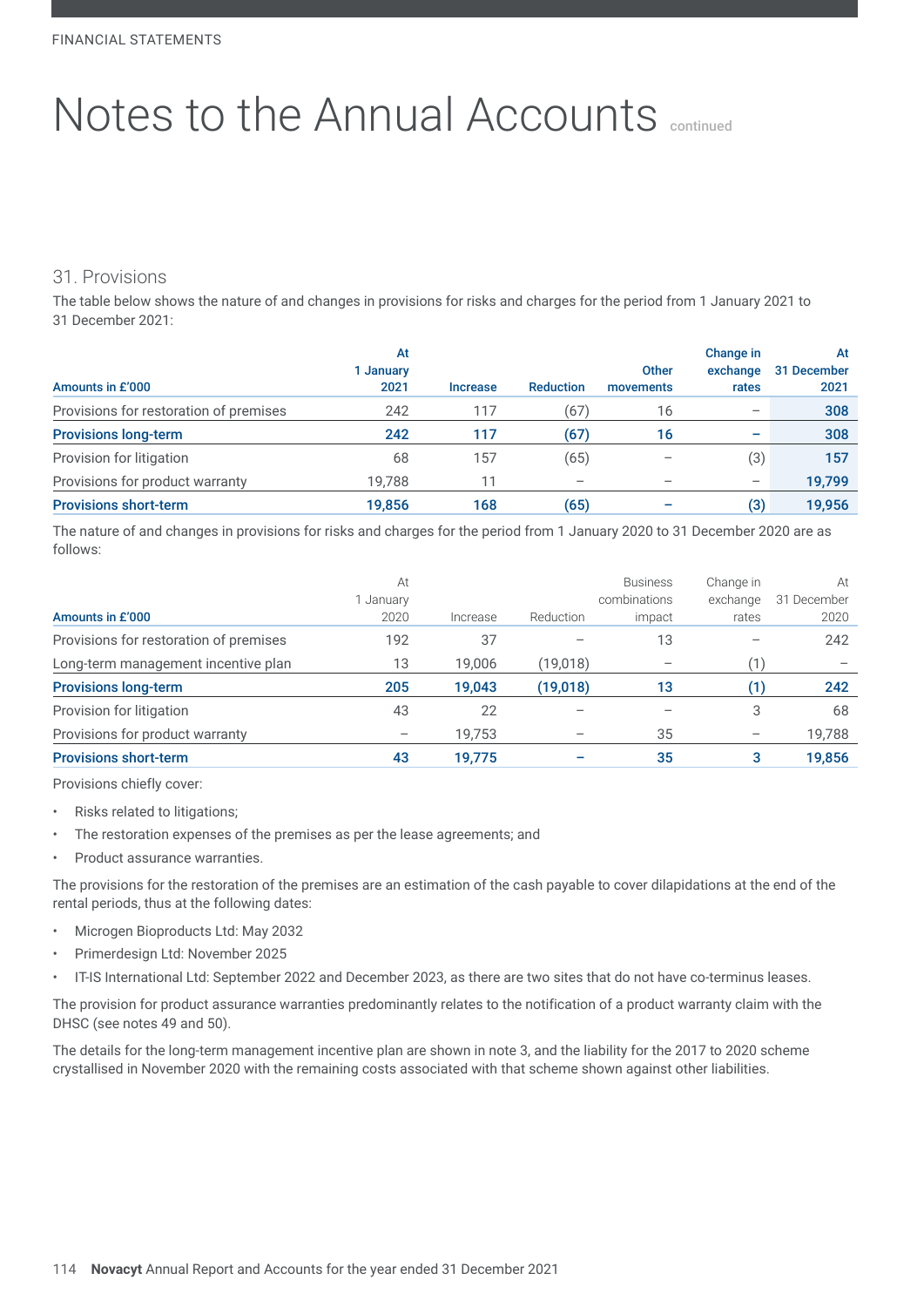# 32. Trade and other liabilities

|                                          | <b>Year ended</b> | Year ended  |
|------------------------------------------|-------------------|-------------|
|                                          | 31 December       | 31 December |
| Amounts in £'000                         | 2021              | 2020        |
| Trade payables                           | 1,363             | 5,228       |
| Accrued invoices                         | 3,534             | 8,016       |
| Social security liabilities              | 954               | 1,082       |
| Tax liabilities - Value Added Tax        | 115               | 16,831      |
| Other liabilities                        | 11,224            | 5,627       |
| <b>Total trade and other liabilities</b> | 17,190            | 36,784      |

Trade payables and accrued invoices have fallen in line with reduced sales in late 2021 versus late 2020.

The closing 2020 "Tax liabilities – Value Added Tax" balance predominantly related to UK VAT payable to HMRC covering the months of November and December 2020. This was paid in January and February 2021.

The other liabilities balance relates to the second and third tranches of the 2017 to 2020 LTIP scheme, which are forecast to be paid during 2022.

#### 33. Tax liabilities

The balance of £nil at 31 December 2021 (2020: £15,116,000) reflects that no UK corporation tax is due by the Group as a result of the loss for the year. The amount reflects the tax due at the full UK rate (19%) on taxable profits, although in due course, as patents are granted and a Patent Box claim is made, future taxable profits should be taxable at a much lower rate, to the extent there are qualifying profits.

# 34. Other current liabilities

|                                                              | Year ended  | Year ended  |
|--------------------------------------------------------------|-------------|-------------|
|                                                              | 31 December | 31 December |
| Amounts in £'000                                             | 2021        | 2020        |
| Deferred income and advance payments received from customers | 498         | 950         |
| <b>Total other current liabilities</b>                       | 498         | 950         |

The balances above predominantly relate to customer payments in advance of receiving the products.

#### 35. Other liabilities long-term

|                                                | Year ended                     | Year ended |
|------------------------------------------------|--------------------------------|------------|
|                                                | <b>31 December</b> 31 December |            |
| Amounts in £'000                               | 2021                           | 2020       |
| Share-based payment benefits - LTIP, long-term |                                | 5.606      |
| Total other liabilities long-term              | -                              | 5.606      |

The 2020 "other liabilities long-term" balance related to the third tranche of the 2017 to 2020 LTIP scheme that is due to be paid in November 2022 and has now moved to short-term liabilities as shown in note 32.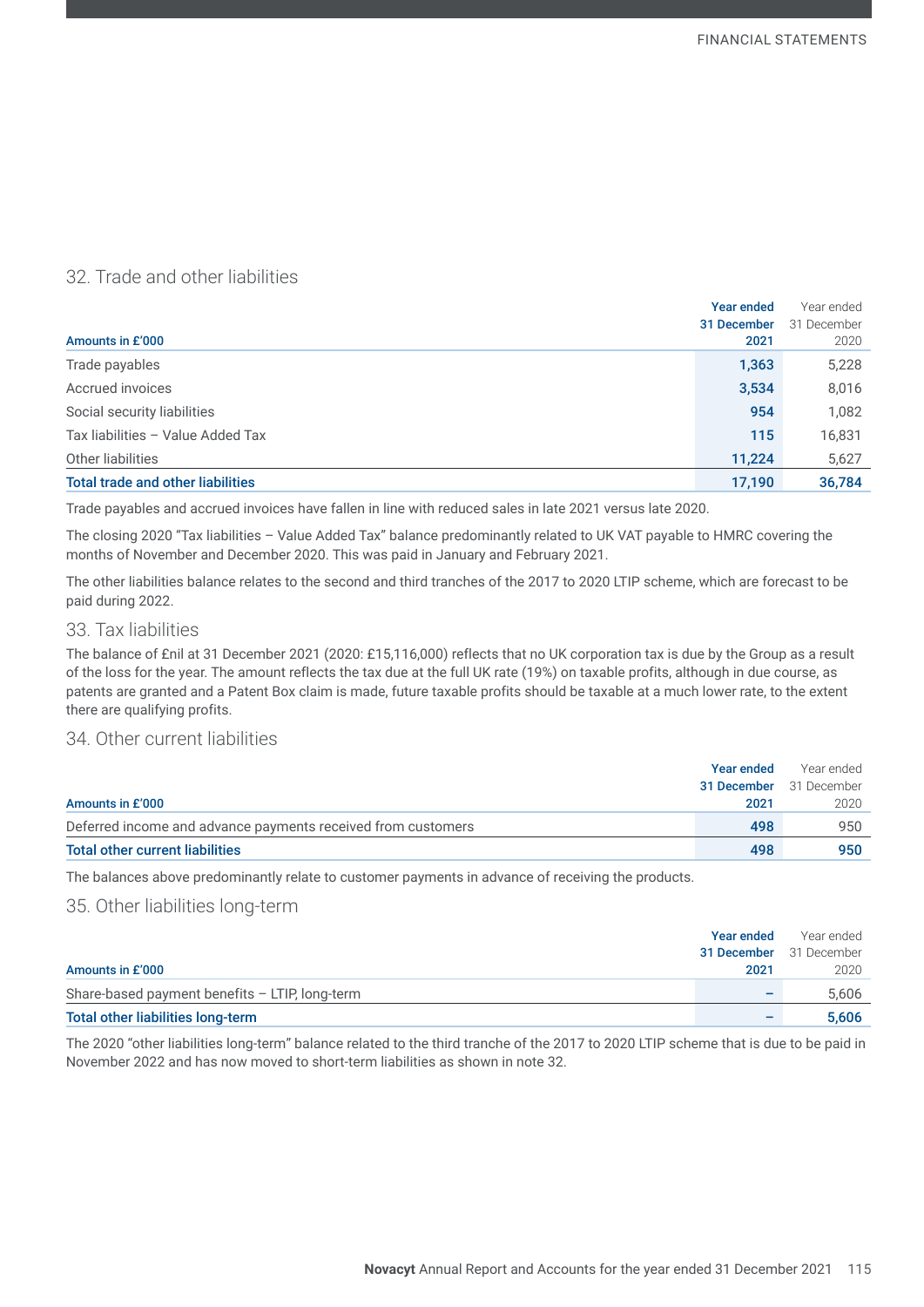### 36. Share capital

As of 1 January 2020, the Company's share capital of €3,872,983.59 was divided into 58,094,754 shares with a par value of 1/15th of a Euro each.

The transactions on share capital from this date are summarised below:

- On 31 January 2020, the Company completed a capital increase resulting from the exercise of 1,679,544 Negma warrants from €3,872,983.59 to €3,984,953.20, through the issue of 1,679,544 shares at a price of €0.070 per share with a share premium of €223,939.20.
- On 17 February 2020, the Company completed a capital increase resulting from the exercise of 228,541 Yorkville warrants from €3,984,953.20 to €4,000,189.27, through the issue of 228,541 shares at a price of €0.070 per share with a share premium of €200,963.72.
- On 17 February 2020, the Company completed a capital increase resulting from the exercise of 886,632 Primerdesign warrants from €4,000,189.27 to €4,059,298.07, through the issue of 886,632 shares at a price of €0.070 per share with a share premium of €969,384.32.
- On 18 February 2020, the Company completed a capital increase resulting from the exercise of 113,368 Primerdesign warrants from €4,059,298.07 to €4,066,855.94, through the issue of 113,368 shares at a price of €0.070 per share with a share premium of €123,949.01.
- On 18 February 2020, the Company completed a capital increase resulting from the exercise of 6,017,192 Harbert warrants from €4,066,855.94 to €4,468,002.06, through the issue of 6,017,192 shares at a price of €0.070 per share with a share premium of €18,853.87.
- On 18 February 2020, the Company completed a capital increase resulting from the exercise of 300,000 Yorkville warrants from €4,468,002.06 to €4,488,002.06, through the issue of 300,000 shares at a price of €0.070 per share with a share premium of €263,800.00.
- On 18 February 2020, the Company completed a capital increase resulting from the exercise of 353,536 Kreos warrants from €4,488,002.06 to €4,511,571.13, through the issue of 353,536 shares at a price of €0.070 per share with a share premium of €489,058.13.
- On 3 June 2020, the Company completed a capital increase by conversion of 2,066,257 Vatel convertible bonds from €4,511,571.13 to €4,708,416.54 through the issue of 2,952,681 shares at a price of €0.070 per share, with a share premium of €1,869,411.09.

|                                          | Amount of<br>share capital<br>£'000 | Amount of<br>share capital<br>€'000 | Unit value per<br>share<br>€ | Number of<br>shares<br>issued |
|------------------------------------------|-------------------------------------|-------------------------------------|------------------------------|-------------------------------|
| At 1 January 2020                        | 3,311                               | 3,873                               | 0.07                         | 58,094,754                    |
| Capital increase by exercise of warrants | 567                                 | 638                                 | 0.07                         | 9,578,813                     |
| Capital increase by conversion of bonds  | 175                                 | 197                                 | 0.07                         | 2.952.681                     |
| At 31 December 2020                      | 4.053                               | 4.708                               | 0.07                         | 70,626,248                    |
| At 31 December 2021                      | 4,053                               | 4,708                               | 0.07                         | 70,626,248                    |

As of 31 December 2021, the Company's share capital of €4,708,416.54 was divided into 70,626,248 shares with a par value of 1/15th of a Euro each.

The Company's share capital consists of one class of share. All outstanding shares have been subscribed, called and paid.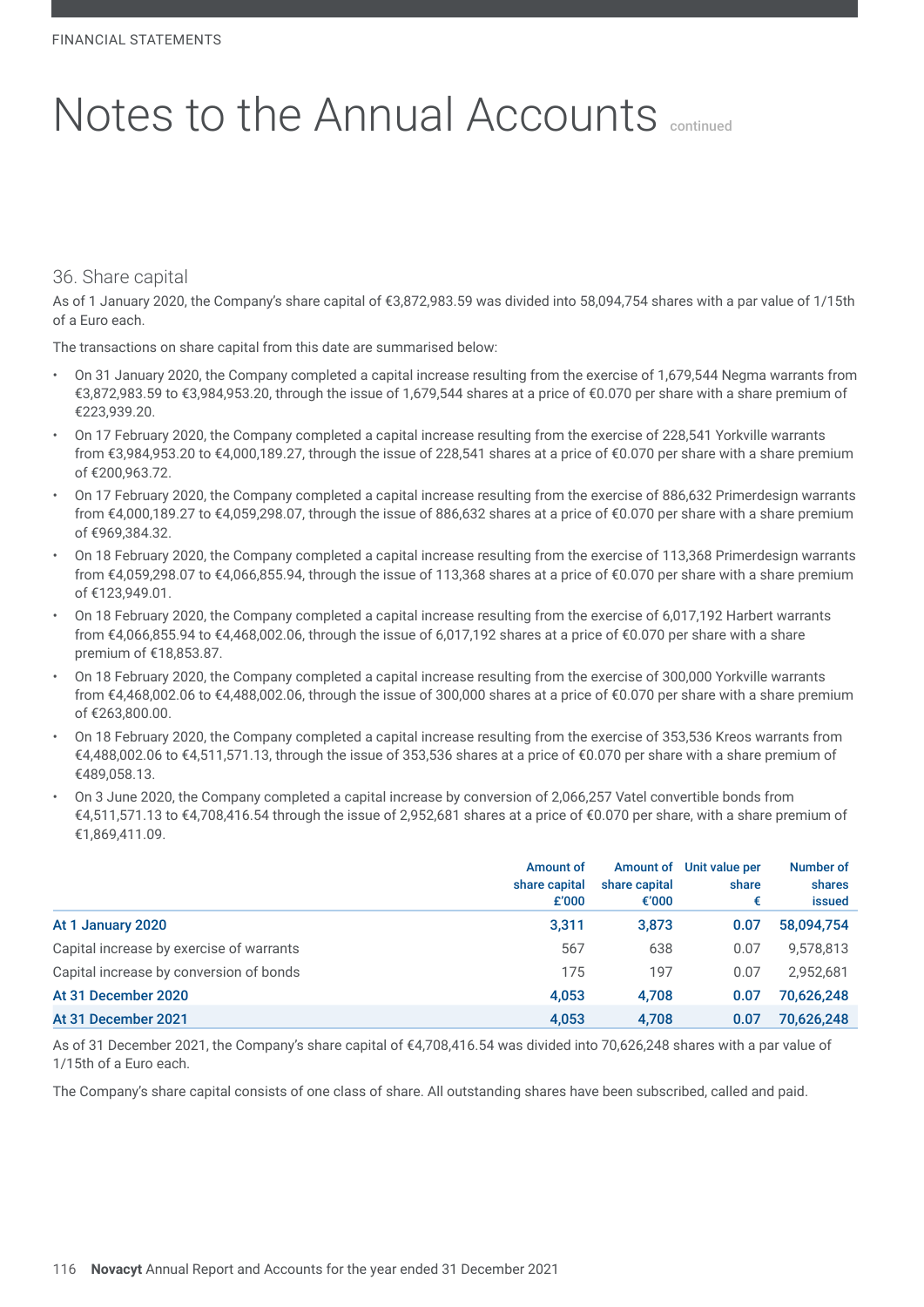# 37. Share premium account

| Amounts in £'000                                  |          |
|---------------------------------------------------|----------|
| <b>Balance at 1 January 2020</b>                  | 46,999   |
| Premium arising on issue of equity shares         | 3,697    |
| Expenses of issue of equity shares                | (25)     |
| <b>Balance at 31 December 2020</b>                | 50,671   |
| <b>Balance at 31 December 2021</b>                | 50,671   |
| 38. Other reserves                                |          |
| Amounts in £'000                                  |          |
| <b>Balance at 1 January 2020</b>                  | (1, 924) |
| <b>Translation differences</b>                    | (112)    |
| <b>Balance at 31 December 2020</b>                | (2,036)  |
| <b>Translation differences</b>                    | 862      |
| <b>Balance at 31 December 2021</b>                | (1, 174) |
| 39. Equity reserve                                |          |
| Amounts in £'000                                  |          |
| <b>Balance at 1 January 2020</b>                  | 336      |
| Conversion of Vatel bonds                         | 19       |
| Exercise Negma warrants                           | 103      |
| Exercise Harbert European Growth Capital warrants | 693      |
| Exercise Primerdesign warrants                    | 4        |
| <b>Balance at 31 December 2020</b>                | 1,155    |
| <b>Balance at 31 December 2021</b>                | 1,155    |

This reserve represents the equity component of warrants and loans.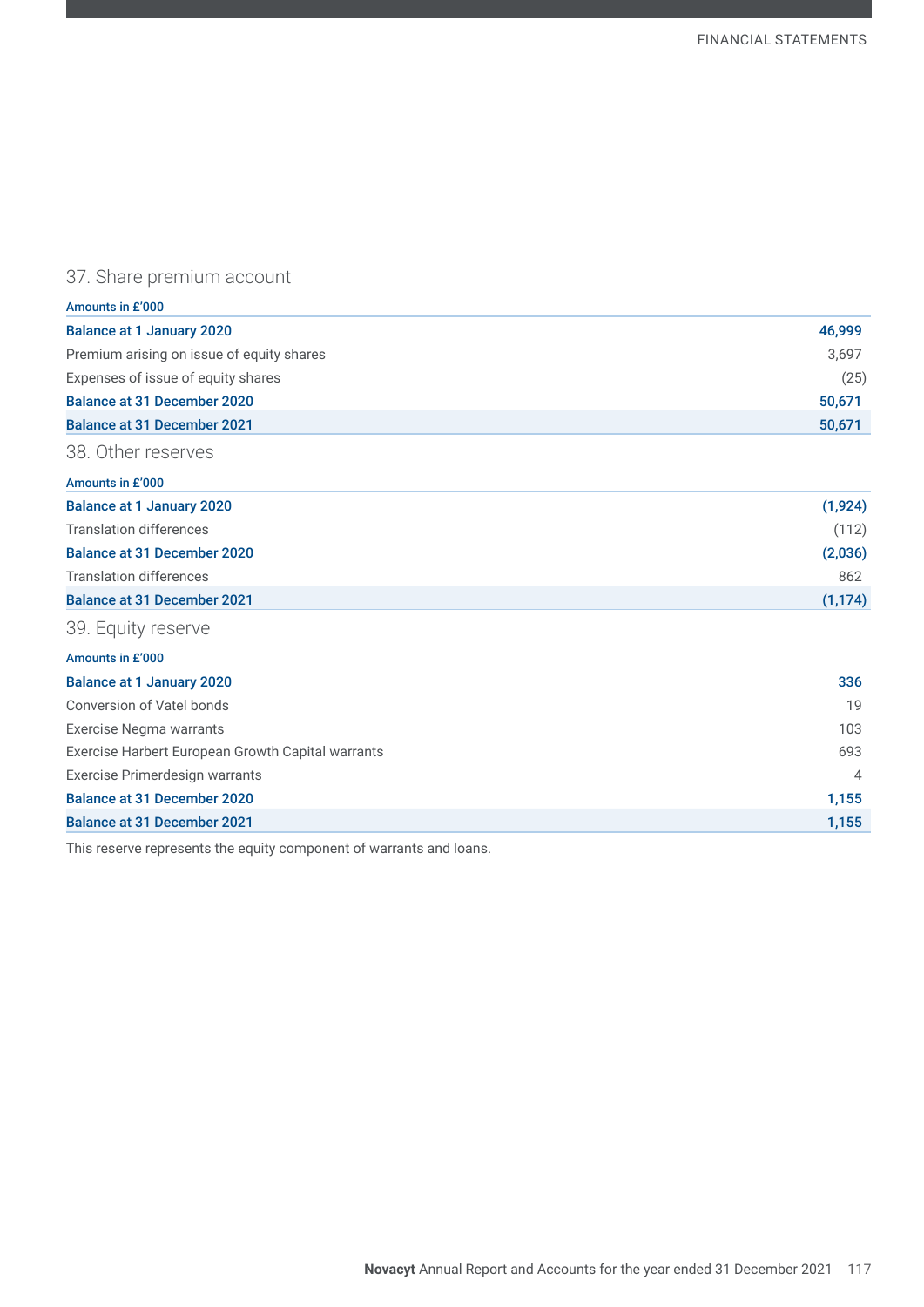### 40. Retained earnings/losses

| Amounts in £'000                   |           |
|------------------------------------|-----------|
| <b>Balance at 1 January 2020</b>   | (36, 119) |
| Profit for the year                | 132,423   |
| Other variations                   | 612       |
| <b>Balance at 31 December 2020</b> | 96,916    |
| Loss for the year                  | (9,728)   |
| <b>Balance at 31 December 2021</b> | 87,188    |

#### 41. Business combinations

#### Acquisition of IT-IS International Ltd

On 15 October 2020, Novacyt UK Holdings Ltd completed the purchase of the entire share capital of IT-IS International Ltd, a company incorporated in England and Wales. The company specialises in the development and manufacturing of PCR diagnostic instruments for the life sciences and food testing industry.

The purchase price was £13,387,000, broken down as follows:

| Cash disbursed                                                                    | £11,564,000  |
|-----------------------------------------------------------------------------------|--------------|
| Deferred consideration for reaching a target turnover in year one                 | £1,016,000   |
| Deferred consideration for reaching a target turnover in year two                 | £807,000     |
| Total purchase price                                                              | £13,387,000  |
| The fair value of the assets acquired and the liabilities assumed are as follows: |              |
| Net property, plant and equipment                                                 | £108,000     |
| Trademark                                                                         | £843,000     |
| Customer relationships                                                            | £1,366,000   |
| Inventory                                                                         | £1,774,000   |
| Clients and other receivables                                                     | £424,000     |
| Suppliers and other creditors                                                     | (E4,680,000) |
| Deferred tax on assets acquired                                                   | (E591,000)   |
| Cash acquired                                                                     | £4,706,000   |
| Fair value of assets acquired and liabilities assumed                             | £3,950,000   |
| <b>Goodwill</b>                                                                   | £9,437,000   |

The table above shows how the opening goodwill figure of £9,437,000 was arrived at after allocating the purchase price across all the assets and liabilities acquired. The residual goodwill arising from the acquisition reflected the future growth expected to be driven by new and existing customers, the value of the workforce, patents and know-how.

The value of "customer relationships" was determined by discounting the additional margin generated by customers after remuneration of the contributing assets.

The value of the trademark was determined by discounting the cash flows that could be generated by licensing the trademark, estimated as a percentage of revenue derived from information available on comparable assets.

IFRS 3 provides for a period of 12 months from acquisition to complete the identification and measurement of the fair value of assets acquired and liabilities assumed. The acquisition accounting has been finalised and no adjustments were made to the opening gross amount of goodwill.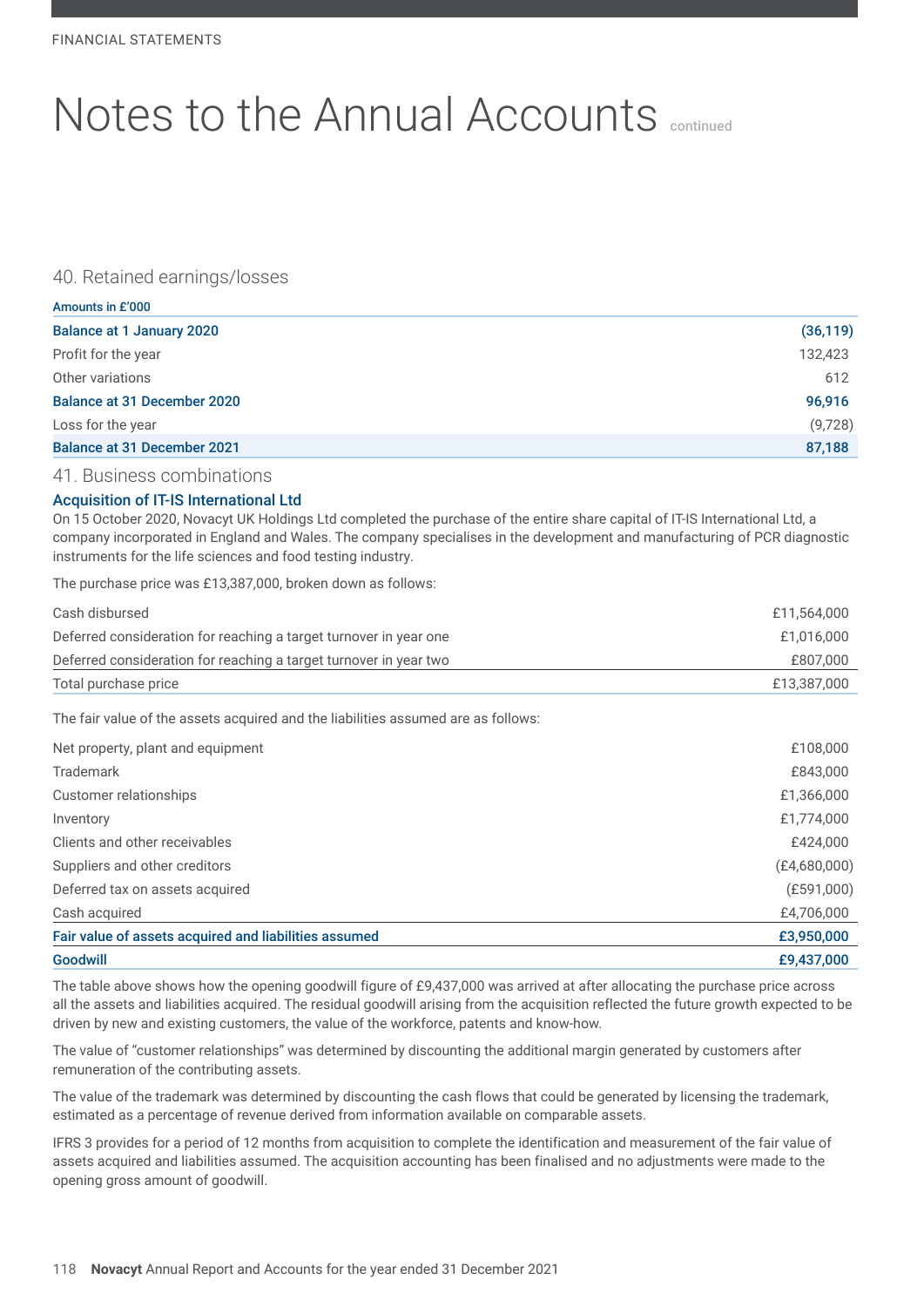### 41. Business combinations continued

Goodwill is a residual component calculated as the difference between the purchase price for the acquisition of control and the fair value of the assets acquired and liabilities assumed. It includes unrecognised assets such as the value of the personnel and know-how of the acquiree.

The acquisition costs amounted to £187,000. They are included on the statement of comprehensive income in the year ended 31 December 2020 as "acquisition related expenses" (see note 13).

IT-IS International contributed £1,077,000 to consolidated revenue in the year ended 31 December 2020 between its consolidation on 15 October 2020 and 31 December 2020.

If the acquisition of the IT-IS International shares were deemed to have been completed on 1 January 2020, the opening date of the Group's 2020 financial year, consolidated Group revenue would have amounted to £279,781,000 and net profit attributable to owners of the Company would have amounted to £132,219,000.

The table below presents the Group income statement for the 12-month period ended on 31 December 2020 as if the acquisition of IT-IS International had been completed on 1 January 2020.

|                                                        | <b>Year ended</b>   |
|--------------------------------------------------------|---------------------|
|                                                        | 31 December<br>2020 |
| Amounts in £'000                                       | Pro forma           |
| Revenue                                                | 279,781             |
| Cost of sales                                          | (66, 961)           |
| <b>Gross profit</b>                                    | 212,820             |
| Sales, marketing and distribution expenses             | (4,867)             |
| Research and development expenses                      | (1,929)             |
| General and administrative expenses                    | (31, 484)           |
| Governmental subsidies                                 | (3)                 |
| <b>Operating profit before exceptional items</b>       | 174,537             |
| Costs related to acquisitions                          | (187)               |
| Other operating expenses                               | (7, 215)            |
| <b>Operating profit after exceptional items</b>        | 167,135             |
| Financial income                                       | 85                  |
| Financial expenses                                     | (2, 357)            |
| <b>Profit before tax</b>                               | 164,863             |
| Tax expense                                            | (32, 644)           |
| <b>Profit after tax</b>                                | 132,219             |
| Profit after tax attributable to owners of the Company | 132,219             |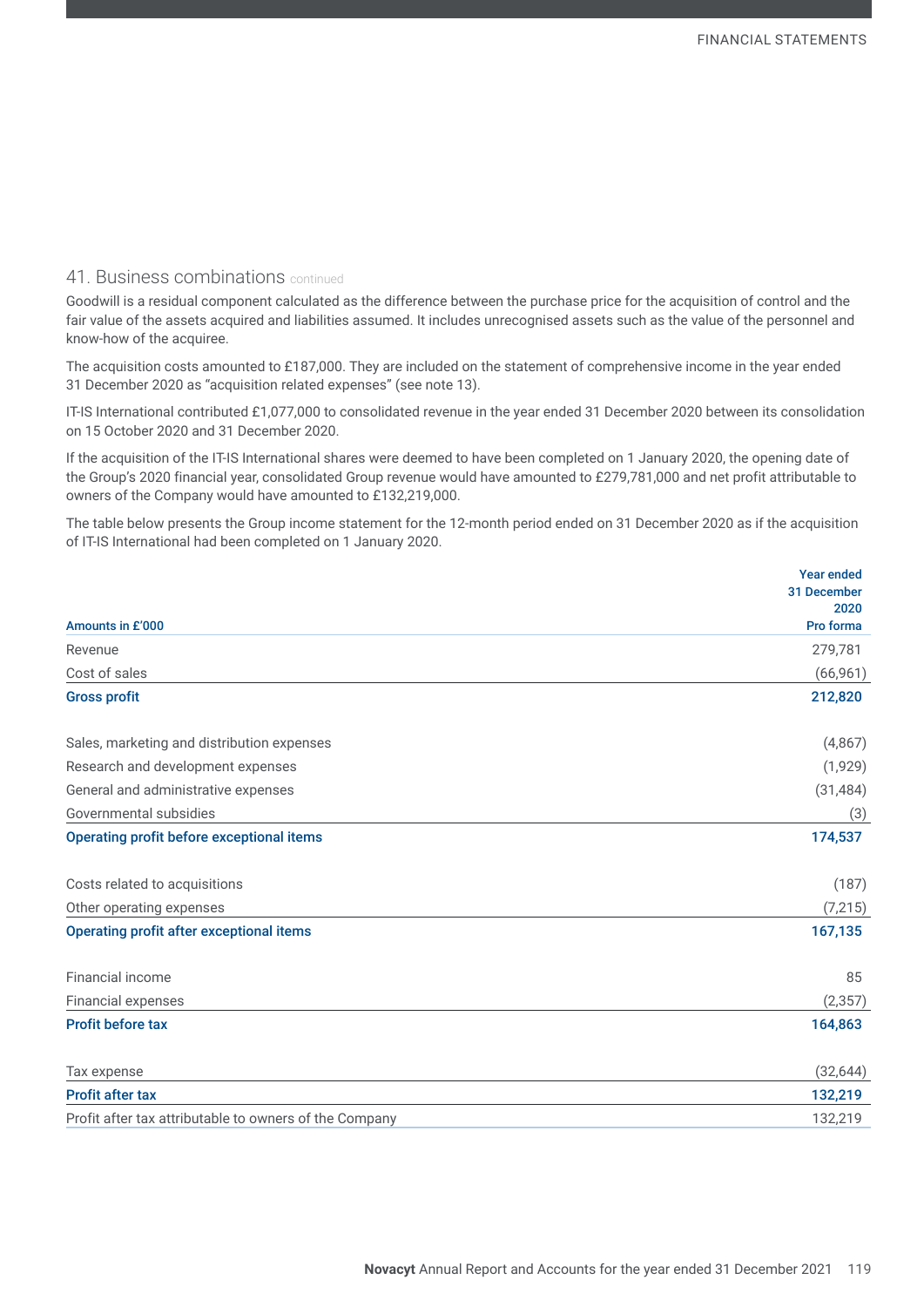# 42. Notes to the cash flow statement

|                                                            | <b>Year ended</b>   | Year ended          |
|------------------------------------------------------------|---------------------|---------------------|
| Amounts in £'000                                           | 31 December<br>2021 | 31 December<br>2020 |
| (Loss)/profit for the year                                 | (9,728)             | 132,423             |
| <b>Adjustments for:</b>                                    |                     |                     |
| Depreciation, amortisation, impairment loss and provisions | 7,882               | 8,196               |
| Product warranty provision                                 |                     | 19,753              |
| Unwinding of discount on contingent consideration          | (17)                | (114)               |
| Losses on disposal of assets                               | 75                  | 407                 |
| Income tax charge (credit)/charge                          | (101)               | 32,751              |
|                                                            |                     |                     |
| Operating cash flows before movements of working capital   | (1,889)             | 193,416             |
| Decrease/(increase) in inventories (*)                     | 18,427              | (25,966)            |
| Decrease/(increase) in receivables                         | 42,754              | (80,773)            |
| (Decrease)/increase in payables                            | (23,996)            | 34,838              |
| <b>Cash used in operations</b>                             | 35,296              | 121,515             |
| Income taxes paid                                          | (19, 745)           | (20, 574)           |
| Finance costs                                              | 138                 | 2,035               |
| Net cash from operating activities                         | 15,689              | 102,976             |

(\*) The variation of the inventories value results from the following movements:

|                                                       | <b>Year ended</b> | Year ended  |
|-------------------------------------------------------|-------------------|-------------|
|                                                       | 31 December       | 31 December |
| Amounts in £'000                                      | 2021              | 2020        |
| Decrease/(increase) in the gross value of inventories | 2,392             | (28, 941)   |
| Variation of the stock provision                      | 16.035            | 2.975       |
| Total variation of the net value of inventories       | 18.427            | (25,966)    |

The details for the increase in the stock provision are covered in notes 7, 8 and 22.

#### 43. Leases

In application of IFRS 16 as from 1 January 2019, the Group has recognised on the statement of financial position some "right-of-use" assets and lease liabilities.

#### Novacyt SA

Novacyt SA rents a small office in Vélizy, on a rolling 12-month basis.

#### Primerdesign Ltd

A lease exists for the York House site, which is used for office, storage and laboratory purposes. The annual charge for the site (with service charges) is now £183,795 per annum, with all leases running to November 2025.

In November 2020, the company took out a new lease at a nearby site called Unit A, primarily for storage purposes. The annual charge for the site (with service charges) is now £146,750 per annum, with the lease running to November 2022.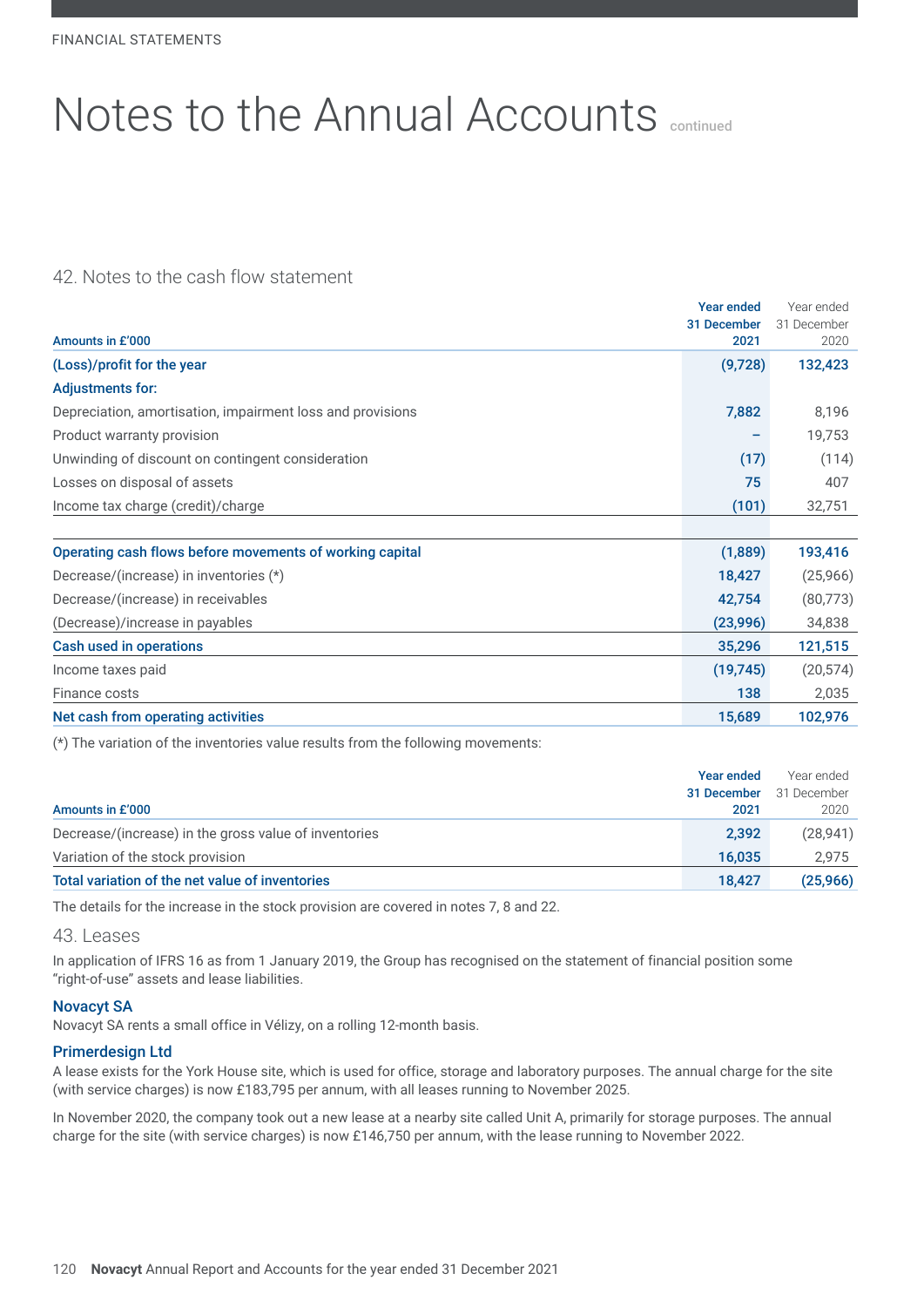#### 43. Leases continued

#### Microgen Bioproducts Ltd

A lease exists at Watchmoor Park, which has a mixed use for office, storage and laboratory purposes. This commenced in May 2017 and will run until May 2032. There are rent review clauses in May 2022 and 2027. The annual charge for the site is £175,643 per annum (including service charges).

#### IT-IS International Ltd

A lease exists at units 1, 3 and 4 Wainstones Court, which has a mixed use for office, storage and production purposes. This commenced in October 2019 and will run until September 2022. The annual charge for the site is £31,500 per annum (including service charges).

In September 2020, the company took out a 12-month lease at a nearby site called Pulrose House for production purposes. The annual charge for the site is £17,000 per annum. The lease was not renewed after the initial 12-month period.

In December 2020, the company took out a new lease at a nearby site called MMC House, for mixed use of office, storage and production purposes. The lease runs to December 2023 with an annual charge of £75,000 (including service charges).

The table below presents the impacts of the leases in the consolidated income and cash flow statements of the financial years 2021 and 2020:

|                                                       | At          | At          |
|-------------------------------------------------------|-------------|-------------|
|                                                       | 31 December | 31 December |
| Amounts in £'000                                      | 2021        | 2020        |
| Interest expense on lease liabilities                 | 178         | 184         |
| Cash outflows for leases accounted for as per IFRS 16 | 432         | 487         |
| Expenses related to short-term and low-value leases   | 445         | 252         |
| <b>Total cash outflows for leases</b>                 | 877         | 739         |

### 44. Financial instruments

#### Capital risk management

The Group manages its capital to ensure that entities in the Group will be able to continue as a going concern whilst maximising the return to Shareholders through the optimisation of debt and equity balances. The Group's overall strategy is to ensure there is sufficient working capital to optimise the performance of the business.

The capital structure of the Group consists of net debt (borrowings disclosed in note 26 after deducting cash and cash equivalents) and equity of the Group (comprising issued capital, reserves and retained earnings in notes 36 to 40).

The Group is not subject to any externally imposed capital requirements.

The Group is focused on cash management and this is reviewed on a regular basis by the Group Finance Director and the Chief Financial Officer. The funding mix of the business is reviewed and managed regularly by the Chief Financial Officer and the Chief Executive Officer.

#### Gearing ratio

The gearing ratio at the year end is as follows:

|                                 | <b>Year ended</b> | Year ended  |
|---------------------------------|-------------------|-------------|
|                                 | 31 December       | 31 December |
| Amounts in £'000                | 2021              | 2020        |
| Debt (lease liabilities)        | 1,870             | 2,378       |
| Cash and cash equivalents       | 101,746           | 91,765      |
| Net (cash)/debt                 | (99, 876)         | (89, 387)   |
| <b>Equity</b>                   | 141,815           | 150,710     |
| Net (cash)/debt to equity ratio | (70%)             | (59%)       |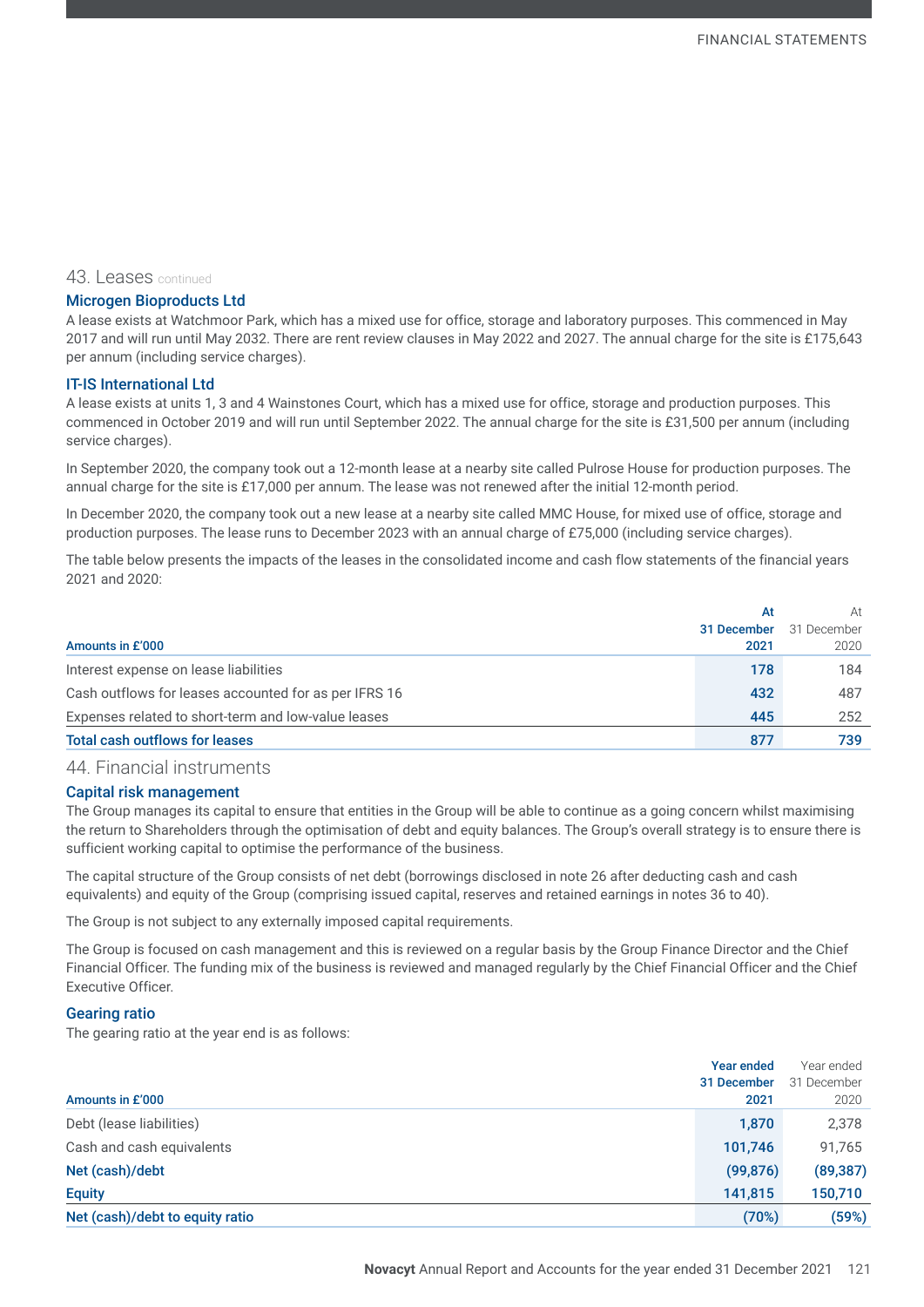### 44. Financial instruments continued

Debt is defined as long-term and short-term borrowings and lease liabilities (excluding derivatives and financial guarantee contracts) as detailed in notes 26 and 27.

For both years, 2020 and 2021, debt in the table above relates to the leases' liability as per IFRS 16.

Equity includes all capital, premiums and reserves of the Group that are managed as capital.

#### Significant accounting policies

Details of the significant accounting policies and methods adopted (including the criteria for recognition, the basis of measurement and the bases for recognition of income and expenses) for each class of financial asset, financial liability and equity instrument are disclosed in note 3.

#### Categories of financial instruments

|                                    | <b>Year ended</b> | Year ended  |
|------------------------------------|-------------------|-------------|
|                                    | 31 December       | 31 December |
| Amounts in £'000                   | 2021              | 2020        |
| <b>Financial assets</b>            |                   |             |
| Cash and cash equivalents          | 101,746           | 91,765      |
| Loans and receivables              | 30,439            | 79,396      |
| <b>Financial liabilities</b>       |                   |             |
| Fair value through profit and loss | 836               | 1,834       |
| Amortised cost                     | 17,991            | 21,249      |

#### Financial risk management objectives

The Group's finance function is responsible for managing the financial risks relating to the running of the business. These risks include market risk (including currency risk, interest rate risk and price risk), credit risk and liquidity risk.

If a material risk is identified, then the Group would look to mitigate that risk through the appropriate measure, such as hedging against currency fluctuations.

The Group does not use complex derivative financial instruments to reduce its economic risk exposures.

#### Market risk

The Group's activities expose it primarily to the financial risks of changes in foreign currency exchange rates.

There has been no change to the Group's exposure to market risks or the way these risks are managed and measured.

#### Foreign currency risk management

The Group undertakes transactions denominated in foreign currencies; consequently, exposures to exchange rate fluctuations arise. Exchange rate exposures are not managed utilising forward foreign exchange contracts.

The carrying amounts of the Group's foreign currency denominated monetary assets and monetary liabilities at the reporting date are as follows:

|                  | <b>Assets and liabilities</b><br>denominated in EUR |                                   | <b>Assets and liabilities</b><br>denominated in USD |                                   |
|------------------|-----------------------------------------------------|-----------------------------------|-----------------------------------------------------|-----------------------------------|
| Amounts in £'000 | Year ended<br>31 December<br>2021                   | Year ended<br>31 December<br>2020 | <b>Year ended</b><br>31 December<br>2021            | Year ended<br>31 December<br>2020 |
| Assets           | 15,028                                              | 5,419                             | 9,100                                               | 6,068                             |
| Liabilities      | (1, 419)                                            | (1,995)                           | (39)                                                | (5)                               |
| Net Exposure     | 13.609                                              | 3.424                             | 9.061                                               | 6,063                             |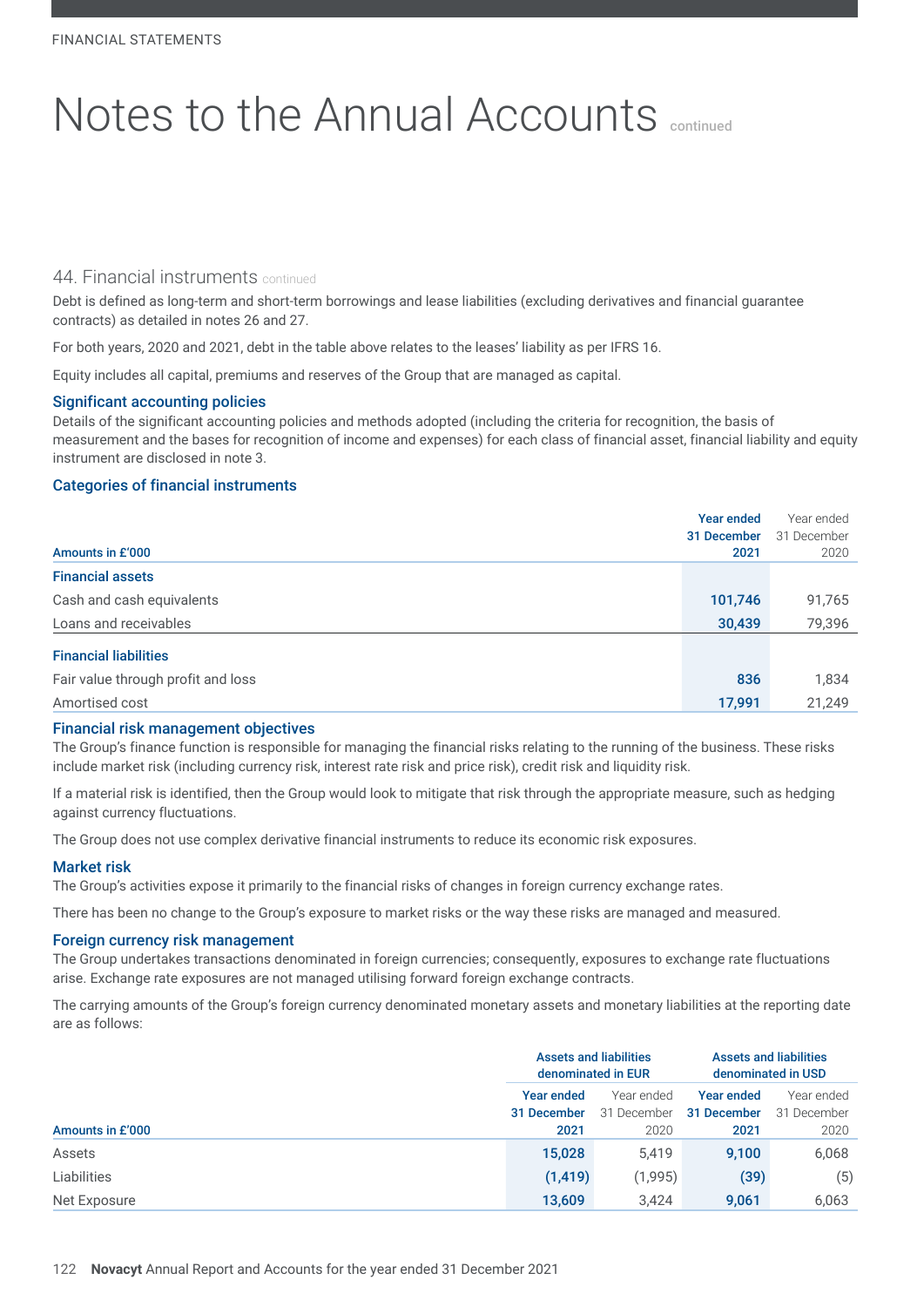#### 44. Financial instruments continued

#### Foreign currency sensitivity analysis

The Group is mainly exposed to the Euro and US Dollar currencies, used in all segments.

The following table details the Group's sensitivity to a 5% increase and decrease in GBP against the relevant foreign currencies. 5% represents management's assessment of the reasonably possible change in foreign exchange rates. The sensitivity analysis includes only outstanding foreign currency denominated monetary items and adjusts their translation at the period end for a 5% change in foreign currency rates. The sensitivity analysis includes external loans as well as loans to foreign operations within the Group where the denomination of the loan is in a currency other than the currency of the lender or the borrower. A positive number below indicates an increase in profit and other equity.

|                                   | <b>Net exposure</b>                      |                                   |  |
|-----------------------------------|------------------------------------------|-----------------------------------|--|
| Amounts in £'000                  | <b>Year ended</b><br>31 December<br>2021 | Year ended<br>31 December<br>2020 |  |
| <b>EUR</b>                        | 13,608                                   | 3,424                             |  |
| Conversion rate                   | 1.19107                                  | 1.10531                           |  |
| Impact GBP strengthening: FX + 5% | (648)                                    | 171                               |  |
| Impact GBP weakening: FX - 5%     | 716                                      | (171)                             |  |
| <b>USD</b>                        | 9,061                                    | 6,063                             |  |
| Conversion rate                   | 1.34894                                  | 1.35772                           |  |
| Impact GBP strengthening: FX + 5% | (431)                                    | (289)                             |  |
| Impact GBP weakening: FX - 5%     | 477                                      | 319                               |  |

#### Interest rate risk management

The Group borrows funds at fixed interest rates and therefore it is not exposed to significant interest rate risk.

#### Credit risk management

Credit risk refers to the risk that a counterparty will default on its contractual obligations resulting in financial loss to the Group. The Group has adopted a policy of only dealing with creditworthy counterparties and obtaining sufficient collateral where appropriate, as a means of mitigating the risk of financial loss from defaults. The Group uses publicly available financial information and its own trading records to rate its major customers' risk levels. The Group's exposure and the credit ratings of its counterparties are continuously monitored and the aggregate value of transactions concluded is spread amongst approved counterparties.

The Group uses debt collection agencies and government-backed schemes to collect difficult aged debts as a last resort.

Trade receivables consist of a large number of customers, spread across diverse geographical areas. Ongoing credit evaluation is performed on the financial condition of accounts receivable and, where appropriate, credit guarantee insurance cover is purchased.

The credit risk on liquid funds is limited because the counterparties are banks with high credit ratings assigned by international credit-rating agencies.

The carrying amount of the financial assets recorded in the historical financial information, which is net of impairment losses, represents the Group's maximum exposure to credit risk as no collateral or other credit enhancements are held.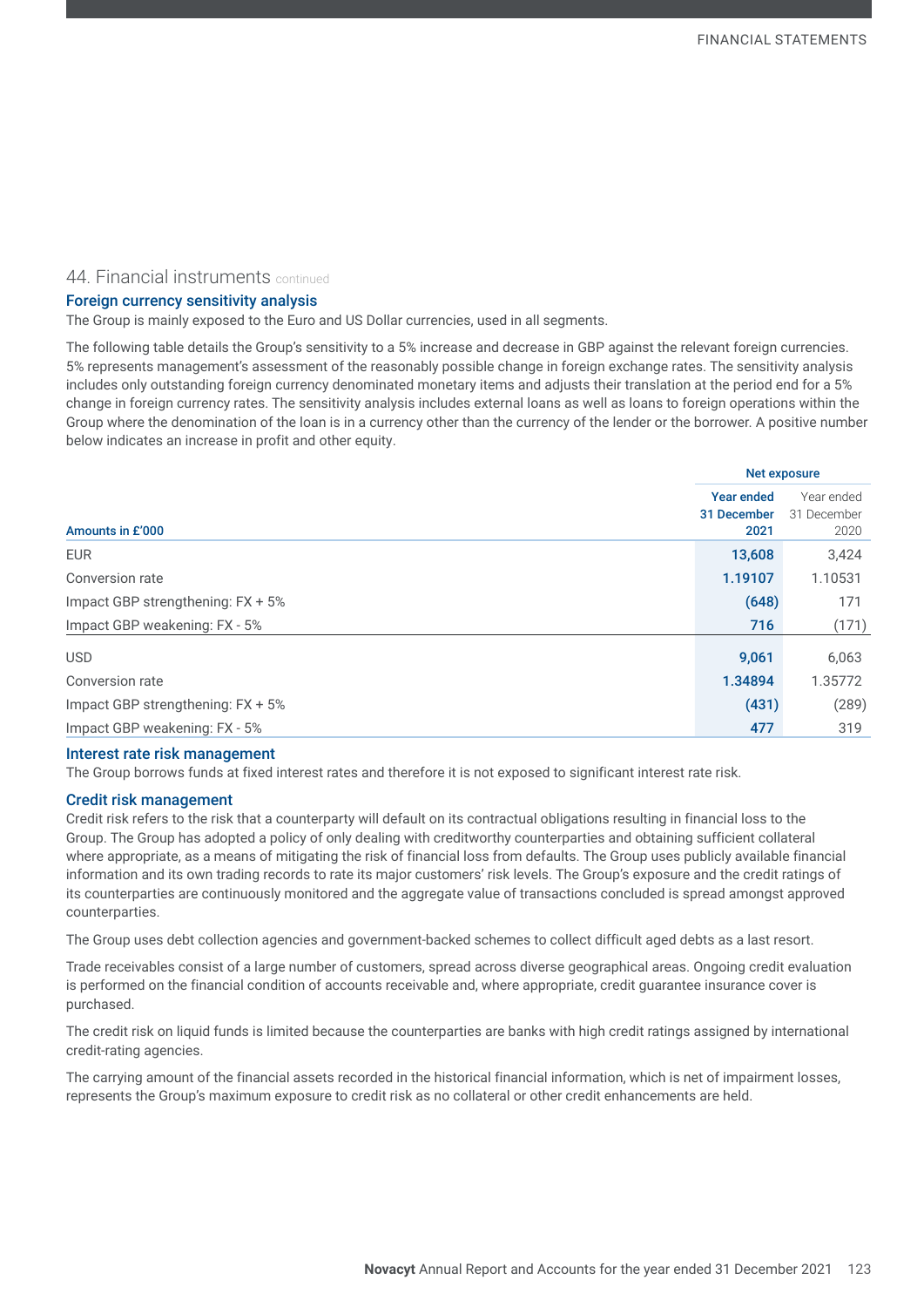#### 44. Financial instruments continued

#### Reliance on major customers and concentration risk

Primerdesign's revenue includes approximately £9,702,000 (2020: £190,000,000. This was a different customer) from sales to the Group's largest customer. No other customers contributed 10% or more to the Group's revenue in 2021.

79% of trade receivables are with one counterparty, with whom there is a contract dispute as disclosed in notes 49 and 50. Management considers it to be more likely than not that the 31 December 2021 balances are recoverable.

#### Liquidity risk management

Ultimate responsibility for liquidity risk management rests with the Board of Directors, which has established an appropriate liquidity risk management framework for the management of the Group's short, medium and long-term funding and liquidity management requirements. The Group manages liquidity risk by maintaining adequate reserves, banking facilities and reserve borrowing facilities, by continuously monitoring forecast and actual cash flows, and by matching the maturity profiles of financial assets and liabilities.

#### Liquidity and interest risk tables

The following table details the Group's remaining contractual maturity for its non-derivative financial liabilities with agreed repayment periods. The table has been drawn up based on the undiscounted cash flows of financial liabilities based on the earliest date on which the Group can be required to pay. The table includes both interest and principal cash flows.

|                                              | <b>Effective</b><br>interest rate<br>% | Less than<br>1 month<br>£'000 | $1 - 3$ months<br>£'000 | 3 months to<br>1 year<br>£'000 | $1-5$ years<br>£'000 | 5+ years<br>£'000 | <b>Total</b><br>£'000 |
|----------------------------------------------|----------------------------------------|-------------------------------|-------------------------|--------------------------------|----------------------|-------------------|-----------------------|
| 31 December 2021                             |                                        |                               |                         |                                |                      |                   |                       |
| Variable interest rate<br><i>instruments</i> |                                        |                               |                         |                                |                      |                   |                       |
| Fixed interest rate instruments              | 1.2                                    | 1,408                         | 91                      | 11,638                         | 1,086                | 859               | 15,082                |
| 31 December 2020                             |                                        |                               |                         |                                |                      |                   |                       |
| Variable interest rate<br><i>instruments</i> |                                        |                               |                         |                                |                      |                   |                       |
| Fixed interest rate instruments              | 1.3                                    | 5.286                         | 103                     | 6.035                          | 7.172                | 1.224             | 19.820                |

The following table details the Group's expected maturity for its non-derivative financial assets. The table below has been drawn up based on the undiscounted contractual maturities of the financial assets including any interest that will be earned on those assets. The inclusion of information on non-derivative financial assets is necessary to understand the Group's liquidity risk management as the liquidity is managed on a net asset and liability basis.

|                      | <b>Effective</b><br>interest rate<br>% | Less than 1<br>month<br>£'000 | $1 - 3$ months<br>£'000 | 3 months to 1<br>year<br>£'000 | $1 - 5$ years<br>£'000 | <b>Total</b><br>£'000 |
|----------------------|----------------------------------------|-------------------------------|-------------------------|--------------------------------|------------------------|-----------------------|
| 31 December 2021     |                                        |                               |                         |                                |                        |                       |
| Non-interest bearing | -                                      | 107.483                       | 278                     | 24.296                         | 188                    | 132,245               |
| 31 December 2020     |                                        |                               |                         |                                |                        |                       |
| Non-interest bearing | $\hspace{0.1mm}-\hspace{0.1mm}$        | 169,558                       | 1.467                   | 74                             | 234                    | 171,333               |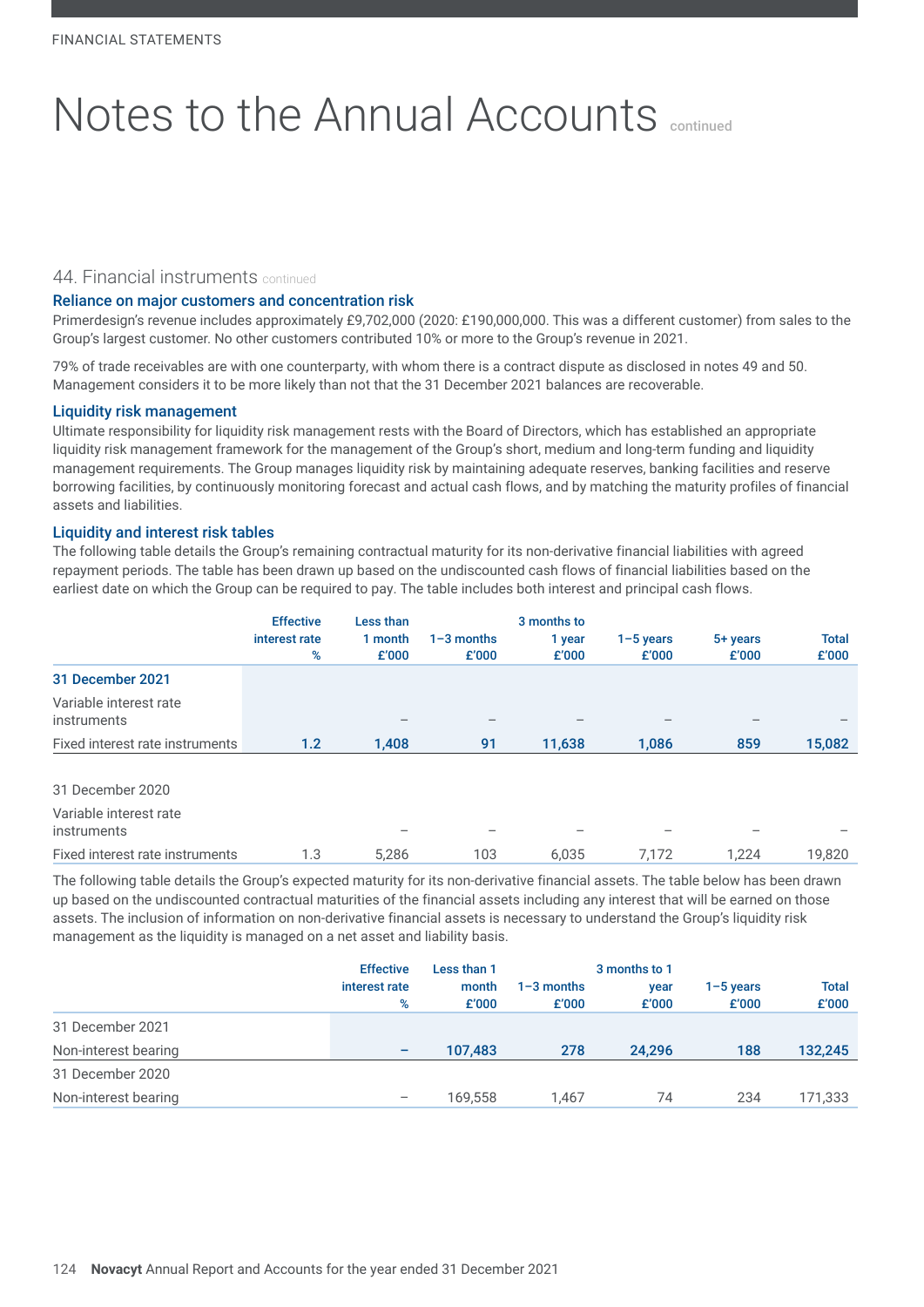# 44. Financial instruments continued

#### Fair value measurements

The information set out below provides information about how the Group determines fair values of various financial assets and financial liabilities.

The following table provides an analysis of financial instruments that are measured subsequent to initial recognition at fair value, grouped into Levels 1 to 3 based on the degree to which the fair value is observable:

- Level 1 fair value measurements are those derived from quoted prices (unadjusted) in active markets for identical assets or liabilities;
- Level 2 fair value measurements are those derived from inputs other than quoted prices included within Level 1 that are observable for the asset or liability, either directly (i.e. as prices) or indirectly (i.e. derived from prices); and
- Level 3 fair value measurements are those derived from valuation techniques that include inputs for the asset or liability that are not based on observable market data (unobservable inputs).

Fair value of the Group's financial assets and financial liabilities that are measured at fair value on a recurring basis Some of the Group's financial assets and financial liabilities are measured at fair value at the end of each reporting period. The following table gives information about how the fair values of these financial assets and financial liabilities are determined (in particular, the valuation technique(s) and inputs used).

|                                                                         | Fair value as at |          |                                |                                                                                                                                           |                                                | <b>Relationship of</b>                  |
|-------------------------------------------------------------------------|------------------|----------|--------------------------------|-------------------------------------------------------------------------------------------------------------------------------------------|------------------------------------------------|-----------------------------------------|
| <b>Financial assets/</b><br>financial liabilities                       | 31/12/21         | 31/12/20 | <b>Fair value</b><br>hierarchy | Valuation technique(s) and key<br>input(s)                                                                                                | <b>Significant</b><br>unobservable<br>input(s) | unobservable<br>inputs to fair<br>value |
| 1) Contingent<br>consideration<br>(current and non-<br>current portion) | 836              | 1.834    |                                | Payment made in September<br>2021 and remaining<br>payment due in September<br>2022, estimated according<br>to the probability of payment |                                                |                                         |

#### Fair value measurements recognised in the statement of financial position

|                                       |         | Year ended 31 December 2021 |                    |              |  |  |
|---------------------------------------|---------|-----------------------------|--------------------|--------------|--|--|
| Amounts in £'000                      | Level 1 | Level 2                     | Level <sub>3</sub> | <b>Total</b> |  |  |
| <b>Financial liabilities at FVTPL</b> |         |                             |                    |              |  |  |
| Debts from the acquisition of shares  |         | 836                         |                    | 836          |  |  |
| <b>Total liabilities at FVTPL</b>     |         | 836                         |                    | 836          |  |  |
|                                       |         | Year ended 31 December 2020 |                    |              |  |  |
| Amounts in £'000                      | Level 1 | Level 2                     | Level 3            | Total        |  |  |
| <b>Financial liabilities at FVTPL</b> |         |                             |                    |              |  |  |
| Debts from the acquisition of shares  |         | 1.834                       |                    | 1,834        |  |  |
| <b>Total liabilities at FVTPL</b>     |         | 1,834                       |                    | 1,834        |  |  |

There were no transfers between Levels during the current or prior year.

The table above only shows the fair value of the financial liabilities as the fair value of the applicable financial assets are not materially different from their carrying value.

#### Fair value of financial liabilities that are not measured at fair value (but fair value disclosures are required)

There are no financial liabilities in the statement of financial position at 31 December 2021 or 31 December 2020 that are not measured at fair value but for which fair value must be disclosed.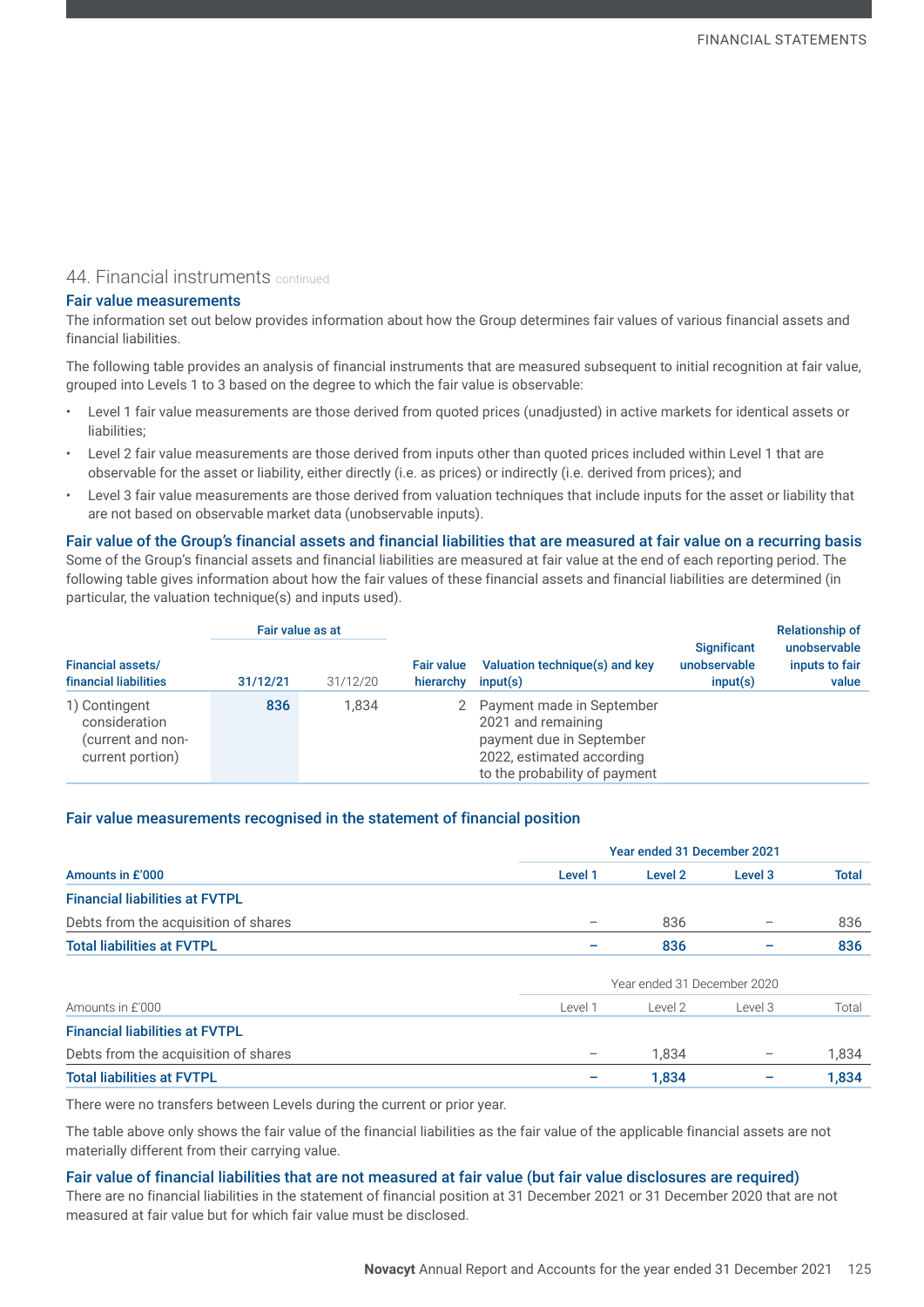# 45. Commitments given and received

As the Group repaid all borrowings in 2020, excluding lease liabilities, any related guarantees granted to the lenders no longer exist as at 31 December 2021.

#### 46. Related parties

Parties related to Novacyt SA are:

- the managers, whose compensation is disclosed below; and
- the Directors of Novacyt SA.

#### Remuneration of key management personnel

| Amounts in £'000                             | <b>Year ended</b><br>31 December<br>2021 | Year ended<br>31 December<br>2020 |
|----------------------------------------------|------------------------------------------|-----------------------------------|
| Fixed compensation and company cars          | 2,176                                    | 867                               |
| Variable compensation                        | 590                                      | 495                               |
| Social security contributions                | 412                                      | 899                               |
| Contributions to supplementary pension plans | 48                                       | 40                                |
| Termination benefits                         | 371                                      |                                   |
| Share-based payment benefits - LTIP          |                                          | 14,233                            |
| <b>Total remuneration</b>                    | 3,597                                    | 16,534                            |

#### Aggregate Directors' remuneration

|                                              | Year ended  | Year ended  |
|----------------------------------------------|-------------|-------------|
|                                              | 31 December | 31 December |
| Amounts in £'000                             | 2021        | 2020        |
| Fixed compensation and company cars          | 897         | 705         |
| Variable compensation                        | 350         | 330         |
| Social security contributions                | 181         | 658         |
| Contributions to supplementary pension plans | 11          | 29          |
| Fees                                         | 32          | 33          |
| Share-based payments $-$ LTIP                |             | 11,110      |
| <b>Total remuneration</b>                    | 1,471       | 12,865      |

Related party transactions were made on terms equivalent to those that prevail in arm's length transactions.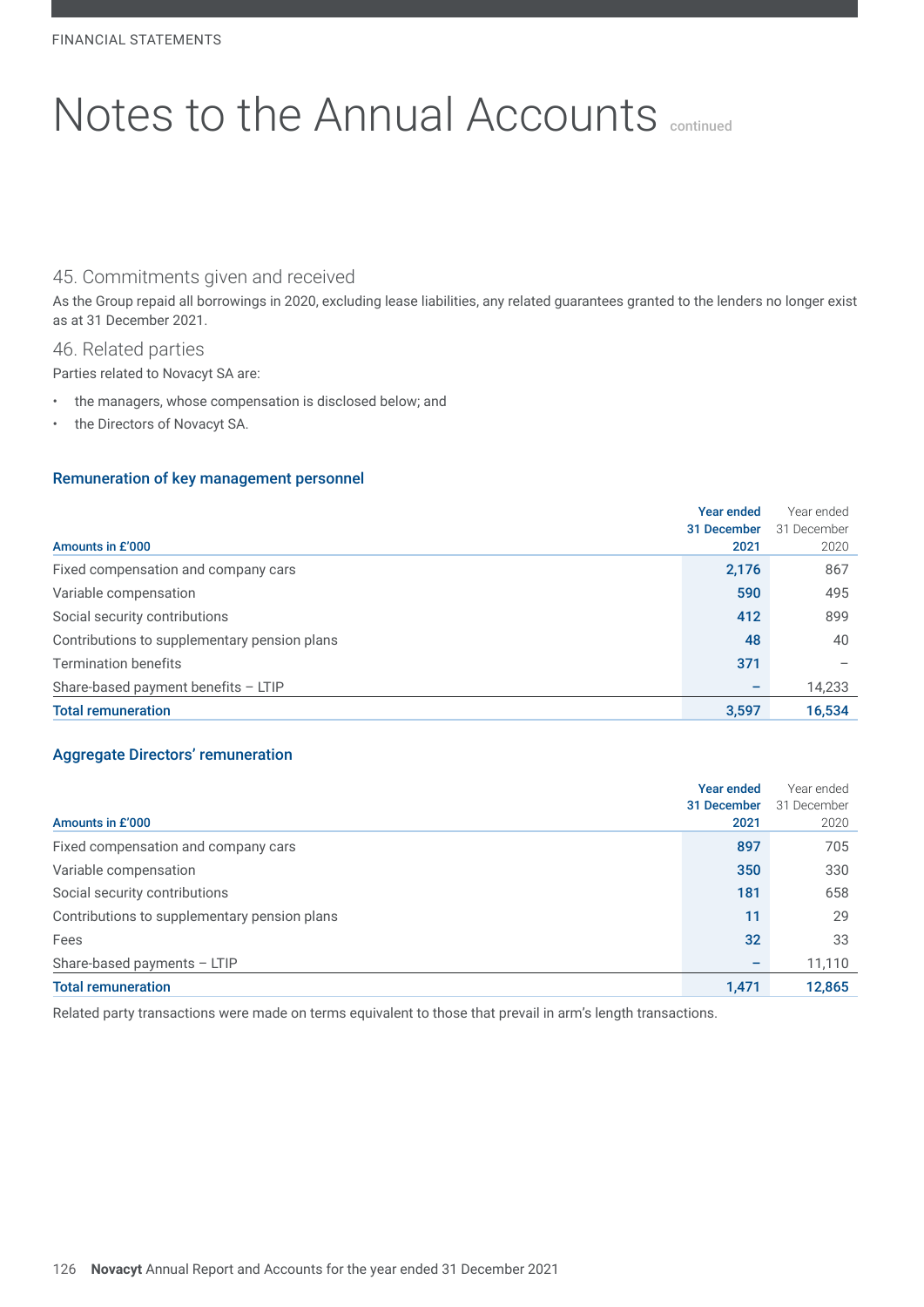# 47. Audit fees

|                                                                                                   | Year ended  | Year ended  |
|---------------------------------------------------------------------------------------------------|-------------|-------------|
|                                                                                                   | 31 December | 31 December |
| Amounts in £'000                                                                                  | 2021        | 2020        |
| Fees payable to the Company's Auditor and its associates in respect of the audit                  |             |             |
| Group audit of these financial statements                                                         | 103         | 144         |
| Audit of the Company's subsidiaries' financial statements                                         | 260         | 232         |
| <b>Total audit remuneration</b>                                                                   | 363         | 376         |
| Fees payable to the Company's Auditor and its associates in respect of non-audit-related services |             |             |
| Audit-related assurance services                                                                  |             |             |
| All other services                                                                                | 5           | 14          |
| <b>Total non-audit-related remuneration</b>                                                       | 5           | 14          |

# 48. Impact of Brexit on the Group's activity

Novacyt was well prepared for the end of the Brexit transition period and the Group has seen no directly related material disruption to its supply chain.

### 49. Contingent liabilities

During 2021, the Group received notification of a contract dispute between its subsidiary, Primerdesign Ltd, and the DHSC related to revenue totalling £129,125,000 in respect of performance obligations satisfied during the financial year to 31 December 2020. Following the issuance of legal proceedings on 25 April 2022 by the DHSC, this figure has now increased by £1,517,000 due to the inclusion of q16 instruments, taking the total 2020 revenue in dispute to £130,642,000. Payment for £23,957,000 of invoices in respect of products delivered during 2020 remains outstanding at the date of signing the financial statements and recovery of the invoice is dependent on the outcome of the dispute.

Management have reviewed the position at 31 December 2021 and deem this to still be an appropriate reflection of the current commercial dispute.

During 2021, a further £49,034,000 (including VAT) of products and services were delivered and invoiced to the DHSC and has now been included as part of the ongoing dispute. Management have made the judgement that as per IFRS 15 "Revenue from Contracts with Customers", it is not appropriate at this stage in the dispute to recognise as revenue, any sales invoices raised to the customer in 2021 that are in dispute. However, management remains committed to obtaining payment for these goods and services.

Management and the Board of Directors have reviewed the product warranty provision totalling £19,753,000 booked in 2020 in relation to the DHSC dispute and have deemed that it remains appropriate at 31 December 2021.

#### 50. Subsequent events

On 25 April 2022, legal proceedings were issued by the DHSC to the Group for amounts paid to Novacyt totalling £134,635,000 (including VAT). This refers to £132,814,000 (including VAT) of reagent sales out of a total disputed amount of £154,950,000 (£129,125,000 excluding VAT as previously reported in note 49) plus £1,821,000 (£1,517,000 excluding VAT) of q16 instruments, which have been added to the dispute.

The Group continues to believe it has strong grounds to defend the claim and assert its contractual rights, including in relation to recovering outstanding sums due from the DHSC.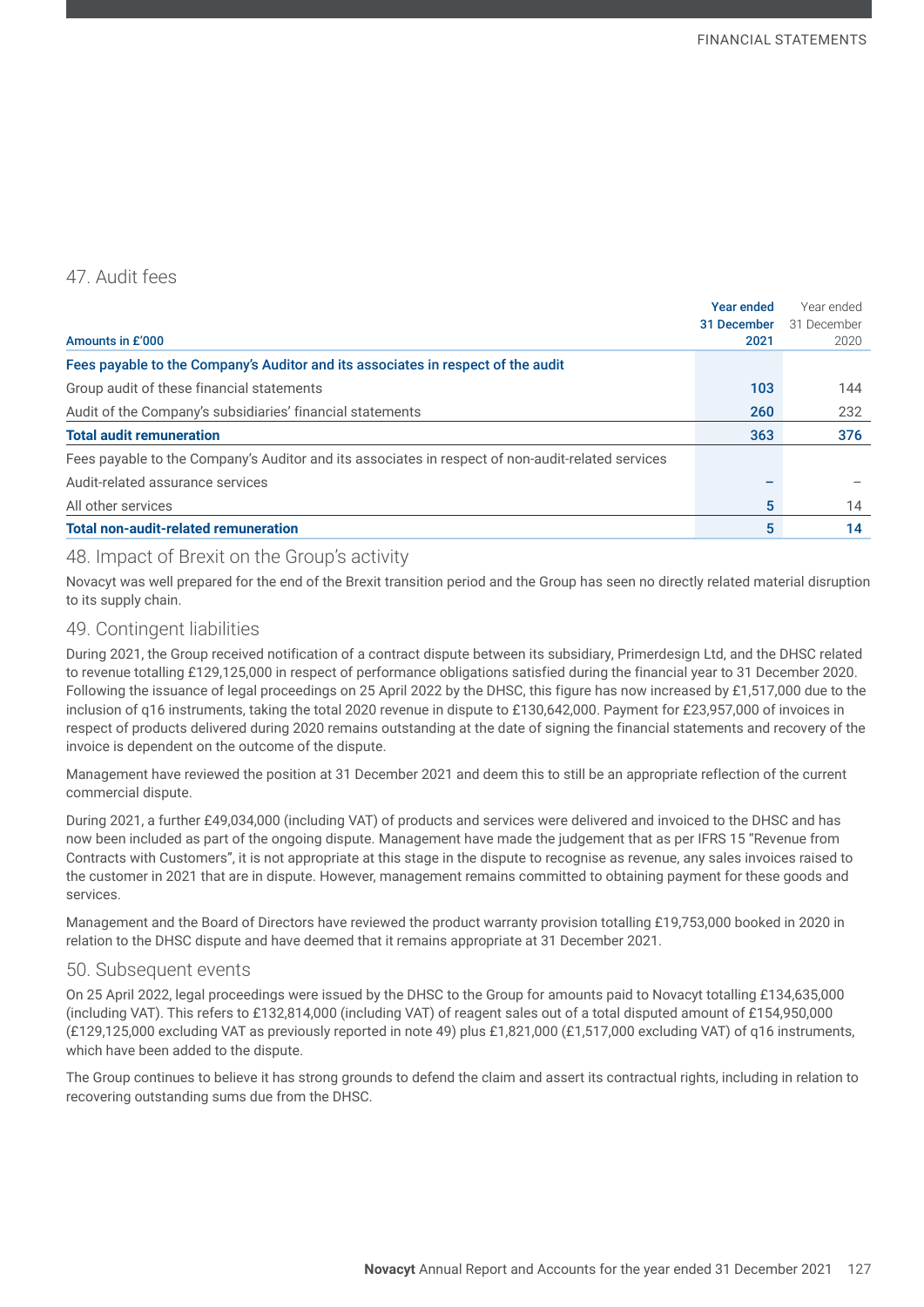FINANCIAL STATEMENTS

# Glossary of terms

| <b>BKV</b>       | <b>BK Virus</b>                             |
|------------------|---------------------------------------------|
| <b>CAGR</b>      | compound annual growth rate                 |
| <b>CE</b> mark   | Conformitè Europëenne                       |
| <b>CMV</b>       | Cytomegalovirus                             |
| COVID-19         | coronavirus disease of 2019                 |
| <b>DHSC</b>      | department of health and social care        |
| <b>EBV</b>       | Epstein-Barr Virus                          |
| <b>FDA</b>       | US food and drug administration             |
| <b>HLA</b>       | human leukocyte antigen                     |
| HSV1             | Herpes Simplex Virus 1                      |
| HSV <sub>2</sub> | Herpes Simplex Virus 2                      |
| HHV <sub>6</sub> | Human Herpes Virus 6                        |
| HHV8             | Human Herpes Virus 7                        |
| <b>IFRS</b>      | international financial reporting standards |
| <b>ISO</b>       | international standards organization        |
| <b>IVD</b>       | in vitro diagnostic                         |
| <b>IVDR</b>      | in vitro diagnostic regulation              |
| <b>JVC</b>       | John Cunningham Virus                       |
| <b>LFT</b>       | lateral flow tests                          |
| <b>PCR</b>       | polymerase chain reaction                   |
| <b>POC</b>       | point of care                               |
| qPCR             | quantitative polymerase chain reaction      |
| <b>RNA</b>       | ribonucleic acid                            |
| <b>RUO</b>       | research use only                           |
| <b>SNPs</b>      | single nucleotide polymorphisms             |
| <b>TSR</b>       | total shareholder return                    |
| <b>UNICEF</b>    | <b>United Nations Children's Fund</b>       |
| <b>WHO</b>       | World Health Organisation                   |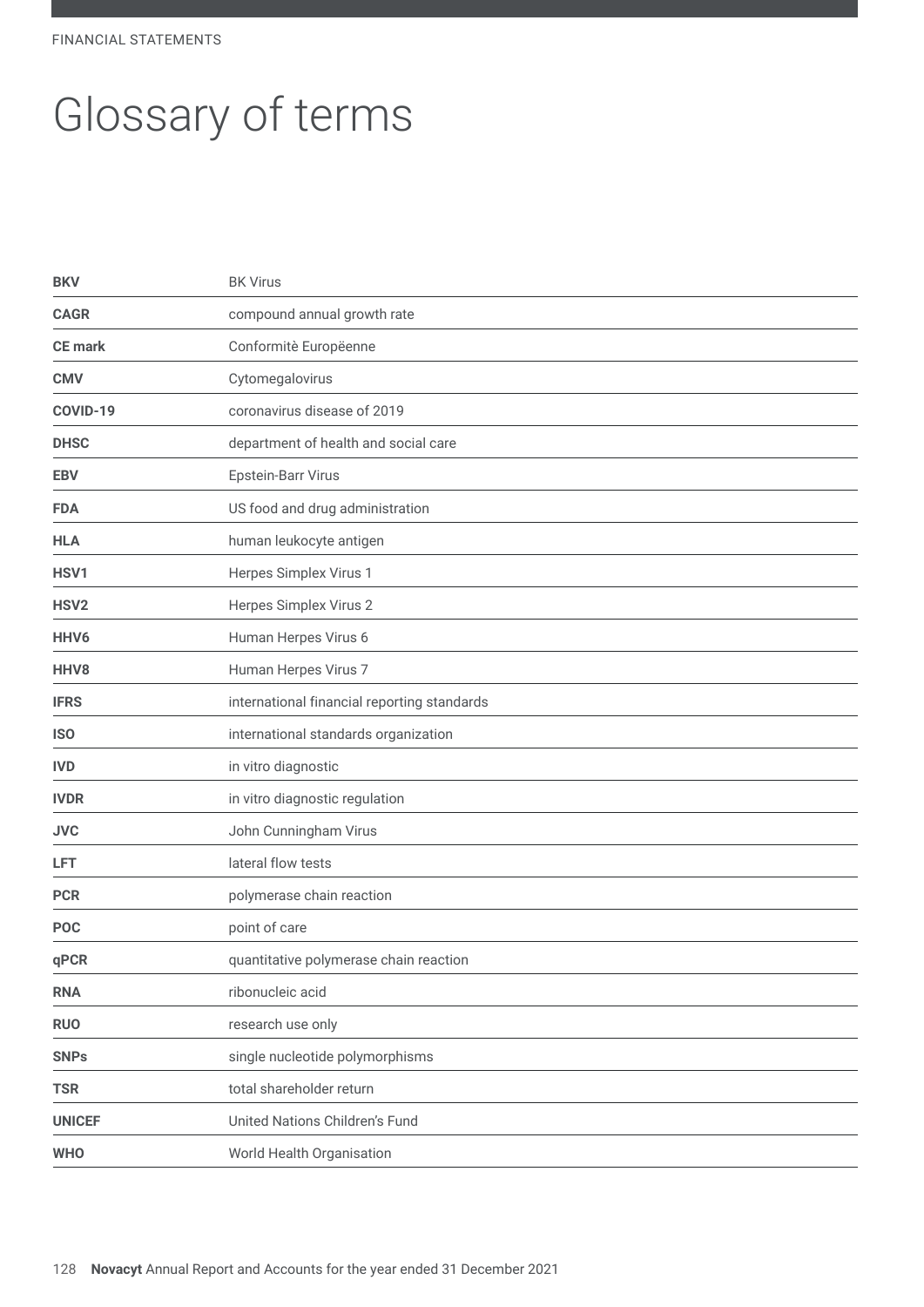# Company Information

| <b>Directors</b><br><b>Company Secretary</b>                      | James Wakefield<br>David Allmond<br>James McCarthy<br>Juliet Thompson<br>Dr Andrew Heath<br>Dr Edwin Snape<br>Jean-Pierre Crinelli<br>James McCarthy | <b>French Auditors</b> | <b>Deloitte &amp; Associés</b><br>6 place de la Pyramide<br>92908 Paris-La Défense Cedex<br>France<br><b>Alberis Audit</b><br>2 rue Colmar<br>92400 Courbevoie<br>France                                                                                                                |  |
|-------------------------------------------------------------------|------------------------------------------------------------------------------------------------------------------------------------------------------|------------------------|-----------------------------------------------------------------------------------------------------------------------------------------------------------------------------------------------------------------------------------------------------------------------------------------|--|
| <b>Registered office</b>                                          | Novacyt S.A.<br>13 Avenue Morane Saulnier<br>78140 Vélizy-Villacoublay<br>France                                                                     | <b>UK Auditors</b>     | <b>Constantin Limited</b><br><b>Statutory Auditor</b><br>25 Hosier Lane<br>London<br>EC1A 9LQ                                                                                                                                                                                           |  |
| <b>Registered number</b>                                          | 491 062 527 (France)                                                                                                                                 |                        | United Kingdom                                                                                                                                                                                                                                                                          |  |
| <b>Company website</b><br>(Nominated Advisor<br>and Joint Broker) | www.novacyt.com<br>S. P. Angel Corporate Finance LLP*<br>Prince Frederick House<br>35-39 Maddox Street<br>London W1S 2PP<br>United Kingdom           | <b>Bankers</b>         | <b>Banque Populaire Val de France</b><br><b>Accueil Entreprises Trs</b><br>2 Avenue De Milan<br>37924 Tours Cedex 9<br><b>Barclays Bank plc</b><br>48a-50 Lord Street<br>Liverpool<br><b>L2 1TD</b><br>United Kingdom<br><b>National Westminster Bank plc</b><br>Southampton University |  |
| (Joint Broker)                                                    | <b>Numis Securities Limited</b><br>The London Stock Exchange Building<br>10 Paternoster Square<br>London EC4M 7LT<br>United Kingdom                  |                        |                                                                                                                                                                                                                                                                                         |  |
| <b>French Listing</b><br><b>Sponsor</b>                           | <b>Allegra Finance</b><br>213 Boulevard Saint-Germain<br>75007 Paris<br>France                                                                       |                        | Southampton Customer Service Centre<br><b>Brunswick Gate</b><br>23 Brunswick Place<br>SO15 2AQ                                                                                                                                                                                          |  |
| Legal advisers to the<br><b>Company</b>                           | English law:<br><b>Stephenson Harwood LLP</b><br>1 Finsbury Circus<br>London<br>EC2M 7SH<br>United Kingdom                                           |                        | <b>Investec Bank PLC</b><br>30 Gresham Street<br>London<br>3C2V 7QP<br>United Kingdom<br><b>HSBC</b>                                                                                                                                                                                    |  |
|                                                                   | <b>Pitmans LLP</b><br>47 Castle Street<br>Reading<br>RG17SR<br>United Kingdom                                                                        |                        | <b>Bonham Strand Commercial</b><br><b>Service Centre</b><br>35-45 Bonham Strand<br>Sheung Wan<br>Hong Kong                                                                                                                                                                              |  |
|                                                                   | French law:                                                                                                                                          |                        | <b>Bank of China</b><br><b>First Floor</b>                                                                                                                                                                                                                                              |  |
|                                                                   | <b>Stance Avocats</b><br>37-39 Avenue de Friedland<br>Paris 75008<br>France                                                                          |                        | No. 50 Tai Nan Road<br>Pudong<br>Shanghai<br>200131                                                                                                                                                                                                                                     |  |